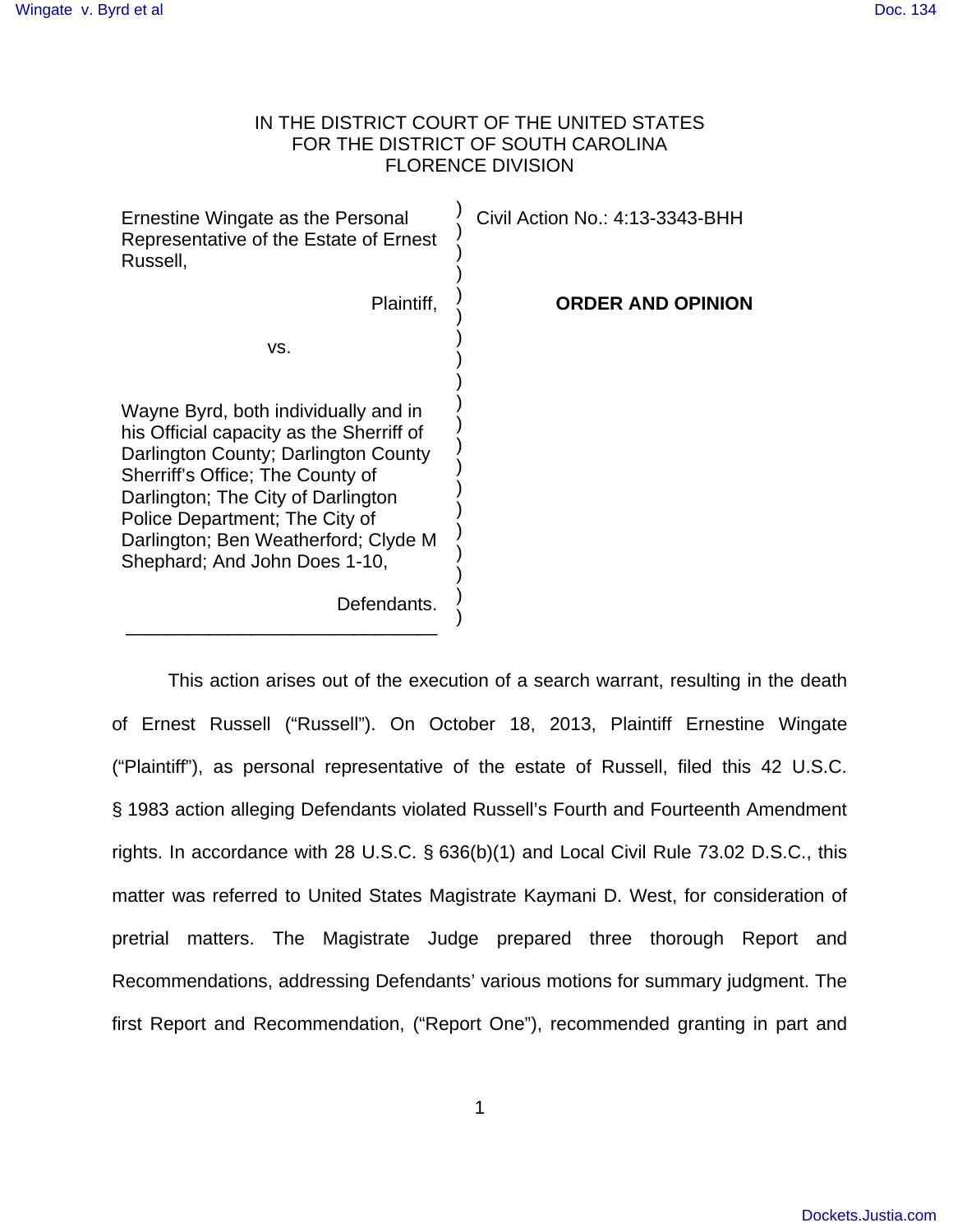denying in part Defendant Ben Weatherford's ("Weatherford") motion for summary judgment. (ECF No. 116.) Specifically, the Magistrate Judge recommended granting Weatherford summary judgment on Plaintiff's § 1983 claim for Fourth Amendment knock-and-announce violations based on qualified immunity. (Id. at 41.) However, she recommended denying Weatherford summary judgment on Plaintiff's Fourth Amendment cause of action for excessive force and for all remaining causes of action. (Id. at 41–42.) The second Report and Recommendation, ("Report Two"), recommended granting Defendants Wayne Byrd, Darlington County Sherriff's Office, and the County of Darlington's motion for summary judgment and dismissing these Defendants. (ECF No. 118.) The third Report and Recommendation, ("Report Three"), recommended granting Defendants City of Darlington, Darlington Police Department, and Clyde M. Sheppard's motion for summary judgment and dismissing these Defendants. (ECF No. 119.) Defendant Weatherford filed timely objections to Report One (ECF No. 125), and Plaintiff filed timely objections to Reports One and Two (ECF Nos. 124; 126).

For the reasons set forth herein, the Court adopts Report One in part. Specifically, the Court adopts the portion of Report One denying Weatherford summary judgment on Plaintiff's excessive force claims and claims for wrongful death, survivorship, and civil conspiracy, and granting Weatherford summary judgment on Plaintiff's claim for Fourth Amendment knock-and-announce violations. However, the Court modifies Report One by dismissing Plaintiff's § 1983 conspiracy claim against Weatherford. The Court adopts Reports Two and Three and dismisses Defendants Wayne Byrd, Darlington County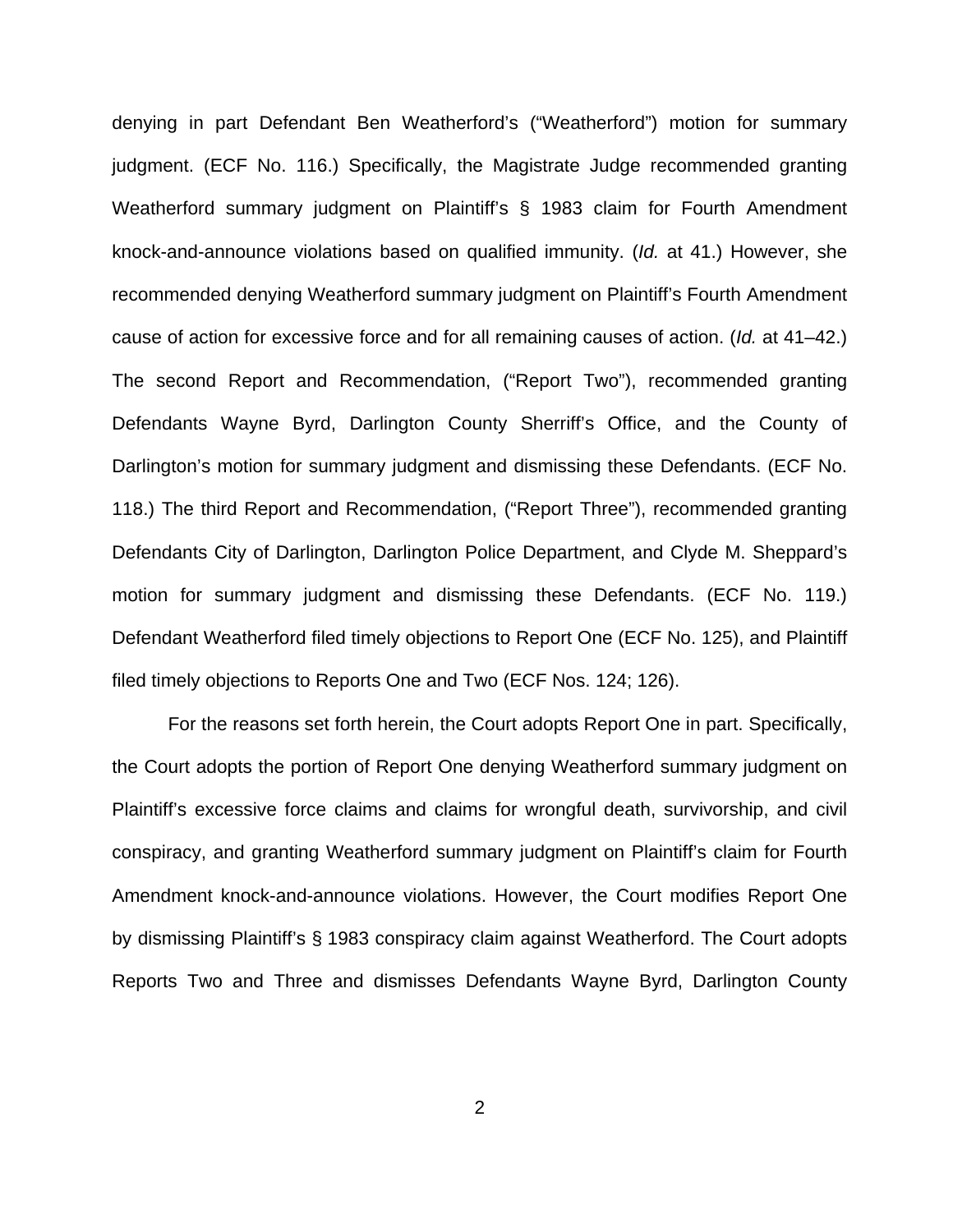Sherriff's Office, County of Darlington, City of Darlington, Darlington Police Department, and Clyde M. Sheppard from this action.

#### **BACKGROUND AND PROCEDURAL HISTORY**

 The Report sets forth in exhaustive detail the relevant facts and standards of law, and the Court incorporates them and summarizes below only in relevant part. Plaintiff filed this matter on October 18, 2013, bringing § 1983 claims for: (1) unlawful search, excessive force, and a violation of due process under the Fourth and Fourteenth Amendments against all Defendants; (2) deliberate indifference against Defendants Byrd, Darlington County Sherriff's Office, and Darlington County; and, (3) conspiracy against the state actors and civil conspiracy against the non-state actors . (ECF No. 1-1 ¶¶ 46–47, 56–57, 67–68.) Plaintiff also brings claims under South Carolina law for: (1) civil conspiracy; (2) negligence and gross negligence against Defendants Byrd, Darlington County Sherriff's Office, Darlington County, Darlington County Police, and the City of Darlington; (3) wrongful death; and (4) a "survivorship action." (Id. ¶¶ 64–66, 73– 78.)

On January 12, 2016, Defendant Weatherford moved for summary judgment pursuant to Rule 56 of the Federal Rules of Civil Procedure. (ECF No. 59.) On January 13, 2016, the remaining Defendants also moved for summary judgment. (ECF Nos. 63; 64.) After consideration of Plaintiff's response filed in opposition to these motions for summary judgment (ECF No. 76) and Defendants' replies (ECF Nos. 80; 82), the Magistrate Judge prepared three thorough Report and Recommendations. (ECF Nos.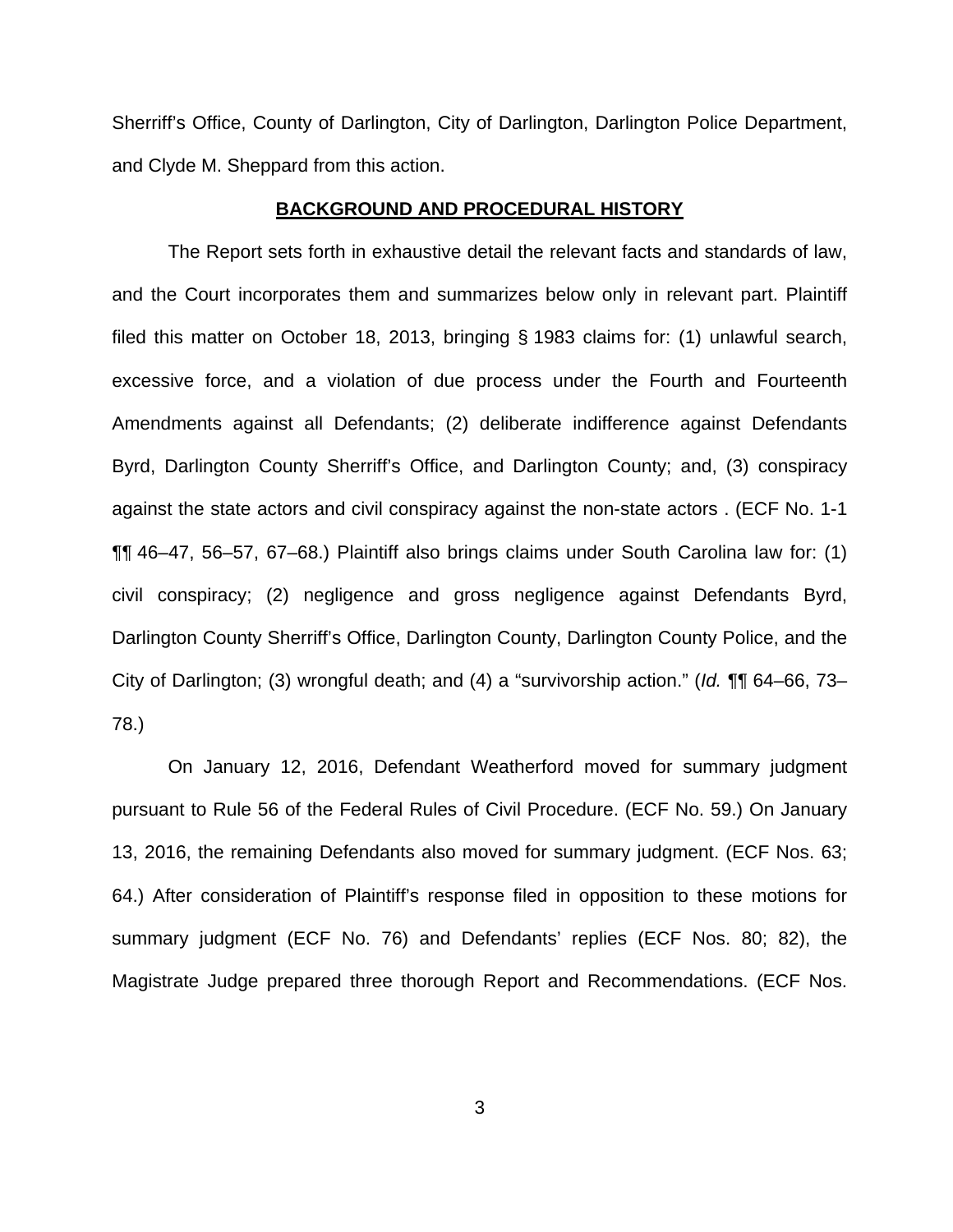116; 118; 119.) The Court has reviewed the objections to the Reports,<sup>1</sup> and finds them to be largely without merit. Therefore, it will enter judgment accordingly.<sup>2</sup>

## **STANDARD OF REVIEW**

 The Magistrate Judge makes only a recommendation to this Court. The recommendation has no presumptive weight. The responsibility for making a final determination remains with this Court. Mathews v. Weber, 423 U.S. 261, 270 (1976). The Court is charged with making a de novo determination of any portions of the Report and Recommendation to which a specific objection is made. The Court may accept, reject, or modify, in whole or in part, the recommendation made by the Magistrate Judge or may recommit the matter to the Magistrate Judge with instructions. See 28 U.S.C. § 636(b)(1). The Court need not conduct a de novo review when a party makes only "general and conclusory objections that do not direct the court to a specific error in the magistrate's proposed findings and recommendations." Orpiano v. Johnson, 687 F.2d 44, 47 (4th Cir. 1982). In the absence of a timely filed, specific objection, the Magistrate Judge's conclusions are reviewed only for clear error. See Diamond v. Colonial Life & Accident Ins. Co., 416 F.3d 310, 315 (4th Cir. 2005).

#### **DISCUSSION**

#### **A. Report One**

In Report One, the Magistrate Judge recommended granting Defendant Weatherford summary judgment on Plaintiff's § 1983 claim for Fourth Amendment knock-and-announce violations based on qualified immunity. (Id. at 41.) However, she

<sup>————————————————————&</sup>lt;br><sup>1</sup> The parties have only filed specific objections to Reports One and Two. (ECF Nos. 124; 125; 126.)

 $<sup>2</sup>$  As always, the Court says only what is necessary to address the parties' objections against the already</sup> meaningful backdrop of the thorough Reports of the Magistrate Judge; exhaustive recitation of law and fact exists there.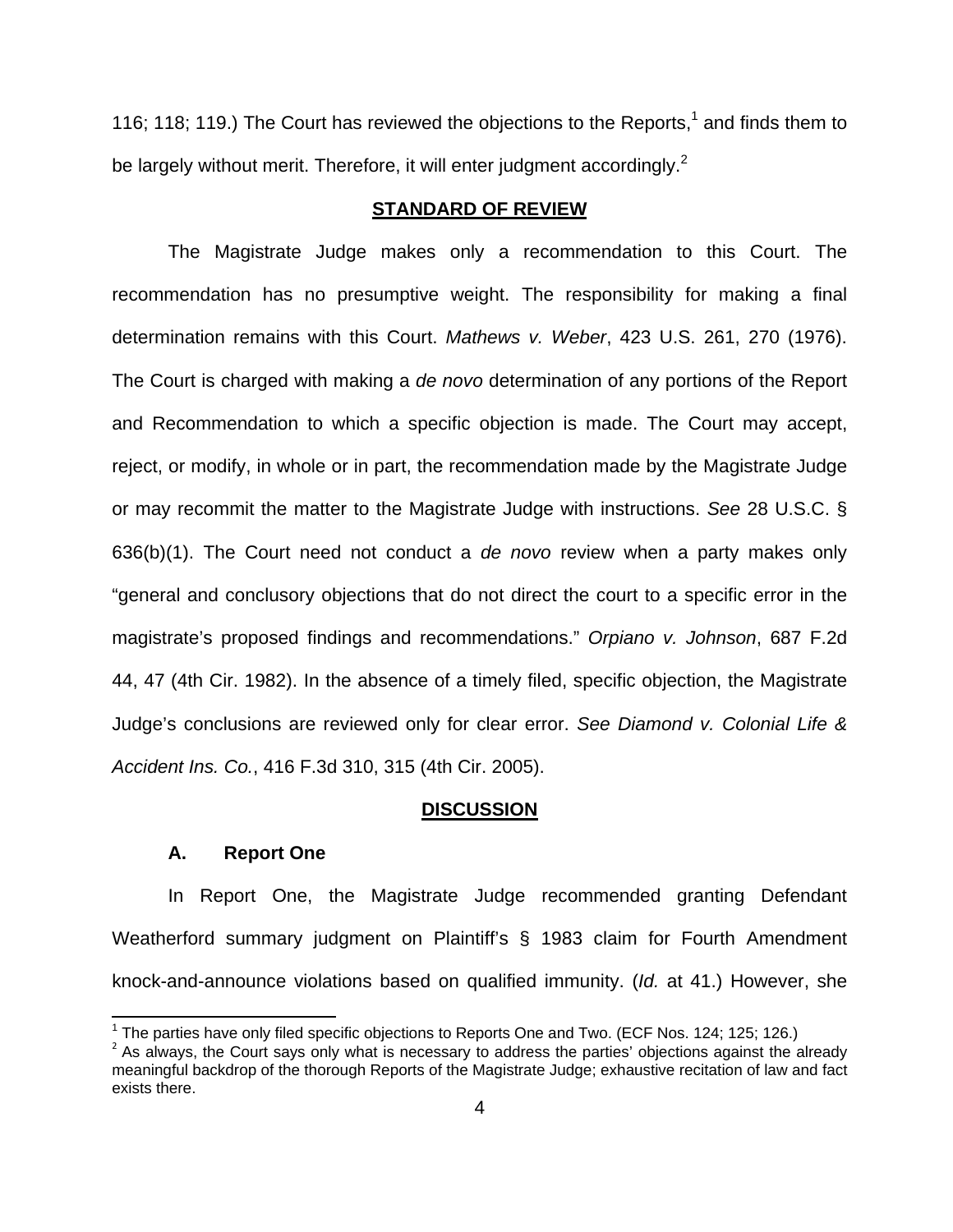recommended denying Defendant Weatherford summary judgment on Plaintiff's Fourth Amendment cause of action for excessive force and § 1983 conspiracy cause of action. (Id. at 41–42.) She also recommended denying Weatherford summary judgment on Plaintiff's state law claims for civil conspiracy, wrongful death, and her survivorship action. (Id. at 33–34.)

#### **1. Defendant Weatherford's Objections**

Defendant Weatherford objects to Report One on two grounds, arguing that the Magistrate Judge erred in: (1) finding that a question of fact remains as to whether Weatherford used excessive force in executing the search warrant; and, (2) finding that Plaintiff's civil conspiracy claim should survive summary judgment. (ECF No. 125 at 1– 13.) The Court addresses these objections in turn.

### **a. Excessive Force Claim**

Plaintiff alleges that Defendant Weatherford used excessive force by fatally shooting Russell when executing the search warrant. (ECF No. 1-1 ¶ 46–47.) "The Fourth Amendment governs claims of excessive force during the course of an arrest, investigatory stop, or other 'seizure' of a person." Riley v. Dorton, 115 F.3d 1159, 1161 (4th Cir. 1997) (citing Graham v. Connor, 490 U.S. 386, 388 (1989)), abrogated on other grounds by Wilkins v. Gaddy, 559 U.S. 34 (2010); see also Tennessee v. Garner, 471 U.S. 1 (1985). Thus, claims that law enforcement officers have used excessive force in the course of an arrest or other seizure should be analyzed under the Fourth Amendment and its reasonableness standard. See Graham, 490 U.S. at 395. In determining whether the force used in the context of an arrest is reasonable under the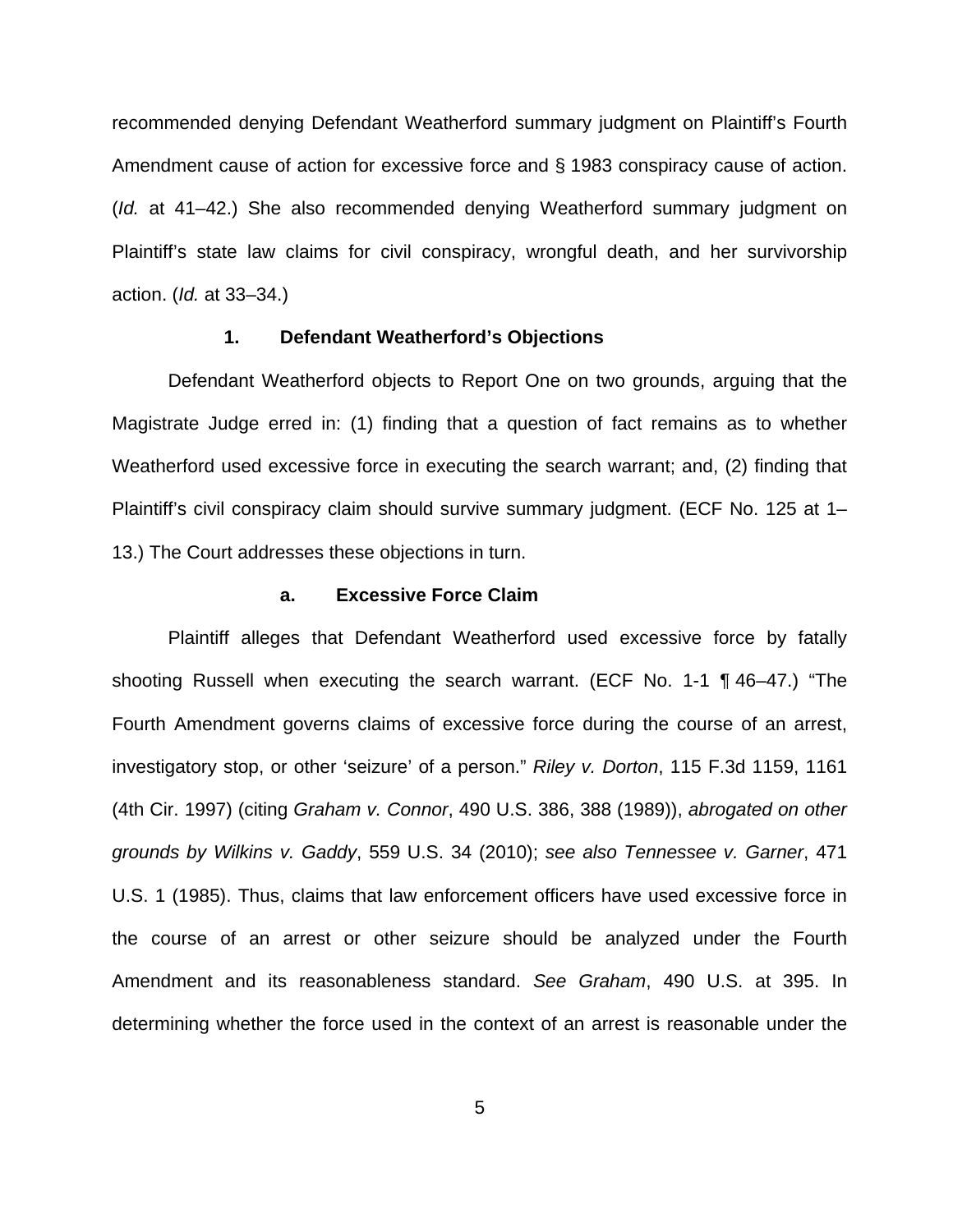Fourth Amendment, the Court must pay "careful attention to the facts and circumstances of each particular case, including the severity of the crime at issue, whether the suspect poses an immediate threat to the safety of the officers or others, and whether he is actively resisting arrest or attempting to evade arrest by flight." Id. at 396 (citing Garner, 471 U.S. at 8–9). Moreover, "the 'reasonableness' of a particular use of force must be judged from the perspective of a reasonable officer on the scene, rather than with the 20/20 vision of hindsight." Id. (citing Terry v. Ohio, 392 U.S. 1, 20–22 (1968). "The calculus of reasonableness must embody allowance for the fact that police officers are often forced to make split-second judgments—in circumstances that are tense, uncertain, and rapidly evolving—about the amount of force that is necessary in a particular situation." Id. at 396–97. And the "reasonableness" inquiry in the context of the Fourth Amendment is an objective one: "the question is whether the officers' actions are 'objectively reasonable' in light of the facts and circumstances confronting them, without regard to their intent or motivation." Id. at 397.

Here, the Magistrate Judge found that the Graham factors did not conclusively establish the reasonableness of Weatherford's actions in using deadly force against Russell. (ECF No. 116 at 29.) She found that the first factor—the severity of the crime weighed in favor of Russell. (Id.) As she correctly noted, Russell was suspected of taking part in illegal gambling activities, a non-violent crime. (Id.) However, the Magistrate Judge determined she could not weigh the second two Graham factors because there remained genuine issues of material fact as to whether Russell posed a deadly threat to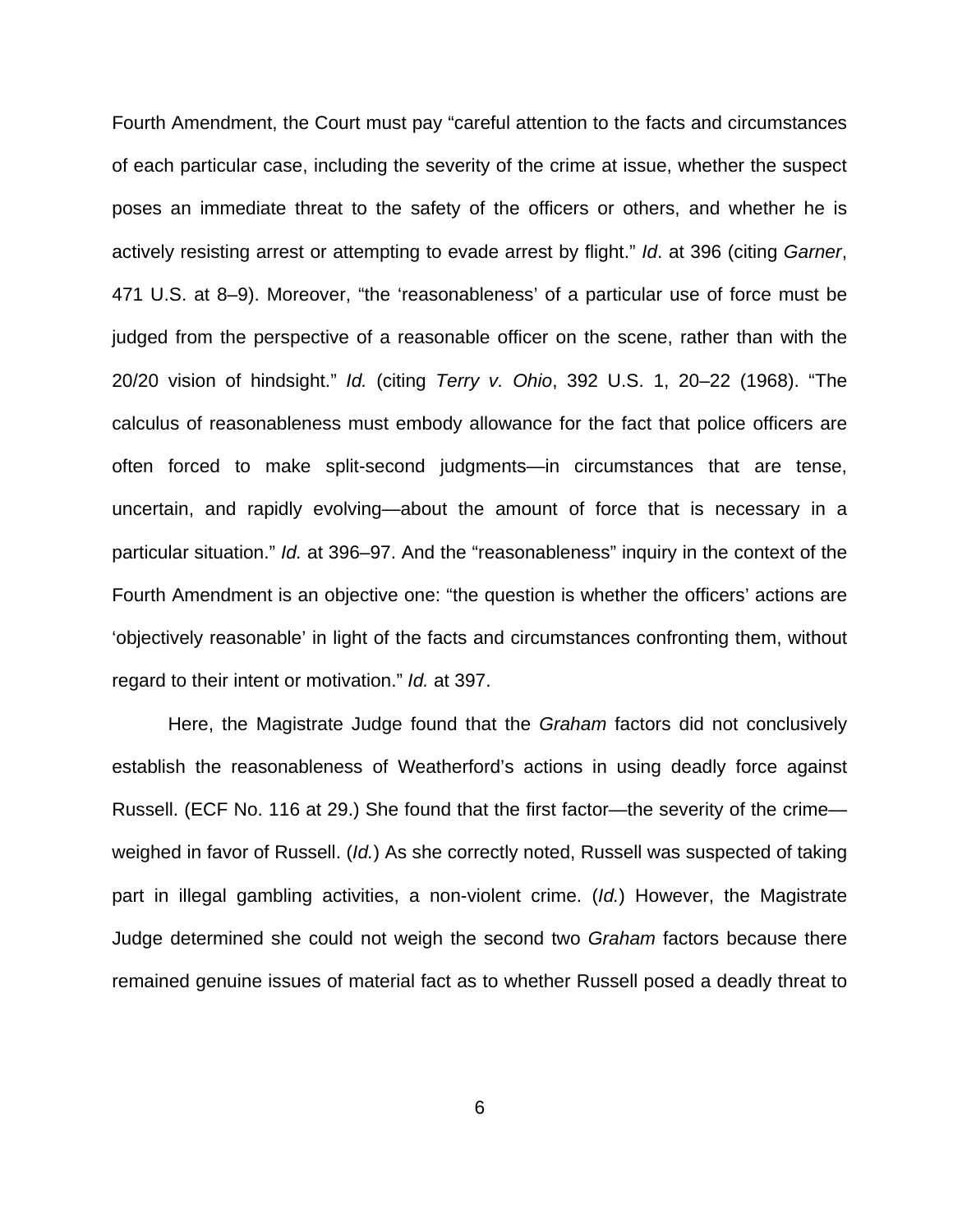the officers and whether he was actively resisting arrest by arming himself with a firearm.  $(Id.)$ 

In finding a question of fact as to whether Russell was pointing and presenting a firearm at the officers when they entered the building where the shooting occurred, the Magistrate Judge cited "the lack of video evidence, coupled with Plaintiff's ability to prove absence of Russell's DNA on the gun and the improbability that Russell was aiming based on the gun's location in relation to Russell's body." (Id. at 27.) She further found that even if Russell had grabbed his gun, "a jury could find he was justified in arming himself because of his fear of being robbed by someone other than police breaking and entering the location." (Id. at 28.) She concluded that whether Weatherford was justified in using deadly force in this situation remains a question of fact. (Id. at 29.)

Weatherford first objects that the Magistrate Judge erred in finding an issue of material fact as to whether Russell was pointing and presenting a firearm at the officers when they entered the building to execute the search warrant. On this point, Weatherford asserts that she disregarded the video evidence and failed to evaluate the totality of the evidence before the Court. (ECF No. 125 at 1.) He contends that the Magistrate Judge erred in stating "there is no footage of the shooting as it occurred" and ignored the fact that Weatherford can be heard announcing "Sherriff's Office!" when entering the building. (Id. at 2.) He further contends that the video "shows that, as the second officer, Robert McIntyre, entered the building and came around the left side of the first officer, Weatherford, where he could now clearly see Ernest Russell, McIntyre dives defensively to his left, toward the cover of a refrigerator, and raises his arm, firing upon Russell."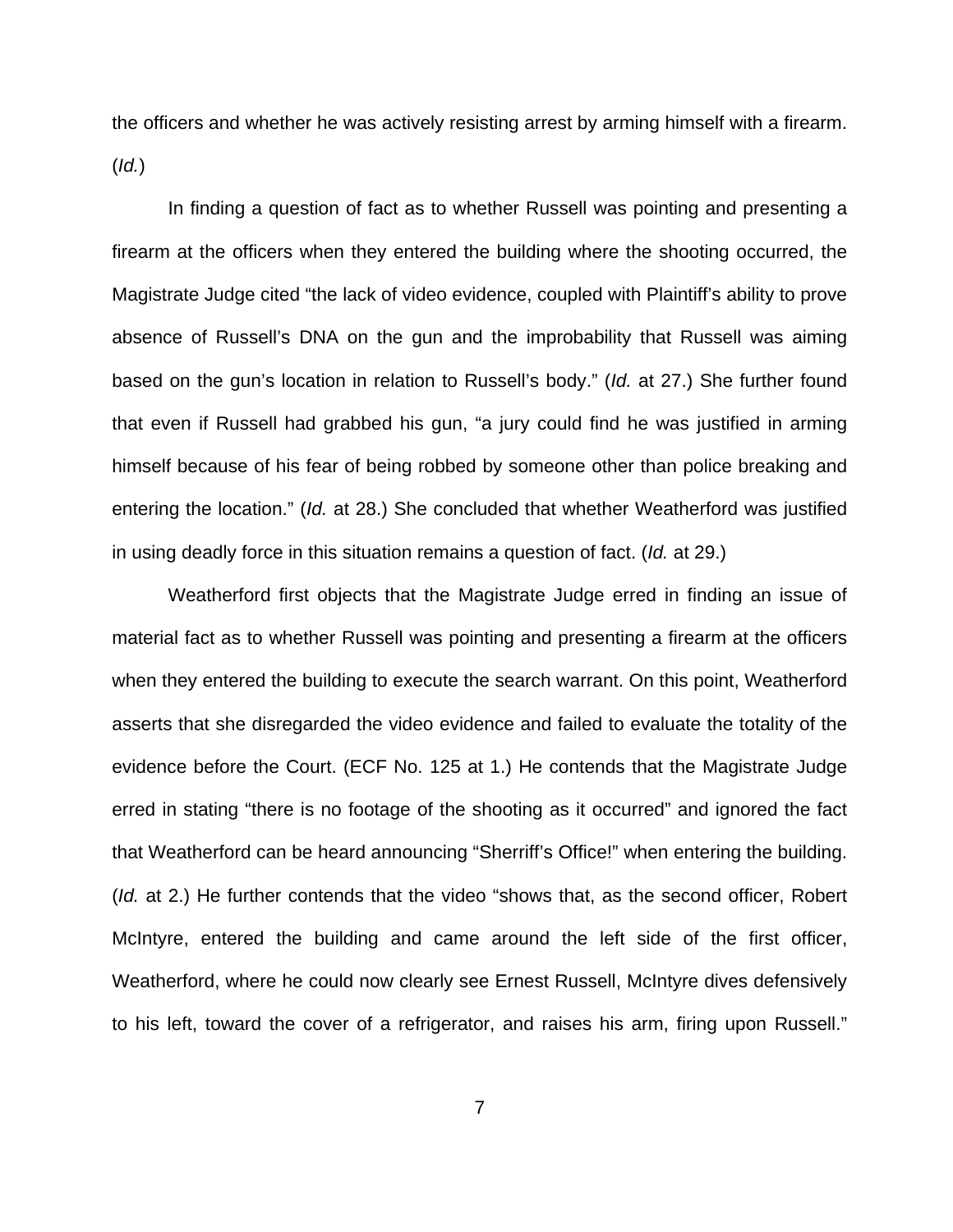ECF No. 125 at 3.) According to Weatherford, "[t]he exercise of common sense leads to the conclusion that McIntyre observed an immediate threat from Russell." (Id.)

According to Weatherford, the video evidence, combined with the testimony from the confidential informant and other officers at the scene, supports the conclusion that Russell crouched behind the counter when the officers entered the building and came up with a firearm in his hand. (ECF No. 125 at 3.) He cites the scene photographs as further support of this conclusion, noting that the photographs depict the close proximity of the gun to Russell's body after his death. (Id. at 3–4.) Weatherford also contends that the Magistrate Judge improperly relied on the deposition testimony of Plaintiff's proposed expert witness, Ken Katsaris ("Katsaris"), in reaching her conclusions. (Id. at 4.)

The Court has reviewed the evidence in the record, including the video evidence. Contrary to Weatherford's assertions, the Court finds that the Magistrate Judge thoroughly and accurately recounted the video evidence depicting the execution of the search warrant as recorded by a chest camera worn by Officer Specht. She summarized the video as follows:

During daylight hours, officers exited a vehicle and approached the side of a white building with two doors. The first door (the right-side door) had a glass or plastic storm door covering a wooden door. Officers opened the first door, and one officer (now known to be Defendant Weatherford) attempted to twist the inside wooden door's knob but finds it is locked. This officer then walks toward the other side door (the left-side door). At this point in the video, Officer Specht is behind two officers, and the first in line is wearing a vest with "SHERIFF" written across the back. One officer, the second officer (now known to be Officer McIntye), hits the locked wooden door with a battering ram, but the door does not open. This officer has "POLICE" written across the back of his vest. The second officer runs to the left-side door where the first officer is approaching. Based on the countdown clock on the video, this initial entry—the time officers exited the police vehicle to the time the first and second officers entered the left-side door—took approximately 20 seconds.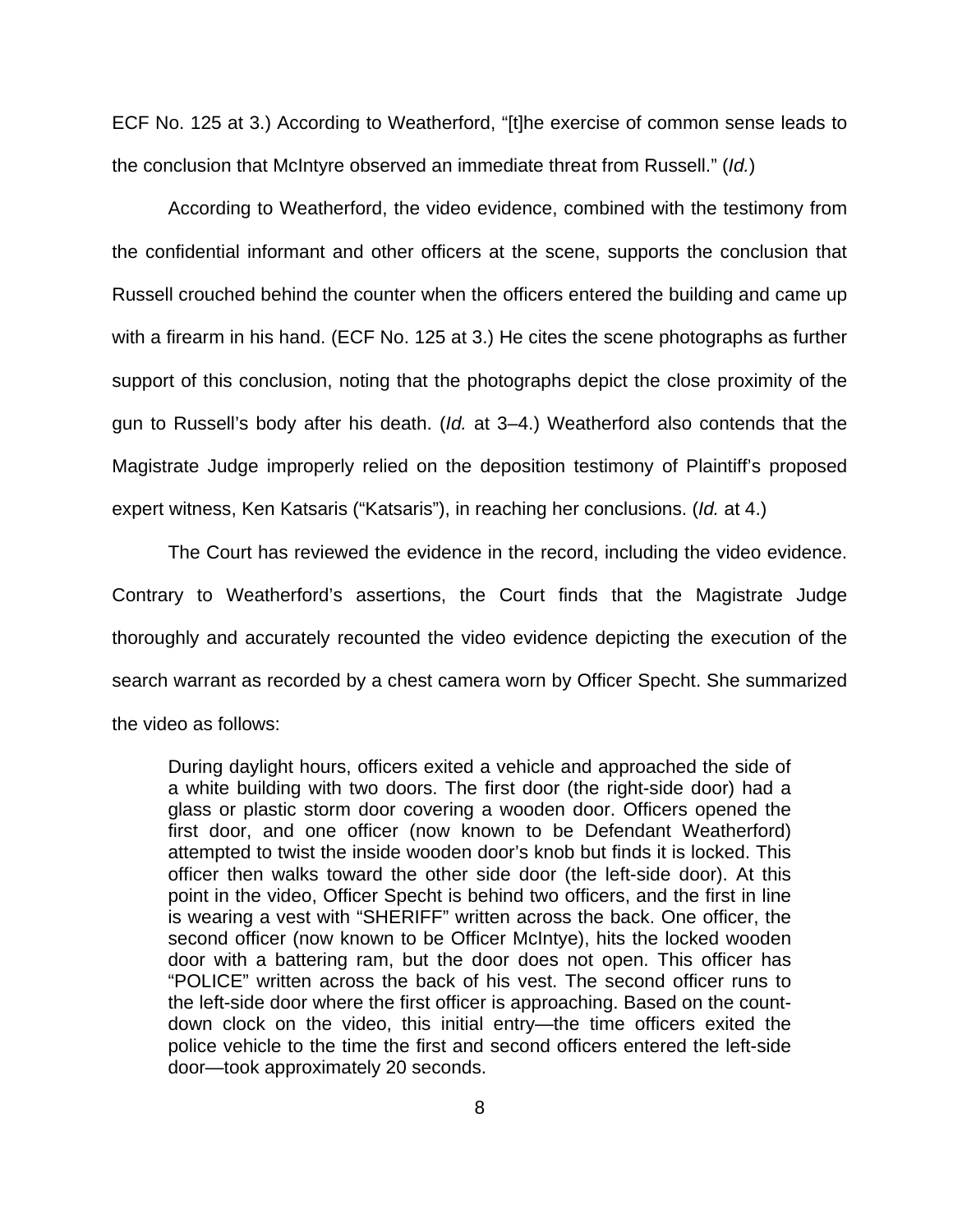The first officer (Defendant Weatherford) enters, without knocking, through the left-side door. The video does not depict images from inside the house in the moments immediately following the first officer's entry. Next, the two officers (Officers McIntyre and Specht) following the first officer also enter the location through this door. Loud shouting is heard as the second officer enters into the location, and the third officer is immediately behind him. The video depicts a woman (the confidential informant) standing towards the front of the room, and the officers pass her during their entry. More yelling is heard, and several shots are fired. It is unclear from the video who fired the shots or the circumstances leading to the firing of the shots. One officer, with "SHERIFF" written on the front and back of his vest, looked at the camera and said, "he pointed a gun at me." Based on the countdown clock on the video, 46 seconds elapsed between time of both officers' entry until the declaration by the officer (Defendant Weatherford).

After the shooting, the officers re-enter the location, and one officer says, "where's the gun now?" Russell is seen sitting or slumped behind a counter, and there is black gun lying on the counter to the left of where Russell's body is resting. One of the officers then goes outside and reenters with a camera. Officer Specht then surveys the room and takes several photographs. Five video poker machines are seen lining one of the walls of the room.

(ECF No. 116 at 3–4.)

The Court agrees with the Magistrate Judge's account of the video. Because the video is from the recording of Officer Specht's chest camera, the viewer is necessarily limited to what was observed and heard by Officer Specht. Officer Specht appears to have entered the building just before the shots were fired. However, as stated by the Magistrate Judge, "[i]t is unclear from the video who fired the shots or the circumstances leading to the firing of the shots." (ECF No. 116 at 4.) The video is very shaky during the shooting. The Court agrees with Weatherford that for a brief moment, the video displays what appears to be Russell's head behind the counter, with the rest of his body hidden. However, such body language equally supports the conclusion that Russell was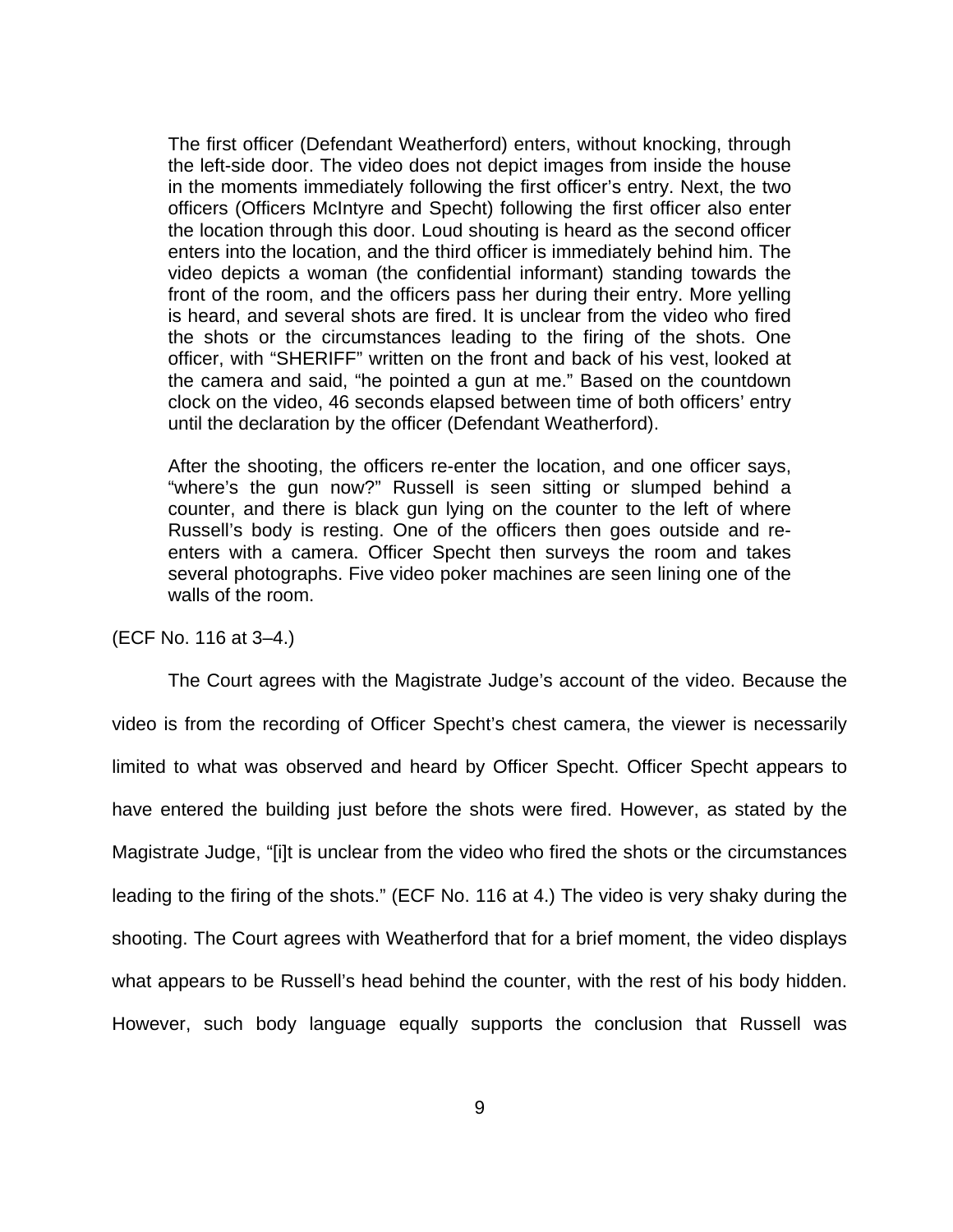shielding himself from the officers' sudden entry, as it does the conclusion that Russell was attempting to grab a firearm. The Court also agrees with Weatherford that the video depicts, for a brief moment, an officer diving down toward the refrigerator. However, it is unclear from the video whether the officer is firing upon Russell. In addition, such body language equally supports the conclusion that the officer was diving down to avoid getting shot in the back by Weatherford as Weatherford was firing at Russell, as it does the conclusion that the officer was avoiding "an immediate threat from Russell." (Id.) Further, while the Court agrees with Weatherford that it appears he announced "Sherriff's Office" upon entering the building, the sound is muffled. The Court is not convinced that Weatherford's statement upon entering the building is an established fact.

The Court also finds it was proper for the Magistrate Judge to consider the testimony of Katsaris in finding an issue of fact as to whether Russell was aiming a gun when Weatherford fired at Russell. Katsaris offered testimony as Plaintiff's proposed expert witness based on his experience in law enforcement training and as a crime scene investigator. (ECF No. 133-1, Katsaris Dep. 16:1-21, 37:25-38:1-2.) Upon examining the crime scene photos, Katsaris opined that the gun was "far away" from Russell's body and not where investigators would expect it to be had Russell held the gun and raised it in the moments before he was shot. (Id., Katsaris Dep. 37:25-38:1-17.)

Here, Weatherford argues that such testimony is not needed nor allowed where the expert is testifying on the credibility of other witnesses and on "matters of common observation in which a judge and jury can determine through their own eyes and their common sense." (ECF No. 125 at 4.) The Court does not find that the testimony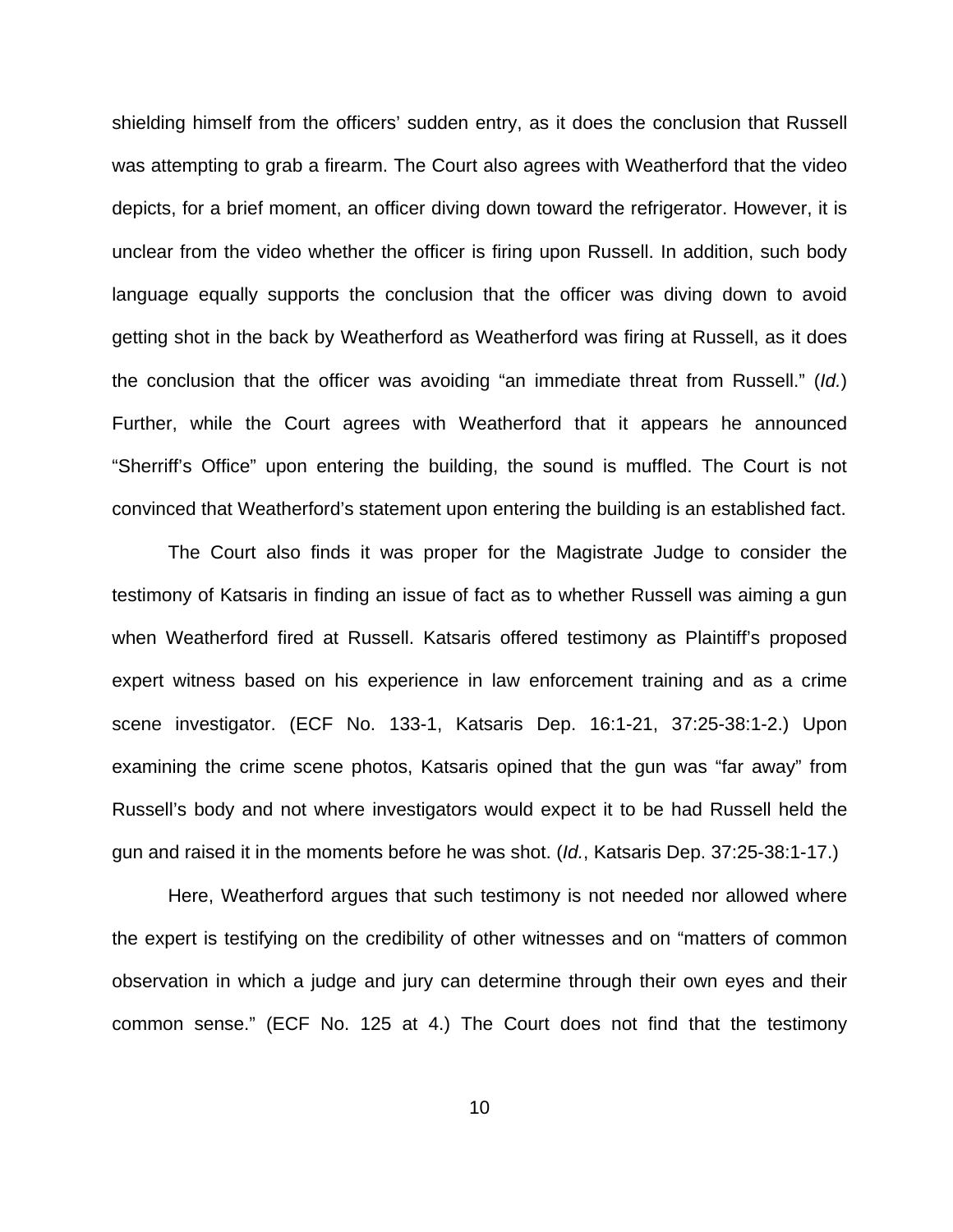highlighted above expressly comments upon the credibility of any witnesses, nor does the testimony invade the province of the factfinder. Such evidence is admissible under Federal Rule of Evidence 702. Katsaris' experience in crime scene investigations renders his testimony on the position of the gun helpful to the factfinder and beyond the common knowledge of a layperson. See F.R.E. 702 (Rule 702(a) permits expert testimony if the expert's "knowledge will help the trier of fact to understand the evidence or to determine a fact in issue"); Scott v. Sears, Roebuck & Co., 789 F.2d 1052, 1055 (4th Cir. 1986) ("Rule 702 makes inadmissible expert testimony as to a matter which obviously is within the common knowledge of jurors.").

Weatherford cites a Sixth Circuit case, Gaddis v. Redford Township, 364 F.3d 763 (6th Cir. 2004), for the proposition that the evidence available in the instant matter is sufficient to find no material dispute of fact that Russell presented a gun at Weatherford. In Gaddis, the court held that officers acted reasonably when using deadly force to seize a mentally impaired man who allegedly threatened officers with a knife during a traffic stop. 364 F.3d at 772–777. Although a dashboard camera recorded the interaction, it was of such "low quality," that the court could not determine whether the suspect actually had the knife as the officers claimed. *Id.* at 773. The court noted that "[s]ince [the decedent] could not testify, the only relevant evidence is the videotape and the testimony of the four officers." Id. The court found that the body language of the officers as depicted in the video reinforced the officers' testimony that there was a knife. Id. In addition, the video depicted the suspect "react[ing] violently: he wheeled and struck at [an officer] with his right, then his left hand." Id. The court found the suspect's strike "was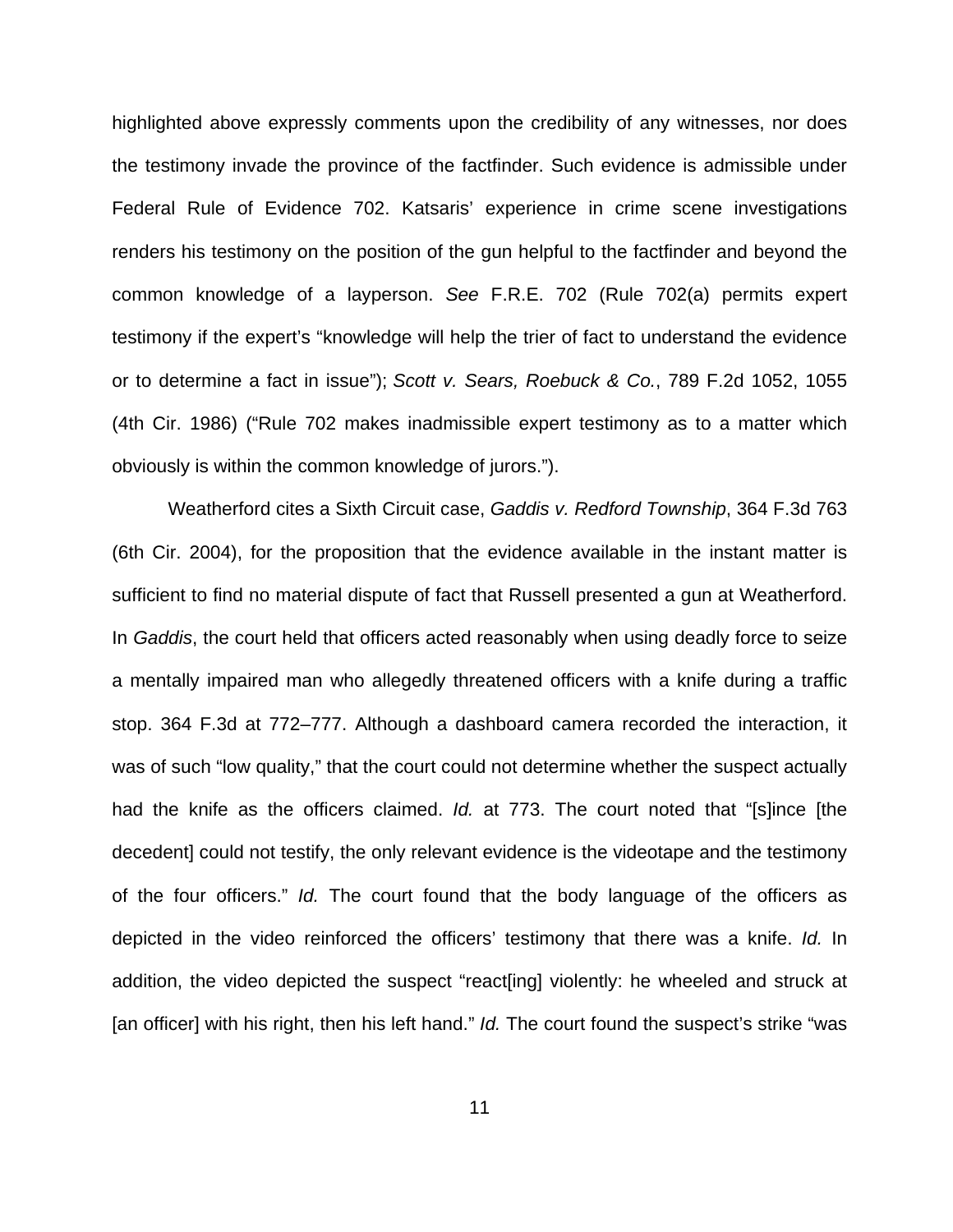a windmilling motion arguably suggestive of an attempt to stab with a knife," and concluded that "[a]ll admissible evidence in the case points to the conclusion that the knife was present." Id.

A similar conclusion is not warranted here, where there is evidence disputing the assertion that Russell was presenting the gun. The Gaddis case presents the legal conclusion that Weatherford seeks, but the facts are readily distinguishable. As the Magistrate Judge noted, Plaintiff presented evidence that a post-incident investigation did not reveal any of Russell's DNA on the gun. (ECF No. 76-14.) In addition, Katsaris's testimony disputes the likelihood that Russell was aiming the gun based on the gun's location in relation to Russell's body. Finally, for the reasons stated above, the video evidence, when viewed in the light most favorable to the Plaintiff, does not establish that Russell was pointing and presenting a firearm at the officers. Unlike in Gaddis, Russell's head is seen only for the briefest of moments—the Court does not have the benefit of observing Russell's body language throughout his interaction with the officers, and the Court is not permitted to draw any inferences in the movant's favor at this procedural stage.

Weatherford's final objection related to the excessive force claim is that the Magistrate Judge improperly incorporated the knock and announce requirement into the excessive force analysis, "essentially finding that Weatherford 'teed up' the confrontation with an armed Ernest Russell." (ECF No. 125 at 7.) He asserts that the inquiry here "is whether Weatherford acted reasonably in employing force," and that it is irrelevant whether Russell acted reasonably in arming himself. (Id. at 7–8.)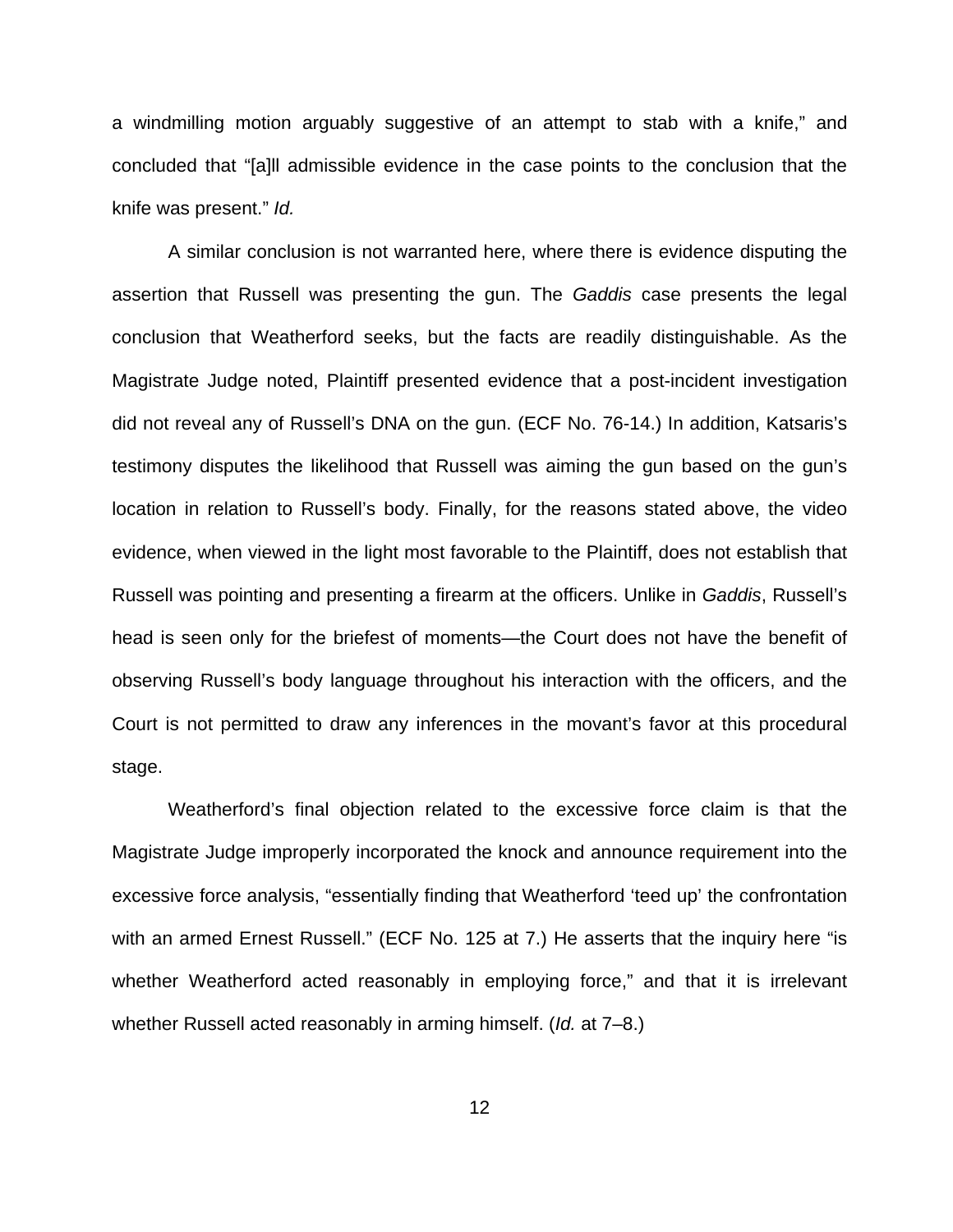After finding a genuine issue of material fact as to whether Russell was presenting and pointing a gun during the incident, the Magistrate Judge found that the officers' failure to comply with the knock and announce requirement "contributed to the perilous situation." (ECF No. 116 at 28.) Her reasoning appears to be that, given the manner in which the officers entered the building, "a reasonable officer would expect Mr. Russell to defend himself." (Id.) The Magistrate Judge concluded that even if Russell had grabbed his gun, "a jury could find he was justified in arming himself because of his fear of being robbed by someone other than police breaking and entering the location." (Id.)

The Court agrees with Weatherford that the events preceding the deadly shooting should not have been considered in the excessive force analysis. The Fourth Circuit has consistently found that pre-seizure conduct is irrelevant to the reasonableness inquiry in an excessive force analysis. For example, in Greenidge v. Ruffin, 927 F.2d 789 (4th Cir. 1991), the Fourth Circuit considered whether a district court had properly excluded evidence which established that prior to the time at which the plaintiff had been shot by a police officer, the officer violated "standard police procedure for night time prostitution arrests." Id. at 791. Plaintiffs alleged that the officer "recklessly created a dangerous situation during the arrest" by violating standard police procedures and that this violation was probative on the issue of her reasonableness. Id. The trial court excluded evidence of the officer's alleged violation of police procedures immediately preceding the shooting. Id. at 790. In affirming this exclusion, and holding that the evidence of the officer's alleged violations prior to the shooting was "not relevant," the Fourth Circuit relied upon the following reasoning in Graham: (1) The "reasonableness" of an officer's particular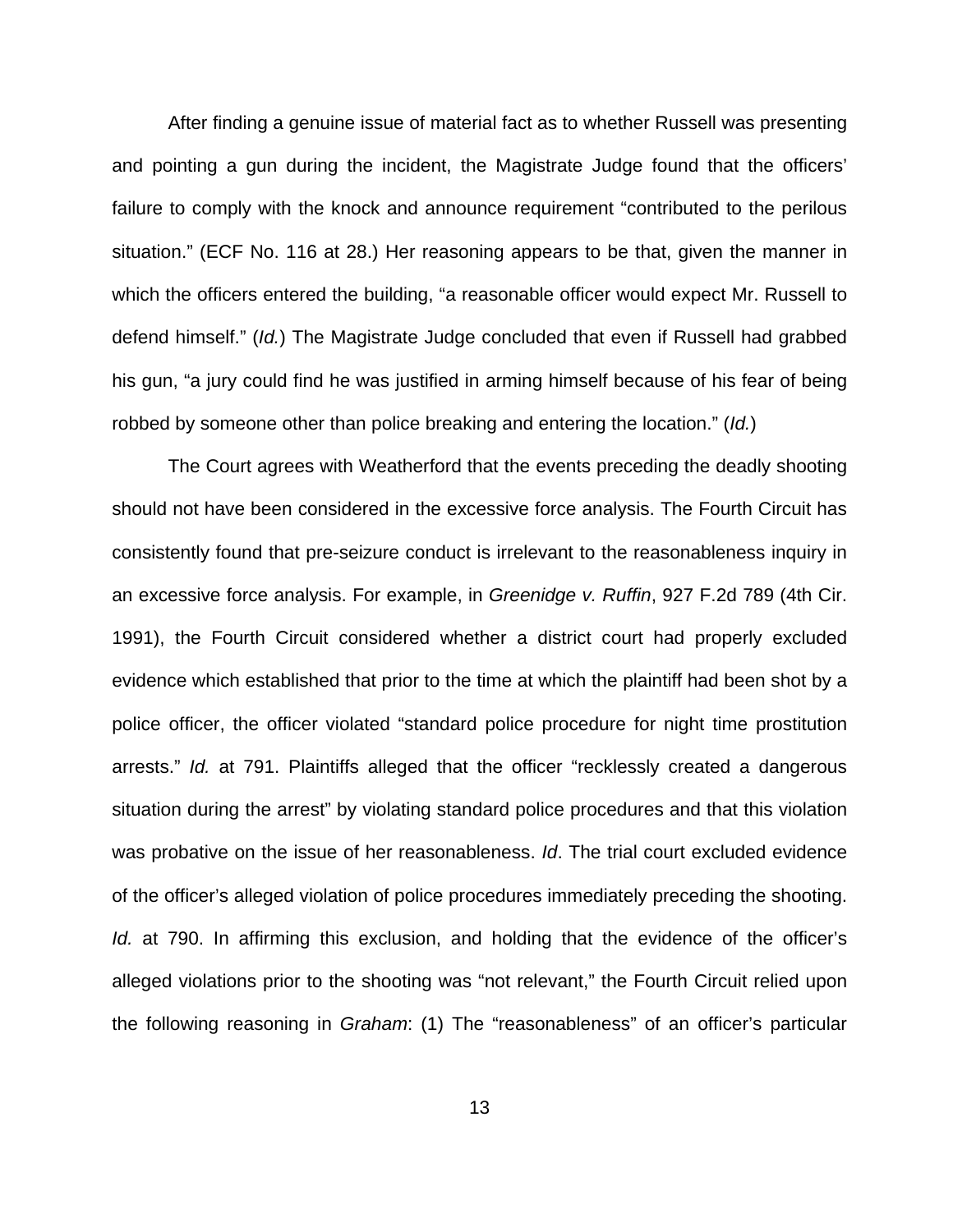use of force "must be judged from the perspective of a reasonable officer on the scene, rather than with the 20/20 vision of hindsight"; (2) "reasonableness" means "the standard of reasonableness at the moment"; and (3) "split-second judgments" are often required to be made. Id. at 791–792.

The Fourth Circuit reaffirmed Greenidge two years later in Drewitt v. Pratt, 999 F.2d 774 (4th Cir. 1993). In Drewitt, the court held that an off-duty plainclothes police officer who failed to display his badge when attempting to stop a fleeing robbery suspect was entitled to a qualified immunity defense. 999 F.2d at 780. Relying upon Greenidge, the court held that the failure to display the badge (a requirement of state law) was "irrelevant to the issue of whether at the moment of the shooting, [the officer] had probable cause to believe that [the suspect] posed a threat of death or serious bodily harm to him." Id. at 779–780.

More recently, the Fourth Circuit has held that "[a] police officer's pre-seizure conduct, regardless of whether it was ill-advised or violative of law enforcement protocol, is generally not relevant for purposes of an excessive force claim under the Fourth Amendment which looks only to the moment force is used." Gandy v. Robey, 520 F. App'x 134, 142 (4th Cir. 2013). Greenidge, Drewitt, and Gandy make clear that the Court is to focus only upon the reasonableness of the conduct at the moment Weatherford made the decision to use deadly force. See also Elliott v. Leavitt, 99 F.3d 640, 642 (4th Cir. 1996) ("Graham requires us to focus on the moment force was used; conduct prior to that moment is not relevant in determining whether an officer used reasonable force.").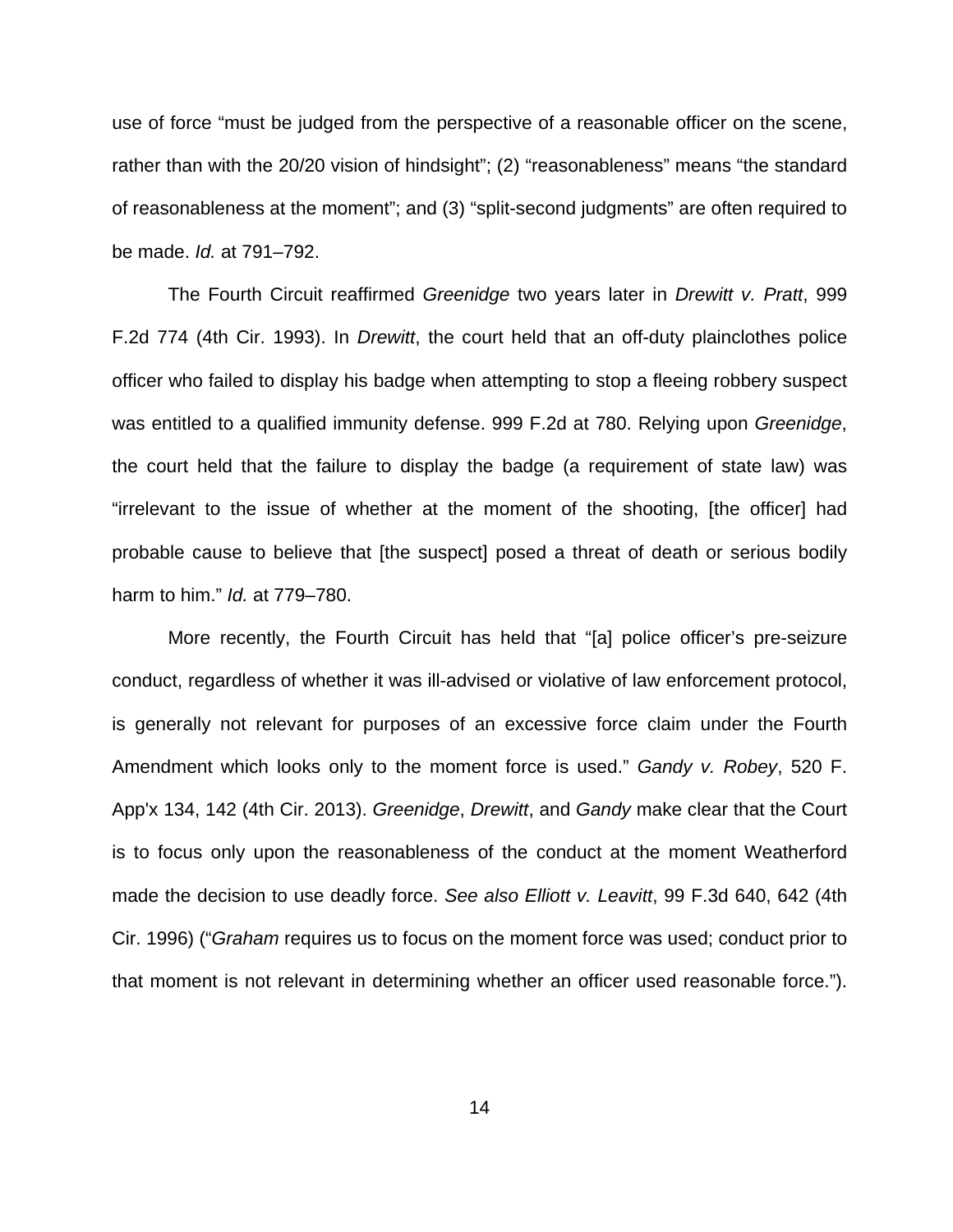Thus, Weatherford's alleged failure to comply with the knock and announce requirement is not relevant here.

However, such a finding does not resolve Plaintiff's excessive force claim. For the reasons discussed above, the Court has found a genuine issue of material fact as to whether Russell was pointing and presenting a firearm at the time deadly force was used against him. Thus, as the Magistrate Judge correctly noted, the second and third Graham factors cannot be weighed at this point in the litigation. Because a question of fact remains as to whether Russell posed a deadly threat to the officers when they entered the building (second factor), and as to whether Russell was actively resisting arrest by arming himself with a firearm (third factor), the Court cannot find as a matter of law that Weatherford used an objectively reasonable amount of force when he used deadly force against Russell. See Graham, 490 U.S. at 396. Accordingly, the Court denies Weatherford summary judgment on Plaintiff's excessive force claim and overrules his objection.

## **i. Wrongful Death and Survivorship Action**

The Court's denial of summary judgment on the excessive force claim has implications for Plaintiff's wrongful death and survivorship actions under South Carolina law.

## South Carolina's wrongful death statute provides that

Whenever the death of a person shall be caused by the wrongful act, neglect or default of another and the act, neglect or default is such as would, if death had not ensued, have entitled the party injured to maintain an action and recover damages in respect thereof, the person who would have been liable, if death had not ensued, shall be liable to an action for damages, notwithstanding the death of the person injured, although the death shall have been caused under such circumstances as make the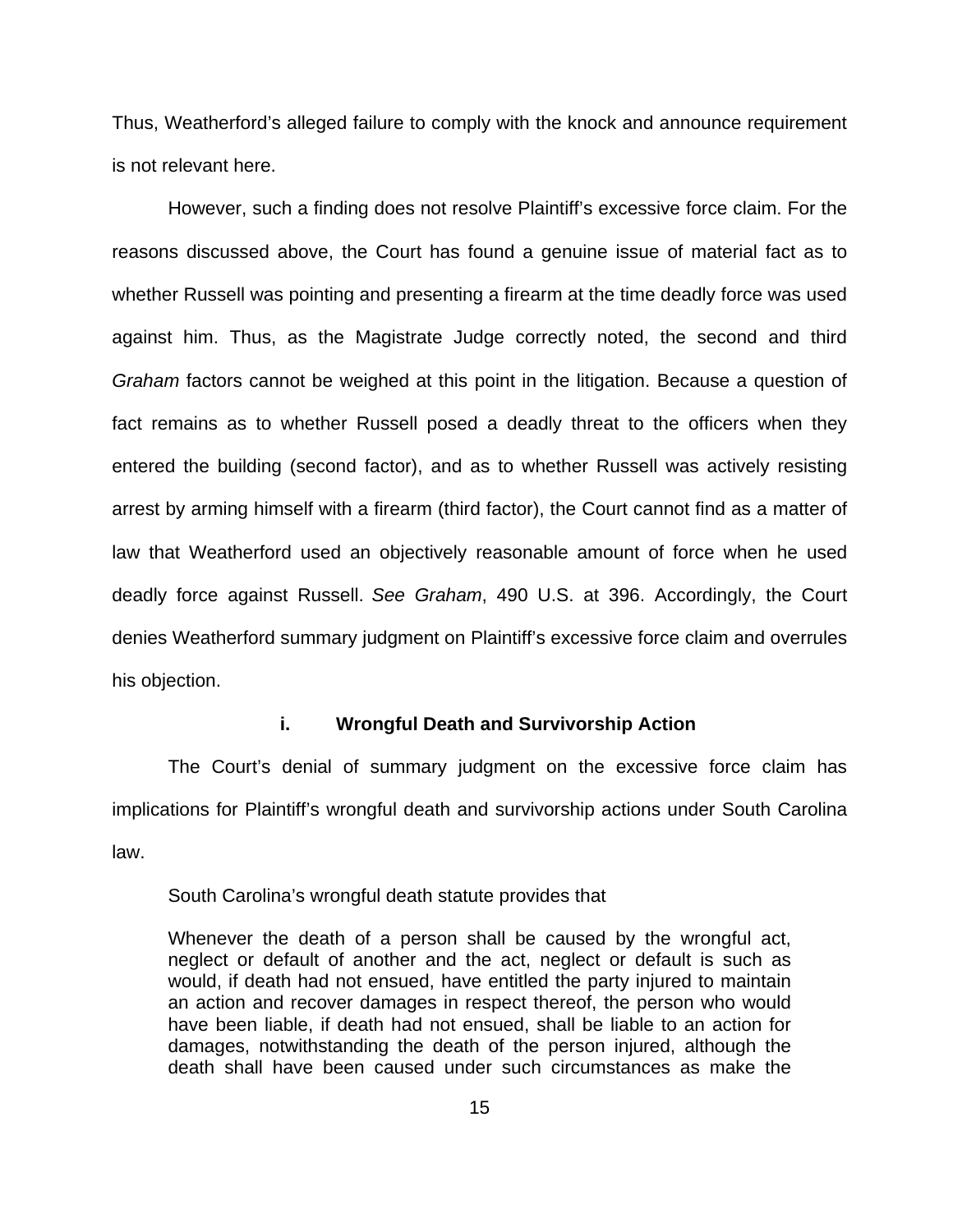killing in law a felony. In the event of the death of the wrongdoer, such cause of action shall survive against his personal representative.

S.C. Code Ann. § 15-51-10.

South Carolina also provides a survivorship cause of action. The applicable

statute states that

Causes of action for and in respect to any and all injuries and trespasses to and upon real estate and any and all injuries to the person or to personal property shall survive both to and against the personal or real representative, as the case may be, of a deceased person and the legal representative of an insolvent person or a defunct or insolvent corporation, any law or rule to the contrary notwithstanding.

## S.C. Code Ann. § 15-5-90.

 The Magistrate Judge found that because a genuine issue of material fact precluded granting summary judgment on the excessive force claim, a question of fact existed as to whether Russell would have been able to bring such a claim had he survived. (ECF No. 116 at 34.) She further determined that whether Weatherford was entitled to any statutory immunity provided under South Carolina law was a genuine issue of material fact, given that "it appears that Defendant may have acted in a manner that would deprive him of the immunity he would otherwise be granted." (Id.)

 Weatherford's brief arguments for dismissal of Plaintiff's state law wrongful death claim are wholly based on the Court granting summary judgment on Plaintiff's excessive force claim. (ECF No. 125 at 10.) Because the Court has found the Magistrate Judge appropriately denied summary judgment on the excessive force claim, Weatherford's arguments here do not warrant discussion. The Court agrees with the Magistrate Judge that a genuine issue of material fact exists as to Plaintiff's wrongful death claim and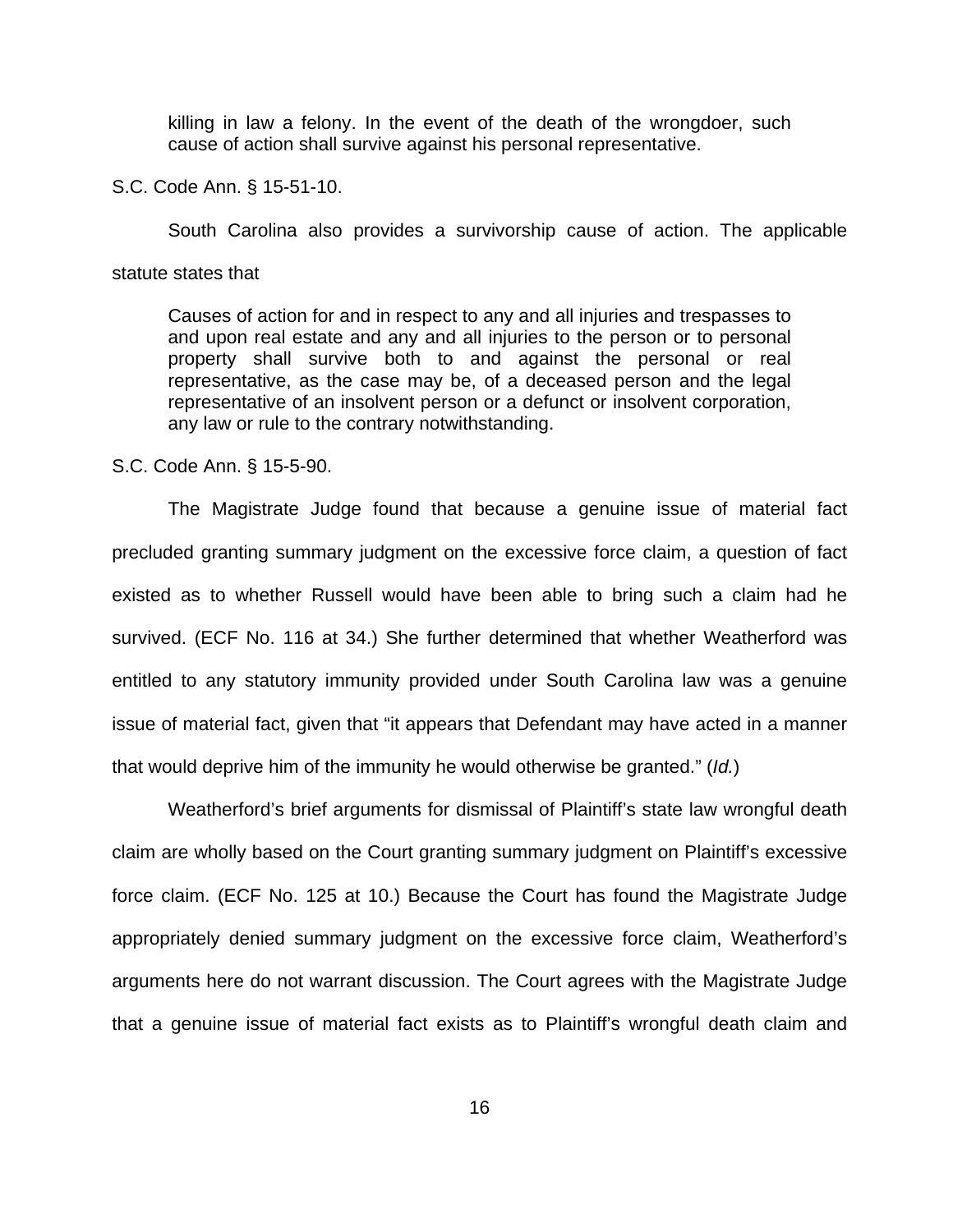survivorship action, given the Court's finding that Plaintiff's excessive force claim should survive summary judgment. Further, Weatherford makes no specific objections to the Magistrate Judge's reasoning on Plaintiff's survivorship action—the Court finds that said reasoning evinces no clear error. See Diamond, 416 F.3d at 315 (holding de novo review unnecessary in the absence of a timely filed, specific objection). Accordingly, the Court denies Weatherford's motion for summary judgment as to the wrongful death claim and survivorship action.

### **b. Conspiracy Claims**

 The Court construes the Complaint to allege both a § 1983 conspiracy claim and a claim for civil conspiracy under South Carolina law. (ECF No. 1-1 ¶¶ 67–72.)

## **i. Conspiracy under § 1983**

To establish a civil conspiracy under § 1983, plaintiff must show that defendants acted in concert in furtherance of the conspiracy which resulted in plaintiff's deprivation of a constitutional right. Hinkle v. City of Clarksburg, W.Va., 81 F.3d 416, 421 (4th Cir. 1996) (citing Hafner v. Brown, 983 F.2d 570, 577 (4th Cir. 1992)). Here, the Magistrate Judge found that "Plaintiff has alleged enough facts that, if true, could amount to a claim for conspiracy to deprive an individual of a constitutional right in violation of § 1983." (ECF No. 116 at 31.) She further found that because Plaintiff apparently conceded that she cannot legally allege a violation of her rights as personal representative of the estate, Plaintiff could only sue for violations of Russell's constitutional rights. (Id.)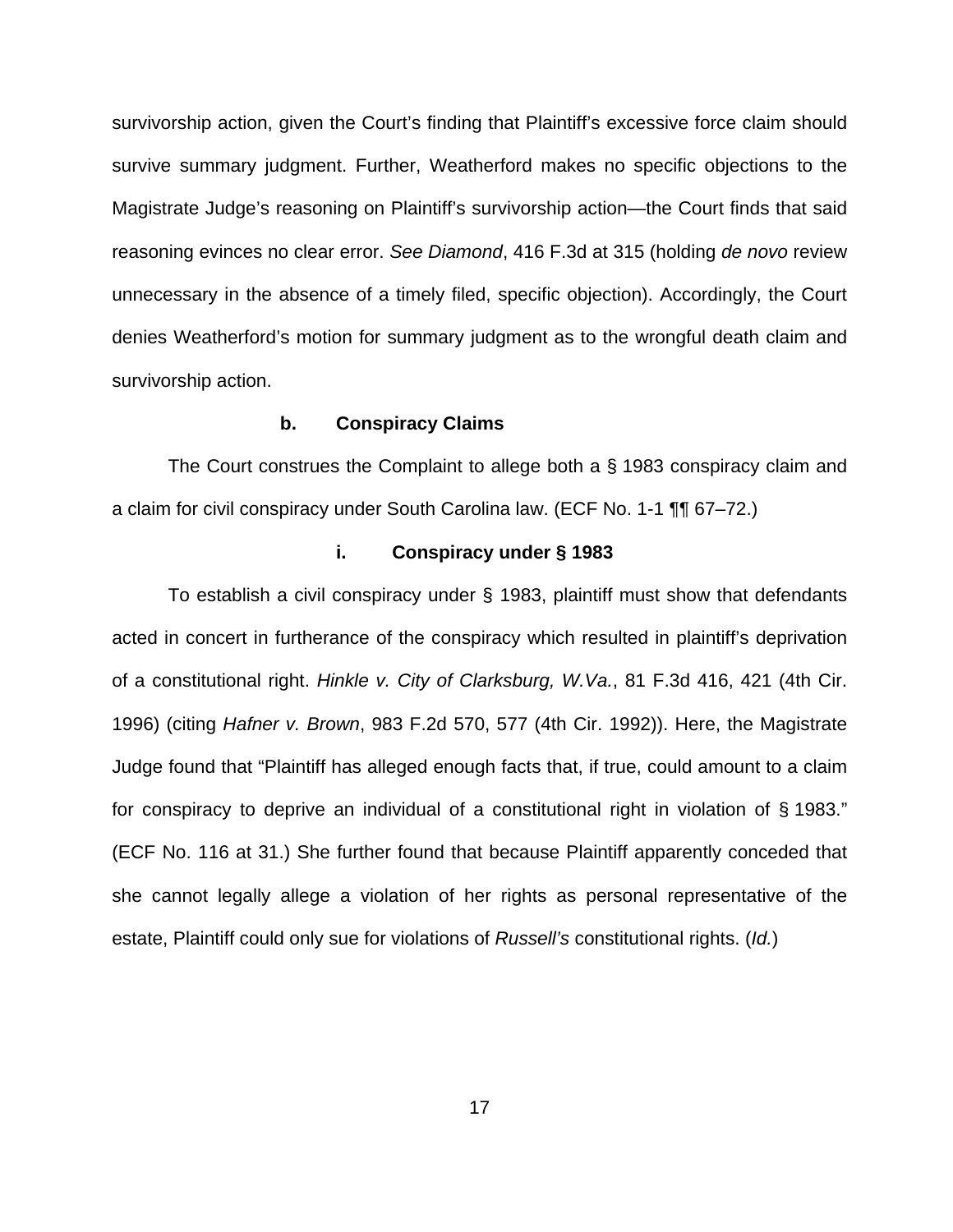Weatherford first argues that Plaintiff cannot pursue redress on Russell's behalf for constitutional violations that occurred only after Russell's death. $3$  (ECF No. 125 at 10.) In her reply, Plaintiff concedes this fact. (ECF No. 133 at 14.) Indeed, it is well established that section 1983 does not provide a cause of action on behalf of a deceased for events occurring after death. See Guyton v. Phillips, 606 F.2d 248, 250 (9th Cir. 1979) ("[T]he Civil Rights Act, 42 U.S.C. §§ 1983 and 1985, does not provide a cause of action on behalf of a deceased based upon alleged violation of the deceased's civil rights which occurred after his death."); Silkwood v. Kerr–McGee Corp, 637 F.2d 743, 749 (10th Cir. 1980) (rejecting a Bivens claim, holding: "We agree with the Ninth Circuit that the civil rights of a person cannot be violated once that person has died."); Riley v. St. Louis County of Mo., 153 F.3d 627, 632 n.1 (8th Cir. 1998) (holding that section 1983 does not provide a cause of action on behalf of a deceased for events occurring after death); Estate of Morris ex rel. Morris v. Dapolito, 297 F. Supp. 2d 680, 691 n. 9 (S.D.N.Y. 2004) (referring to "the well established proposition stated in Ford v. Moore, 237 F.3d 156, 165 (2d Cir. 2001), that . . . a dead person has no constitutional rights[.]").

However, Plaintiff argues in her reply that as personal representative of Russell's estate, she is "a proper party to bring the conspiracy claim arising from Weatherford's attempt to cover up his unlawful conduct." (ECF No. 133 at 14.) She asserts that her injury is her due process right of access to the courts. (Id.) Plaintiff acknowledges that she has been able to file a suit to bring claims against Weatherford, but contends that

 $3$  It is undisputed that the allegations of conspiracy concern conduct that occurred only after Russell's death. (See ECF No. 1-1 at 19–20, Compl. ¶ 68 ("Defendants conspired . . . to deprive Plaintiff and Plaintiff's decedent of their rights as well as their Constitutional rights by giving clearly false statements to SLED during their official investigation.").)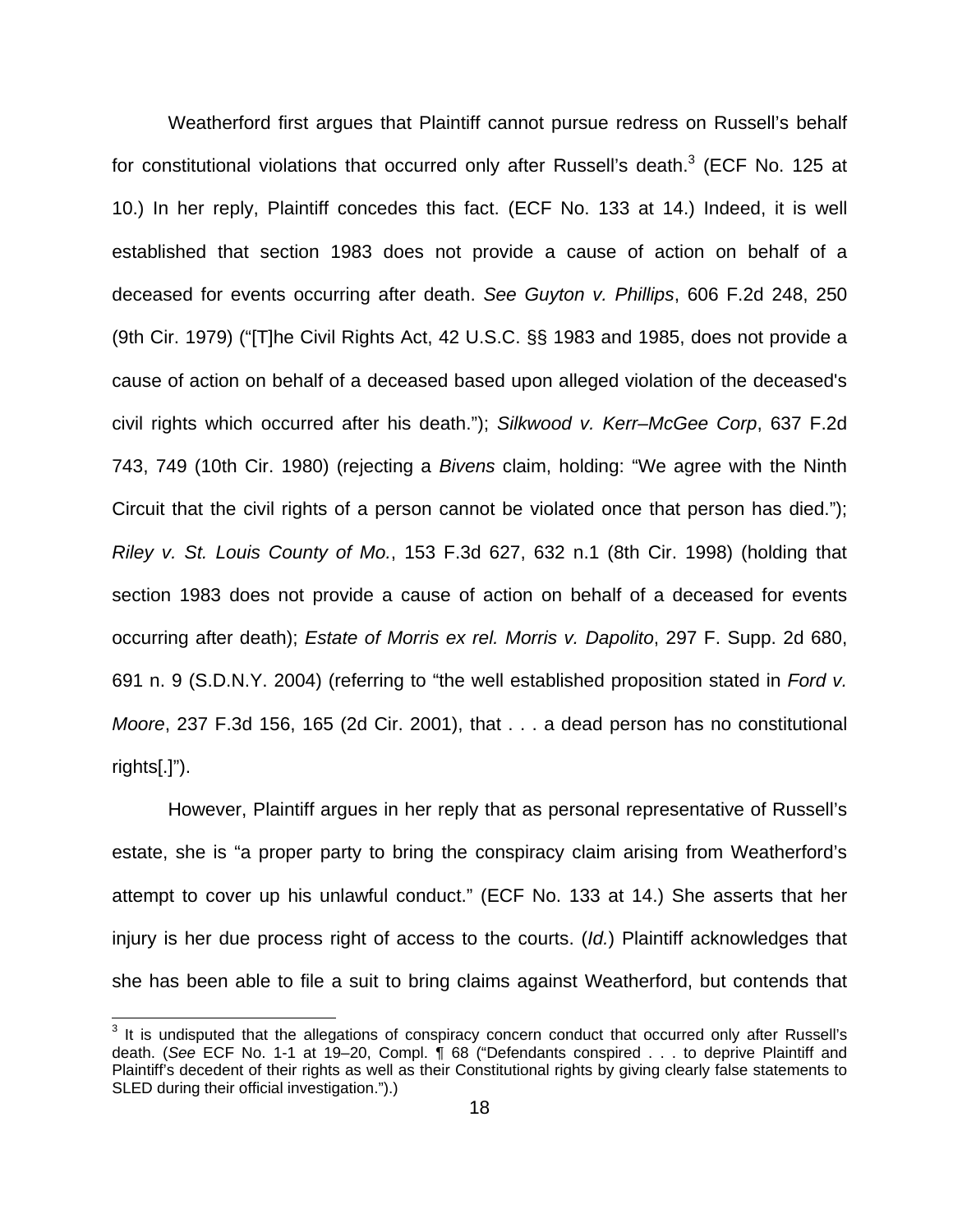"his lack of candor regarding the last moments of Mr. Russell's life has substantially hampered Plaintiff's ability to discover the truth and to pursue adequate redress for what Mr. Russell's family has lost." (Id.) In support of her ability to bring a claim for conspiracy, Plaintiff cites Love v. Bolinger, 927 F. Supp. 1131 (S.D. Ind. 1996), and Hickenbottom v. Nassan, No. CIV.A. 03-223, 2007 WL 7753803 (W.D. Pa. Mar. 29, 2007). (Id.) Upon review, the Court finds that these cases actually weigh against finding the existence of such a claim here. In both cases, the court ultimately denied the plaintiffs' right of access claim, finding that they had not alleged facts sufficient to support such a claim. Hickenbottom, 2007 WL 7753803, at \*38; Love, 927 F. Supp. at 1138–1139.

In *Hickenbottom*, the court recognized that a personal representative "may bring a claim for conspiracy if he can show that defendants' alleged conspiracy violated his right to due process by hampering his ability to bring his claims for wrongful death in court." 2007 WL 7753803, at \*37. The court went on to clarify, however, that "not every act of deception in connection with a judicial proceeding gives rise to a constitutional violation." Id. (citing Bell v. City of Milwaukee, 746 F.2d 1205, 1261 (7th Cir. 1984), overruled on other grounds by Russ v. Watts, 414 F.3d 783 (7th Cir. 2005)). Similarly, the Love court also acknowledged that a decedent's estate could bring a cause of action for the alleged cover-up of the circumstances of the decedent's death "where the cover-up obstructs legitimate efforts to vindicate the killing through judicial redress." 927 F. Supp. at 1138 (citing Bell, 746 F.2d at 1261). However, the court noted "it is important to recognize that 'there is no general constitutional or federal 'right to truth.'" Id. (quoting Bolden v. Ramos et al., No. 93 C 3416, 1996 WL 66135 at \*11 (N.D. Ill., Feb. 13, 1996)).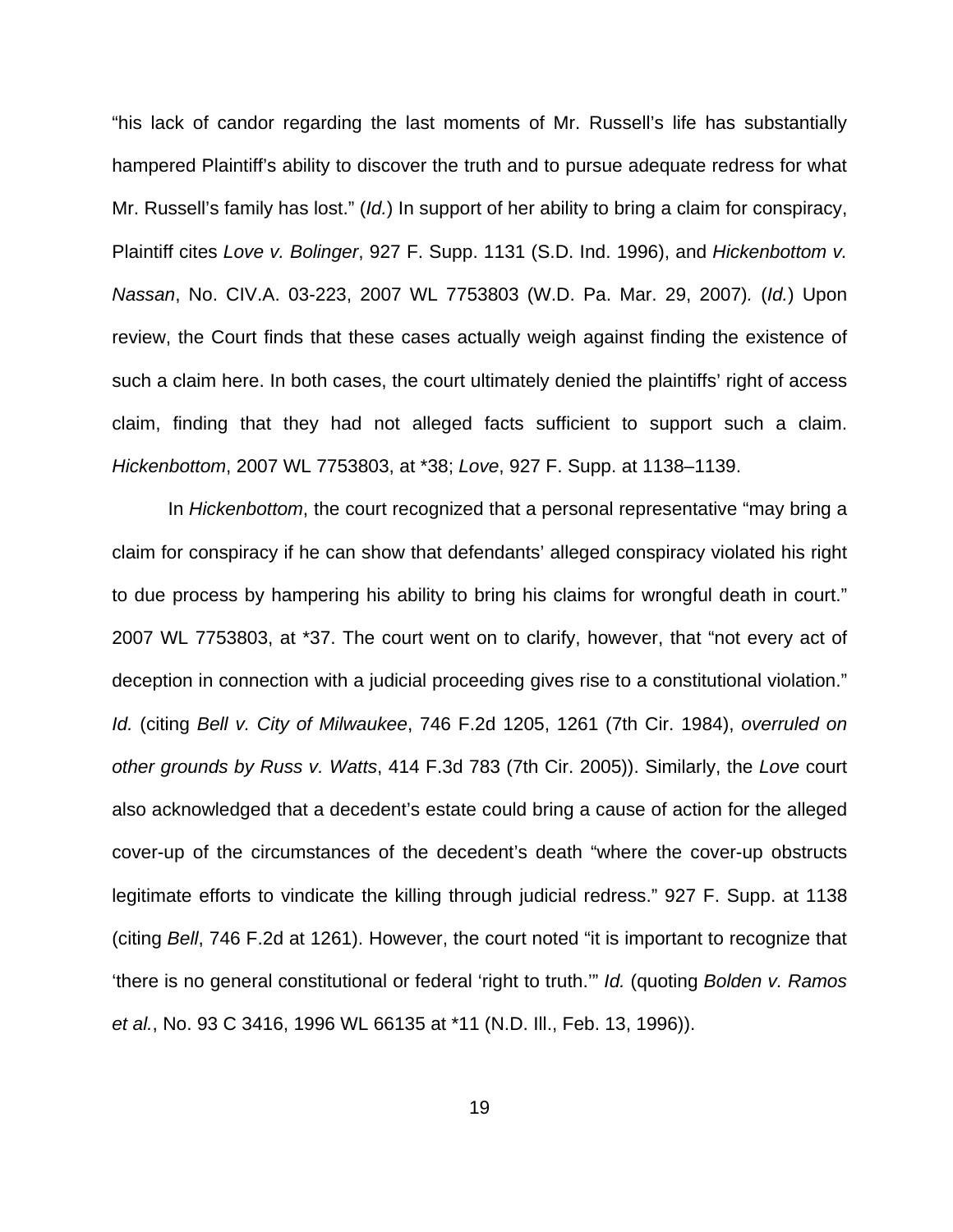In both cases, the courts discussed in detail the limitations of such a cause of action, citing Bell as the exemplary case for this type of claim. Hickenbottom, 2007 WL 7753803, at \*37; Love, 927 F. Supp. at 1138. In Bell, the Seventh Circuit Court of Appeals held that a successful twenty-year cover-up of a police killing obstructed the deceased's survivors' right of access to the courts. 746 F.2d at 1264. As the Hickenbottom court notes, "[t]he holding in Bell was motivated in large part by the egregious police conduct in that case and the extensive delay it caused." 2007 WL 7753803, at \*37 (citing Bell, 746 F.2d at 1264 ("our holding is limited to the particularly egregious set of facts herein. . . . [T]he conspirators did everything in their power to cover up and conceal the facts within their sole control."). The Love court observed that more recent Seventh Circuit cases have reached a different result from that in Bell, consistently finding that the parties have failed to establish a sufficient denial of access. 927 F. Supp. at 1138; see Gibson v. City of Chicago, 910 F.2d 1510, 1523 (7th Cir. 1990) (finding that even where a plaintiff successfully alleges the filing of intentionally false and inaccurate reports, he cannot state a claim for denial of access to the courts without alleging some "concrete injury to the decedent's survivors resulting from th[e] alleged cover-up"); Thompson v. Boggs, 33 F.3d 847, 852-53 (7th Cir. 1994) (police officers who omitted information from police reports did not deny access to court, since facts known to plaintiff were sufficient to enable him to promptly file his lawsuit, unlike Bell, "where the true facts were concealed thereby denying the plaintiffs the opportunity to file a lawsuit until some twenty years after the fact"); Vasquez v. Hernandez, 60 F.3d 325, 329 (7th Cir. 1995) (holding that where the actual circumstances surrounding the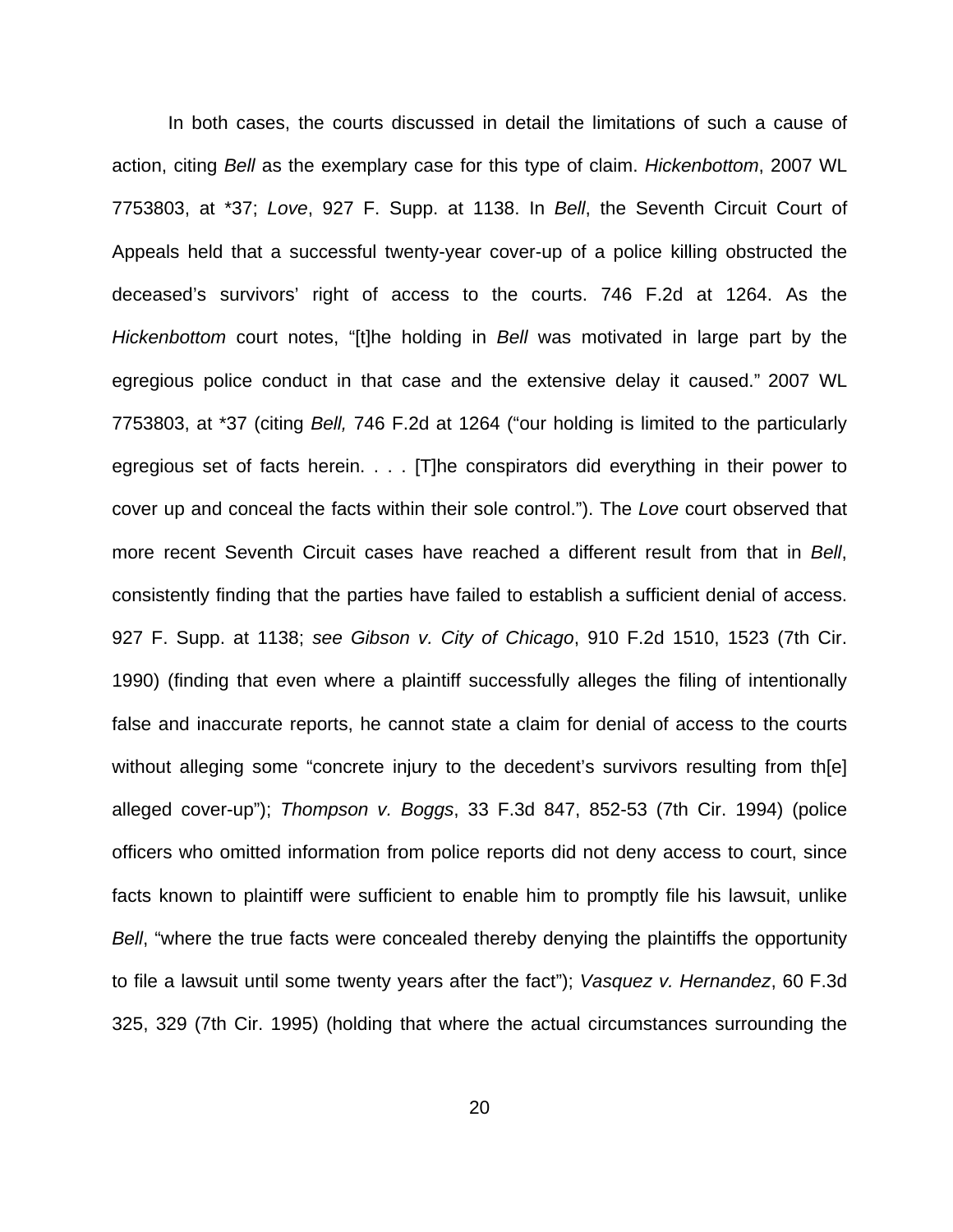shooting were revealed publicly within six months of the incident, and plaintiffs were granted access to records of investigation of the incident/cover-up, their constitutional rights "were ultimately preserved"); Bolden, 1996 WL 66135, at \*11 (finding that because plaintiff was aware of alleged cover-up when filing complaint, "he was hardly deceived into forgoing his legal remedies").

In Hickenbottom, the court similarly noted that more recent cases have limited the Bell holding to only the most egregious facts. 2007 WL 7753803, at \*37; see Foster v. City of Lake Jackson, 28 F.3d 425, 430 (5th Cir. 1994) (suggesting that the right of access to the courts encompasses "a right to file an action, but not the right to proceed free of discovery abuses after filing"); Estate of Smith v. Marasco, 318 F.3d 497, 511–12 (3d Cir. 2003) ("[O]nly prefiling conduct that either prevents a plaintiff from filing suit or renders the plaintiff's access to the court ineffective or meaningless constitutes a constitutional violation."); Kies v. City of Aurora, 149 F. Supp. 2d 421, 424 (N.D. Ill. 2001) ("When there are no allegations indicating that a defendant's cover-up prevented a plaintiff from pursuing a tort action or that the value of such an action was reduced by the cover-up, there is no basis for a § 1983 action because there has been no injury beyond the underlying torts.").

Here, the injuries alleged by Plaintiff in her § 1983 conspiracy claim fail to establish that her claims against Defendants have been hindered or devalued to such an extent that her constitutional rights have been violated. (See ECF No. 1-1, Compl. ¶¶ 68–69.) Plaintiff filed her lawsuit two years after the alleged incident occurred, and there is no indication that the delay was due to any actions by Defendants. While Plaintiff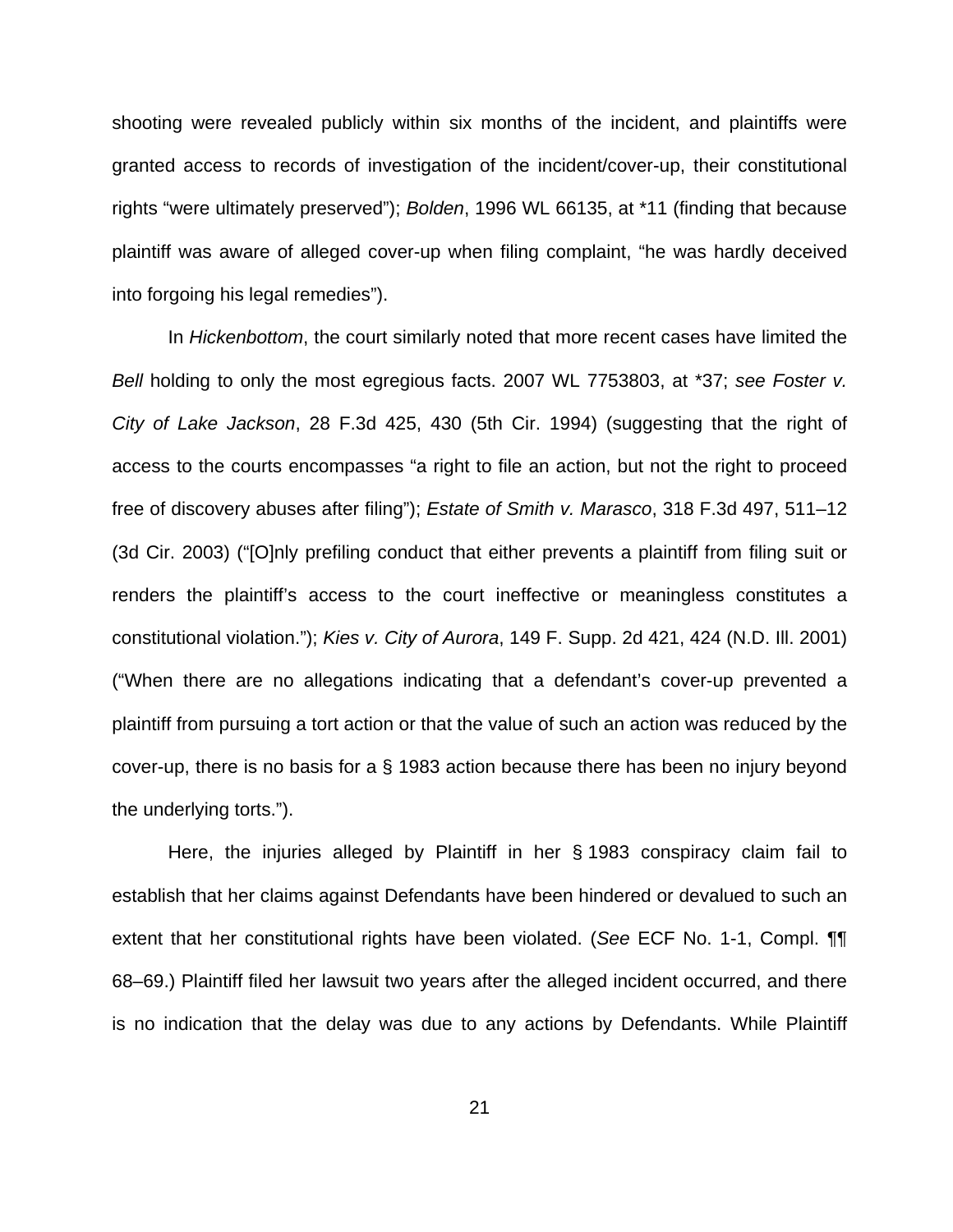makes vague references to her inability to "discover the truth and to pursue adequate redress," she does not point to any specific obstruction to her case allegedly caused by Weatherford's conduct. (ECF No. 133 at 14.) The Complaint alleges that the conspiracy has prevented Plaintiff "from knowing the true circumstances and true culprits responsible for the death, harms and losses of the Plaintiff and Plaintiff's decedent," but the Court has found that fact-issues preclude summary judgment on Plaintiff's claims for excessive force and other causes of action against Weatherford. (See ECF No. 1-1 at 20, Compl. ¶ 69.) Thus, "this very opinion demonstrates that [Plaintiff] ha[s] been able to develop the facts in this case quite effectively." Marasco, 318 F.3d at 512 (finding alleged cover-up did not prevent plaintiffs "from filing suit or render their access to the courts ineffective or meaningless").

In short, the Court finds that Plaintiff cannot establish any constitutional violation from her purported denial of access to the courts and, therefore, grants summary judgment on her § 1983 civil conspiracy claim.

#### **ii. Civil Conspiracy under State Law**

Under South Carolina law, "[t]he tort of civil conspiracy has three elements: (1) a combination of two or more persons, (2) for the purpose of injuring the plaintiff, and (3) causing plaintiff special damage." Hackworth v. Greywood at Hammett, LLC, 682 S.E.2d 871, 874 (S.C. Ct. App. 2009) (citing Vaught v. Waites, 387 S.E.2d 91, 95 (S.C. Ct. App. 1989)).

Here, the Magistrate Judge found that "the footage from the chest-cam is enough evidence for Plaintiff to overcome Defendant Weatherford's summary judgment motion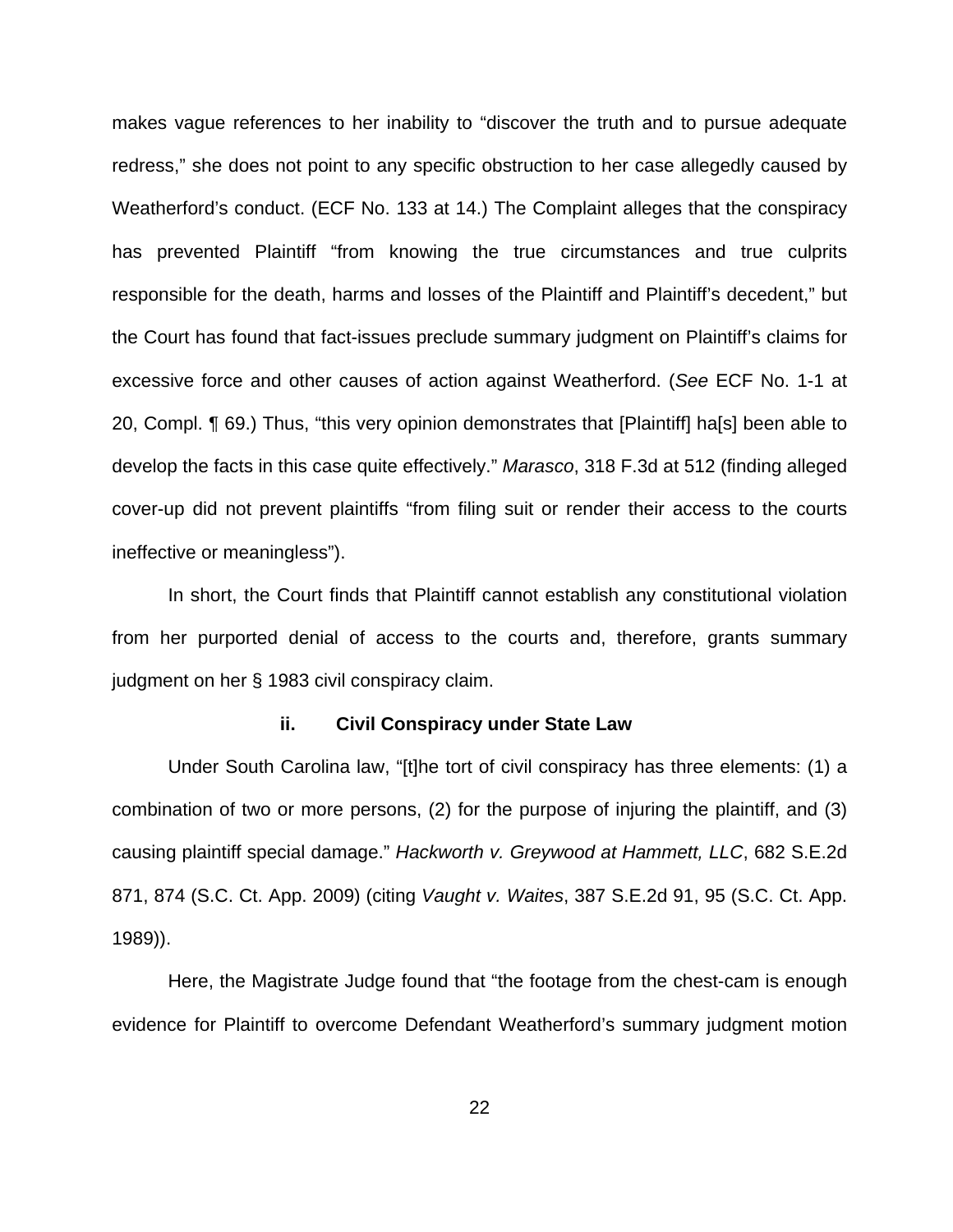concerning civil conspiracy." (ECF No. 116 at 32–33.) She explained that the officer's statements, when compared to the video evidence, created a question of fact as to whether Defendants engaged in some sort of civil conspiracy. (Id. at 33.) She further found that "[w]hether Plaintiff is able to establish the elements of this cause of action to a jury's satisfaction is not one for the court at this time." (Id.)

Weatherford's objection provides substantive arguments relating only to Plaintiff's § 1983 conspiracy claim. In arguing that Plaintiff has failed to establish a claim for "civil conspiracy," he recites the elements required to establish civil conspiracy under § 1983. (ECF No. 125 at 11 (citing Hinkle v. City of Clarksburg, W.Va., 81 F.3d 416, 421 (4th Cir. 1996)).) Weatherford offers no basis to grant summary judgment on Plaintiff's civil conspiracy claim under state law and the Court has not independently found one. The Court agrees with the Magistrate Judge that the video evidence does not necessarily support Defendants' version of the events at issue. Accordingly, the Court finds a question of fact as to whether Defendants engaged in civil conspiracy and denies Weatherford's motion for summary judgment on the civil conspiracy claim under South Carolina law. Weatherford's objection is therefore overruled.

#### **2. Plaintiff's Objections**

Plaintiff partially objects to Report One, arguing that the Magistrate Judge erred in finding that Weatherford is entitled to a qualified immunity defense on Plaintiff's § 1983 claim for Fourth Amendment knock-and-announce violations. (ECF No. 124 at 1.) Citing "key evidence" purportedly overlooked by the Magistrate Judge, Plaintiff asserts that no reasonable officer in Weatherford's position could have believed that Russell did not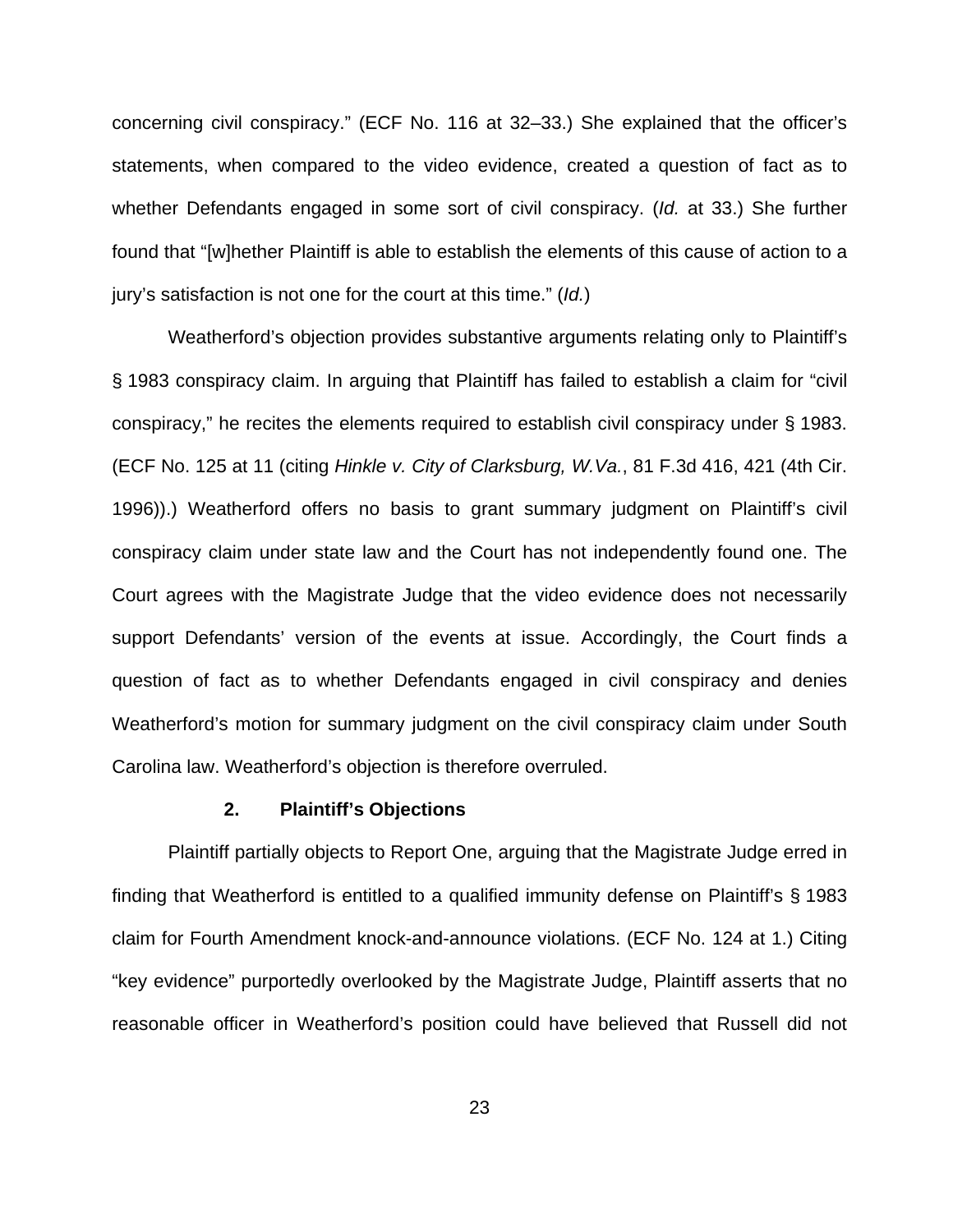have a legitimate expectation of privacy in the premises where the search warrant was executed. (Id. at 2.) Plaintiff further argues that the Magistrate Judge erred in her interpretation of the Fourth Circuit Court of Appeals case, U.S. v. Gray, 491 F.3d 138 (4th Cir. 2007), and in her application of the case to the present facts. (Id. at 9–12.)

Qualified immunity protects government officials performing discretionary functions from suits for civil damages arising out of the exercise of their discretionary functions, provided that their conduct "does not violate clearly established statutory or constitutional rights of which a reasonable person would have known." Slattery v. Rizzo, 939 F.2d 213, 216 (4th Cir. 1991) (citing Harlow v. Fitzgerald, 457 U.S. 800, 818 (1982)). The plaintiff's rights must be established so clearly that a "reasonable official would understand that what he is doing violates that right." Slattery, 939 F.2d at 216 (quoting Anderson v. Creighton, 483 U.S. 635, 640 (1987)). Accordingly, ruling on a defense of qualified immunity requires "(1) identification of the specific right allegedly violated; (2) determining whether at the time of the alleged violation the right was clearly established; and (3) if so, then determining whether a reasonable person in the [official's] position would have known that doing what he did would violate that right." Pritchett v. Alford, 973 F.2d 307, 312 (4th Cir. 1992).

In addressing qualified immunity, the United States Supreme Court has held that "a court must first determine whether the plaintiff has alleged the deprivation of an actual constitutional right at all, and if so, proceed to determine whether that right was clearly established at the time of the alleged violation." Wilson v. Layne, 526 U.S. 286, 290 (1999); see also Suarez Corp. Indus. v. McGraw, 202 F.3d 676, 685 (4th Cir. 2000).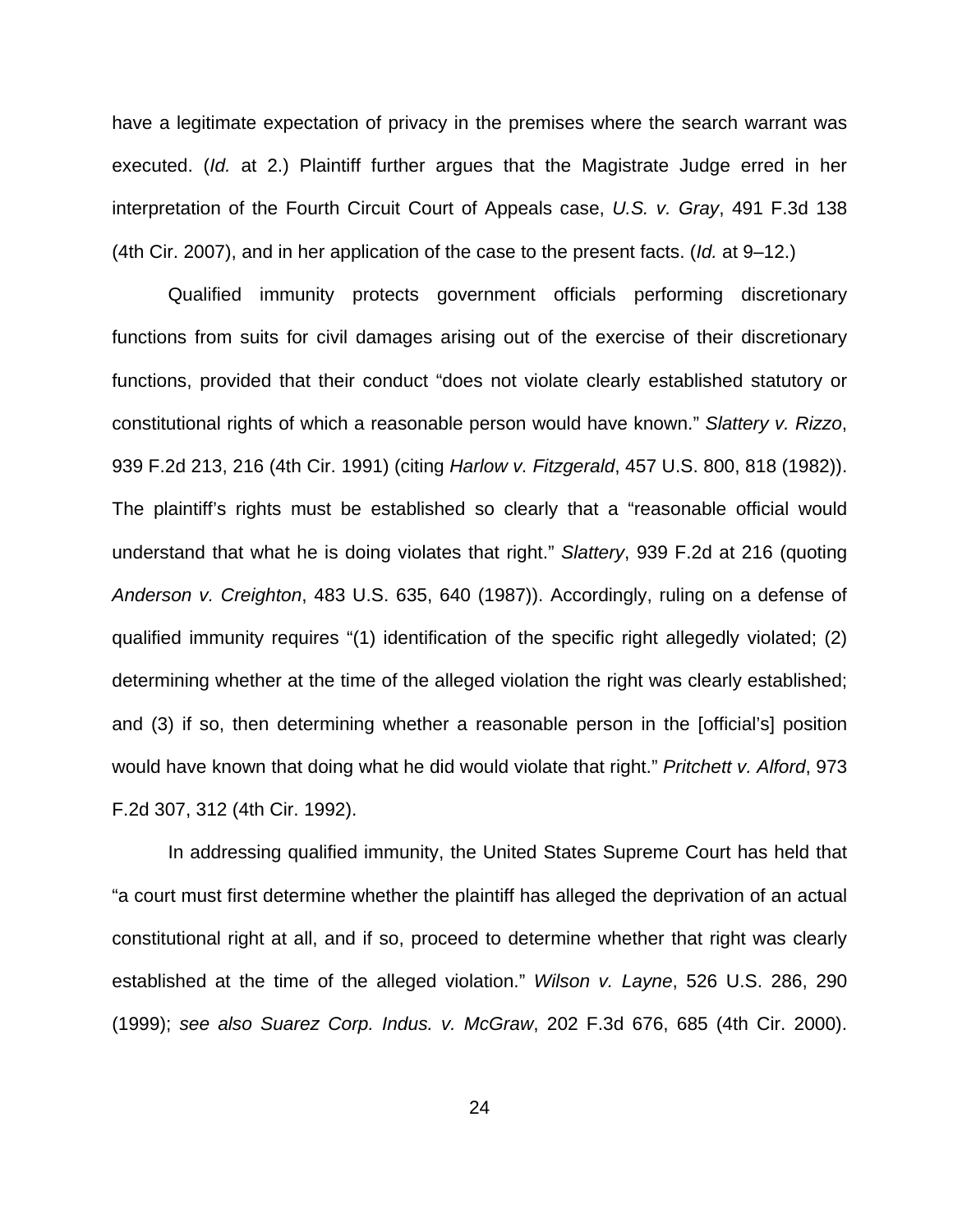Further, the Supreme Court held that "[d]eciding the constitutional question before the qualified immunity question also promotes clarity in the legal standards for official conduct, to the benefit of both the officers and the general public." Wilson, 526 U.S. at 609. If the court first determines that no right has been violated, the inquiry ends there, "because government officials cannot have known of a right that does not exist." Porterfield v. Lott, 156 F.3d 563, 567 (4th Cir. 1998).

As an initial matter, the Court notes the thorough and detailed manner in which the Magistrate Judge addressed Plaintiff's claim for Fourth Amendment knock-andannounce violations. After providing a detailed factual background, the Magistrate Judge skillfully summarized the parties' arguments and the applicable law. (ECF No. 116 at 2– 6, 9–13.) She then thoroughly analyzed Plaintiff's Fourth Amendment claim, first finding that a question of fact remains concerning whether Russell had a legitimate expectation of privacy in the location where this shooting occurred, and then concluding that Defendants failed to comply with the knock and announce rule and no exception to this rule applied here. $4$  (Id. at 13–24). The Magistrate Judge next determined, however, that because a reasonable officer armed with the information Defendant Weatherford possessed at the time of the search warrant's execution would have reason to believe it

<sup>&</sup>lt;sup>4</sup> Weatherford did not file an objection to this aspect of the Magistrate Judge's finding and the Court finds her reasoning does not evidence clear error. See Diamond, 416 F.3d at 315 (holding de novo review unnecessary in the absence of a timely filed, specific objection). Specifically, the Magistrate Judge correctly found that the officers' conduct in failing to announce their presence and not waiting a reasonable amount of time before entering the building violated the knock-and-announce rule. (ECF No. 116 at 23); see United States v. Grogins, 163 F.3d 795, 797 (4th Cir. 1998) ("[T]he Fourth Amendment incorporates the common law requirement that police officers entering a dwelling must knock on the door and announce their identity and purpose before attempting forcible entry." (quoting Richards v. Wisconsin, 520 U.S. 385, 387 (1997))). She further correctly determined that Defendants could not establish any exemption from the rule based on exigent circumstances. (ECF No. 116 at 23); see Grogins, 163 F.3d at 797 ("In order to justify a 'no-knock' entry, the police must have a reasonable suspicion that knocking and announcing their presence, under the particular circumstances, would be dangerous or futile, or that it would inhibit the effective investigation of the crime by, for example, allowing the destruction of evidence." (quoting Richards, 520 U.S. at 394)).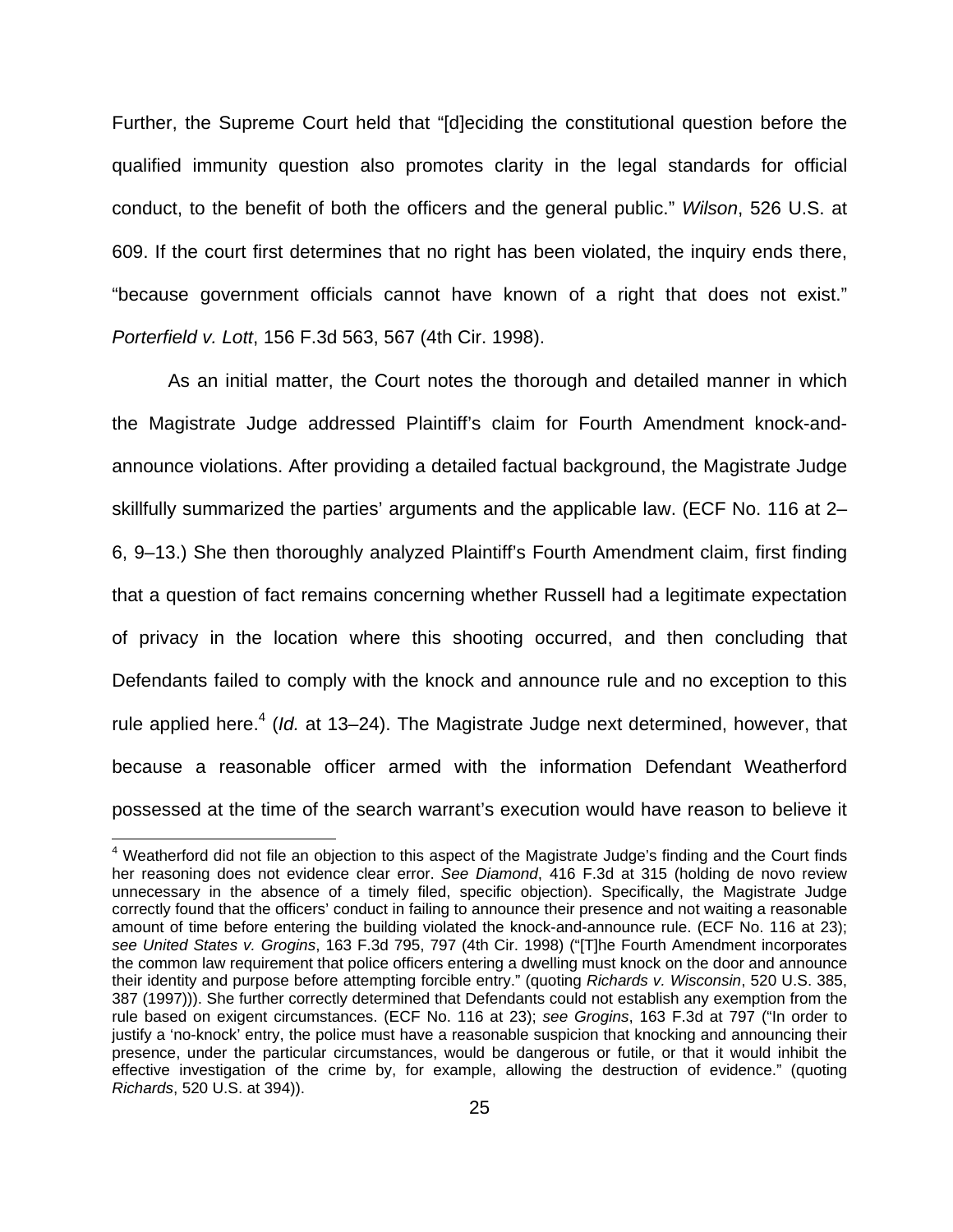would be legal to dispense with the knock-and-announce requirement, Weatherford was entitled to qualified immunity on this Fourth Amendment claim. (Id. at 34–39.) On this point, she first found that a reasonable officer in Weatherford's position would have reason to believe the building was only an illegal gambling hall and not Russell's private residence. (Id. at 38.) Then, drawing upon the case law and the Gray decision in particular, the Magistrate Judge found that a person operating a "solely illegal" business in a commercial space would not have a legitimate expectation of privacy in that space. (Id. at 39.)

While Plaintiff expressly objects to only the qualified immunity portion of Report One, her arguments implicate the Magistrate Judge's reasoning and findings as to other aspects of the Fourth Amendment claim. Most significantly, Plaintiff has attached to her brief a lease agreement naming "Ernest Russell" as the lessee of the property at which the search warrant was executed, and argues that this document establishes that Russell had a legitimate expectation of privacy in the location where the warrant was executed.<sup>5</sup> (ECF Nos. 124 at 3–4; 124-3.) As explained by the Magistrate Judge, this finding is crucial because the "capacity to claim the protection of the Fourth Amendment depends . . . upon whether the person who claims the protection of the Amendment has a legitimate expectation of privacy in the invaded place." (ECF No. 116 at 15 (citing

 5 Plaintiff asserts that her counsel only just located the lease agreement and served a copy on Defendants as soon as it was discovered, on September 15, 2016, as part of Plaintiff's supplemental responses to Defendants' document requests. (ECF No. 124 at 3–4 n.1.) Given the relevance of the document, the Court, in its discretion, will admit the document into the record. See Bennett v. Stirling, No. CV 2:13-3191- RMG, 2016 WL 1070812, at \*3 (D.S.C. Mar. 16, 2016) ("[T]he district court's decision whether to consider additional evidence is committed to its discretion, and any refusal will be reviewed for abuse.") (citation omitted).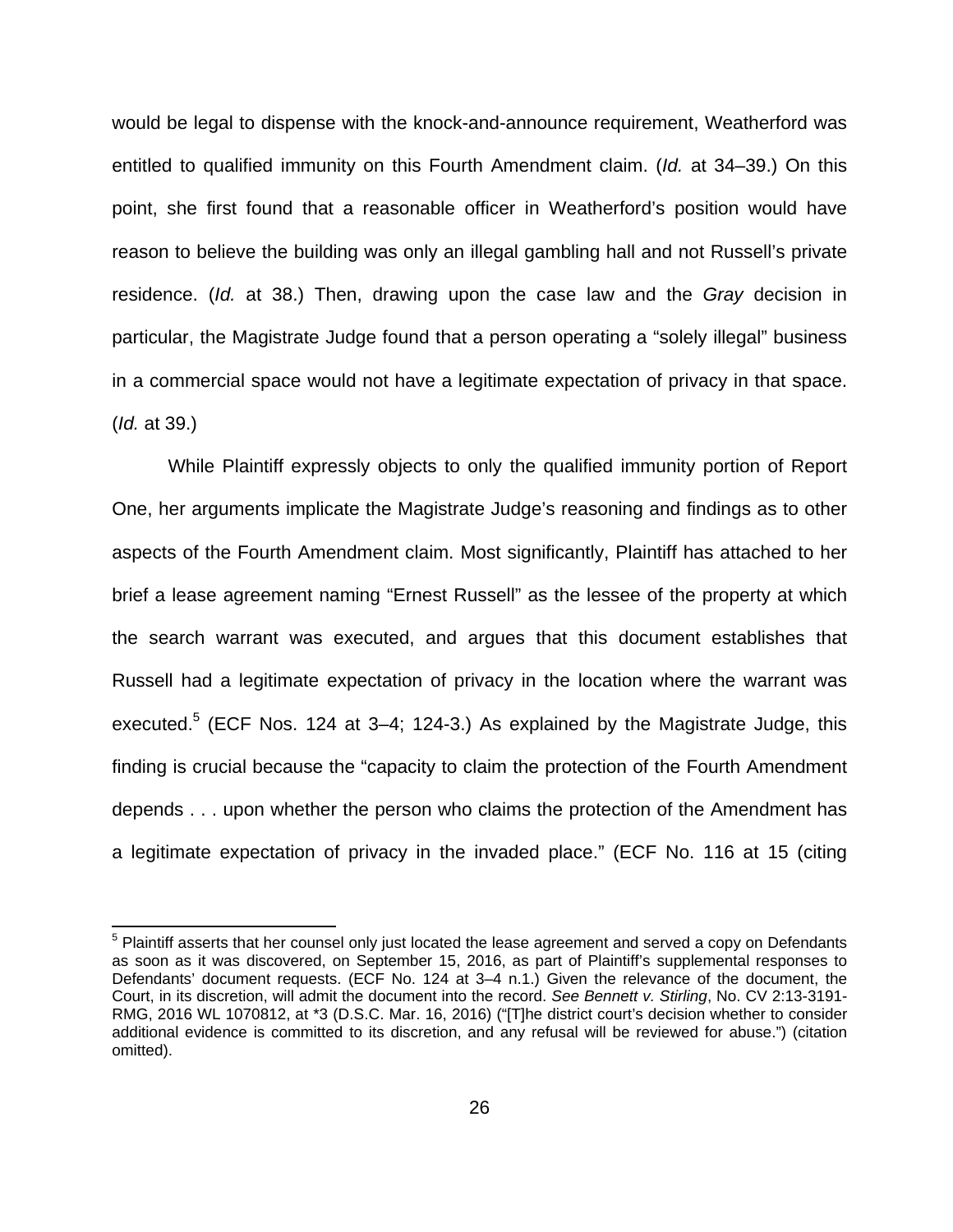Bonner v. Anderson, 81 F.3d 472, 475 (4th Cir. 1996) (quoting Rakas v. Illinois, 439 U.S.

128, 143, (1978)).)

The lease agreement, dated March 1, 2005, provides a lease term starting March 1, 2005, with no end date. (ECF No. 124-3 ¶ 1.) The "use of premises" paragraph states

that

The premises shall be used and occupied by Lessee and Lessee's immediate family, consisting of Ernest Russell ETC. Business, exclusively, as a private single family dwelling, and no part of the Premises shall be used at any time during the term of this Agreement by Lessee for the purpose of carrying on any business, profession, or trade of any kind, or for any purpose other than as a private single family dwelling. Lessee shall not allow any other person, other than Lessee's immediate family or transient relatives and friends who are guests of Lessee, to use or occupy the Premises without first obtaining Lessor's written consent to such use.

 $(Id. \P 4.)$ 

 From this newly submitted piece of evidence, the Court concludes that Russell, at a minimum, had the right to exclude others from the property at issue, and that he also lawfully possessed and controlled that property as a tenant. See Rakas, 439 U.S. at 143 n.12 (explaining that a legitimate expectation of privacy means "the right to exclude others" and that "one who owns or lawfully possesses or controls property will in all likelihood have a legitimate expectation of privacy by virtue of this right to exclude"). While Plaintiff asserts that the lease terms establish the building was used as a "private single family dwelling," the Court is not convinced this is an established fact, given that Russell wrote the premises shall be used by "Ernest Russell ETC. Business." (emphasis added). However, such a finding is not necessary in order to conclude that Russell had a legitimate expectation of privacy in the building. The lease agreement establishes what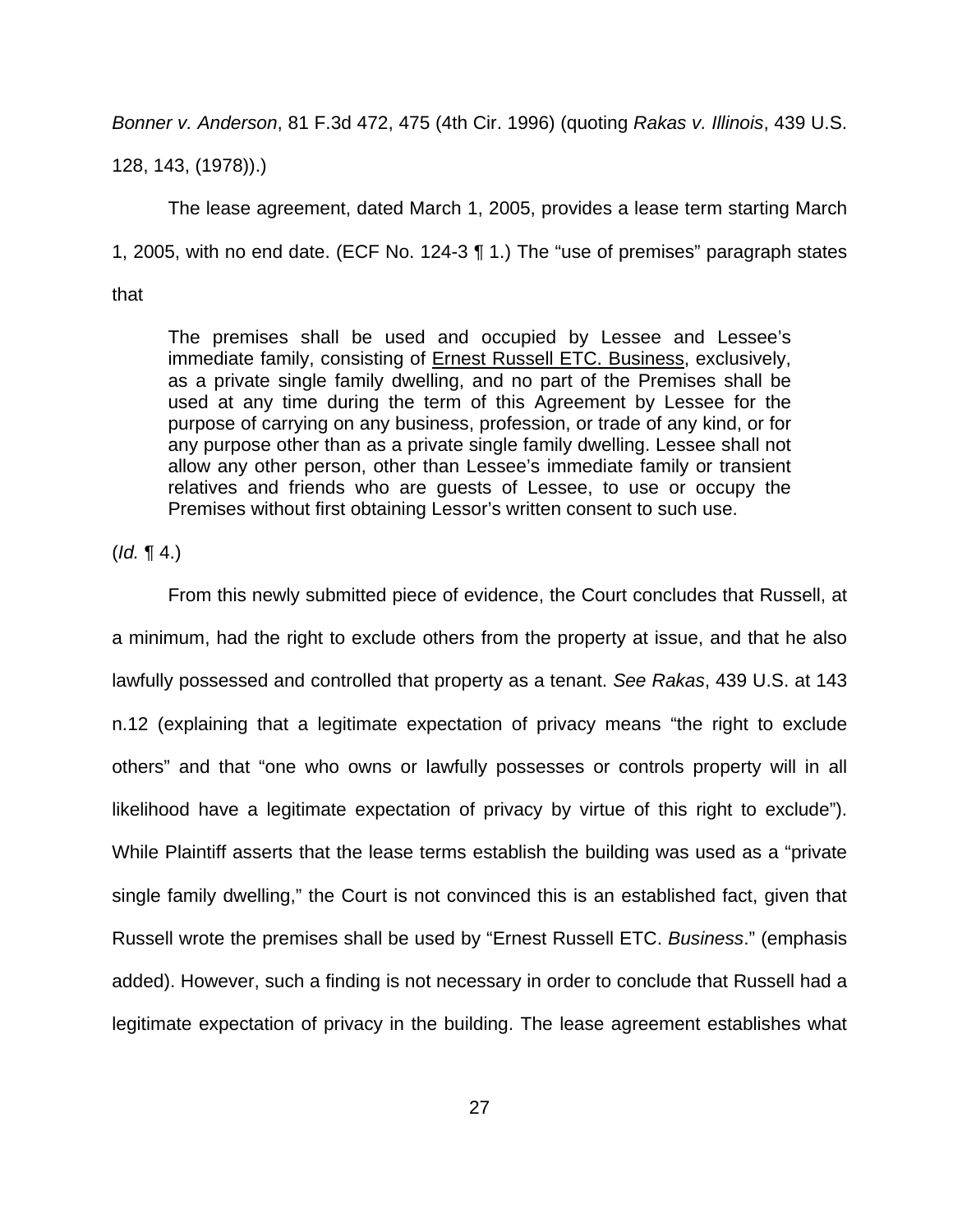the Magistrate Judge found to be "an outstanding question of fact," (ECF No. 116 at 21), namely, that Russell lawfully possessed and controlled the property. Accordingly, the Court finds that Plaintiff has standing to assert Russell's Fourth Amendment rights.

 Although the lease agreement establishes Russell's legitimate expectation of privacy in the building at issue, it does not necessarily resolve the question of qualified immunity. To determine whether Weatherford should be afforded qualified immunity for Plaintiff's Fourth Amendment claim, the Court must determine whether a reasonable officer armed with the information Weatherford possessed at the time of the search warrant's execution would have believed that his actions were lawful. See Graham v. Gagnon, No. 15-1521, 2016 WL 4011156, at \*5 (4th Cir. July 27, 2016) (internal citations omitted) ("In determining what conduct of Graham's was known to the officers, we consider only information actually possessed by the officer[s] at the critical time, or that was then reasonably available to [them], and in light of any exigencies of time and circumstance that reasonably may have affected the officer[s'] perceptions."); Rowland v. Perry, 41 F.3d 167, 173 (4th Cir. 1994) ("Though [the test] focuses on the objective facts, the immunity inquiry must be filtered through the lens of the officer's perceptions at the time of the incident in question."). Plaintiff has not given any indication that Weatherford had knowledge of the lease agreement at the time of the incident and the Court finds no support for such a conclusion in the record.

However, Plaintiff does not rely solely on this newly discovered evidence to argue that Weatherford is not entitled to qualified immunity. She also asserts that that "[t]he background investigation would have led a reasonable officer in Officer Weatherford's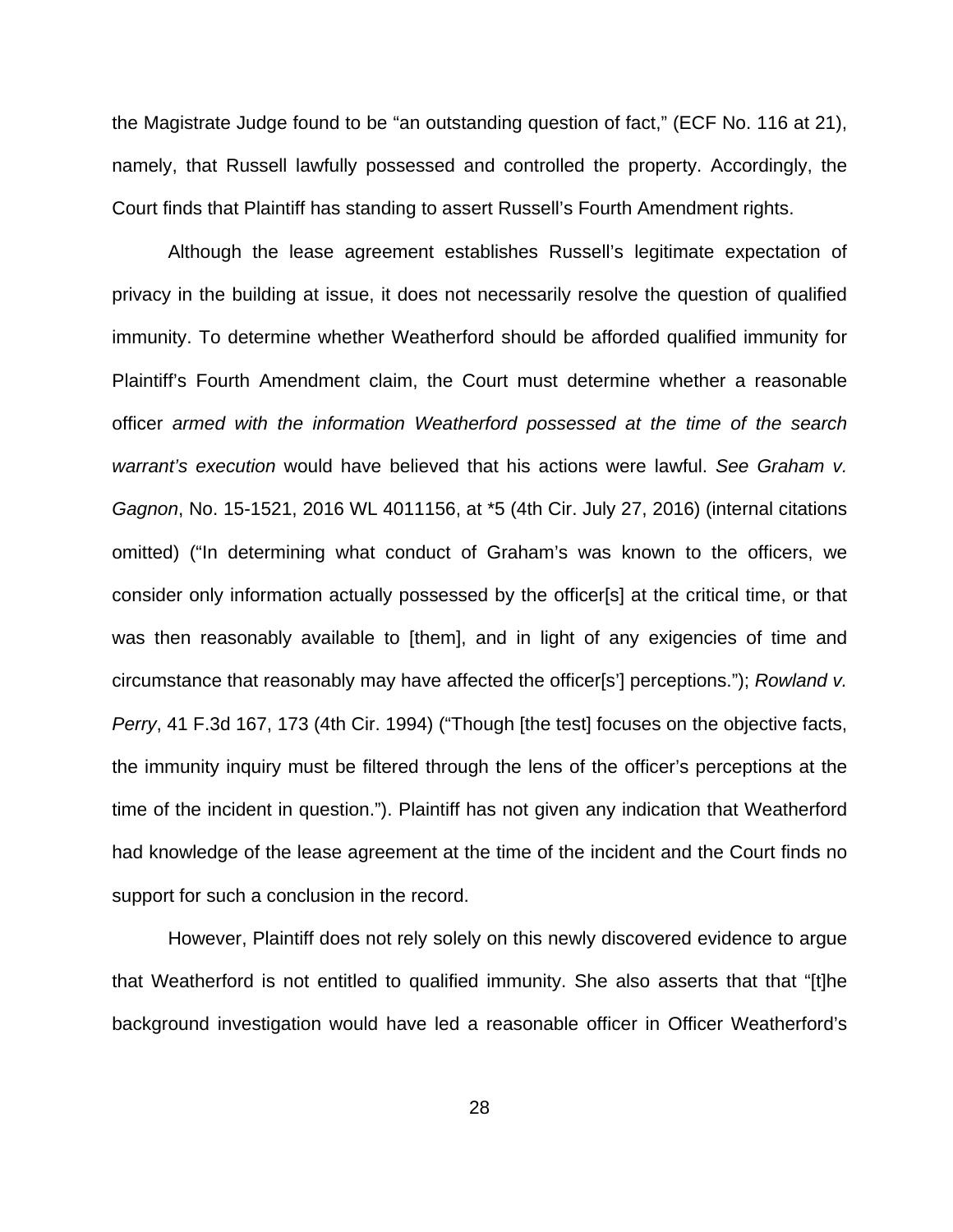position to conclude he was approaching Mr. Russell's private premises and that Mr. Russell controlled access to the building." (ECF No. 124 at 7.) The "background investigation" Plaintiff refers to here was conducted by Sergeant Clyde Sheppard ("Sheppard") and included using a confidential informant and conducting surveillance of the building at issue. Sheppard testified that Weatherford "helped [him] do some surveillance." (ECF No. 124-7 at 7, Sheppard Dep. 22:20–22.)

According to Plaintiff, the investigation would necessarily have revealed the "domestic and personal items inside the building," including, inter alia, a "pool table," "pots/pans/food/drink mix," "television," "children's toys," "numerous family photos on the wall," and Russell's "child's school work." (ECF No. 124 at 6–7.) The Court has reviewed the photos of the building's interior submitted by Plaintiff and has observed the notated items. (ECF No. 124-2.) While the Court agrees that such items are consistent with items one could see in a person's home or private space, they are also consistent with items one could see in a person's business establishment. This is particularly true when considering the manner in which the items are displayed. For example, although the building contains a refrigerator, the photo indicates it was almost entirely filled with cans of Coca-Cola and other types of drinks. (Id. at 2.) Further, the photo of the bathroom indicates there is no shower or bathtub of any kind. (Id. at 3.) Finally, the children's toy referenced by Plaintiff is a toy police truck that appears to be discarded—it sits near two tires, a rag, and a cardboard box filled with unidentifiable items. (Id. at 4.)

The Court is not convinced that Weatherford's participation in the background investigation, even if such investigation did reveal the items mentioned by Plaintiff, would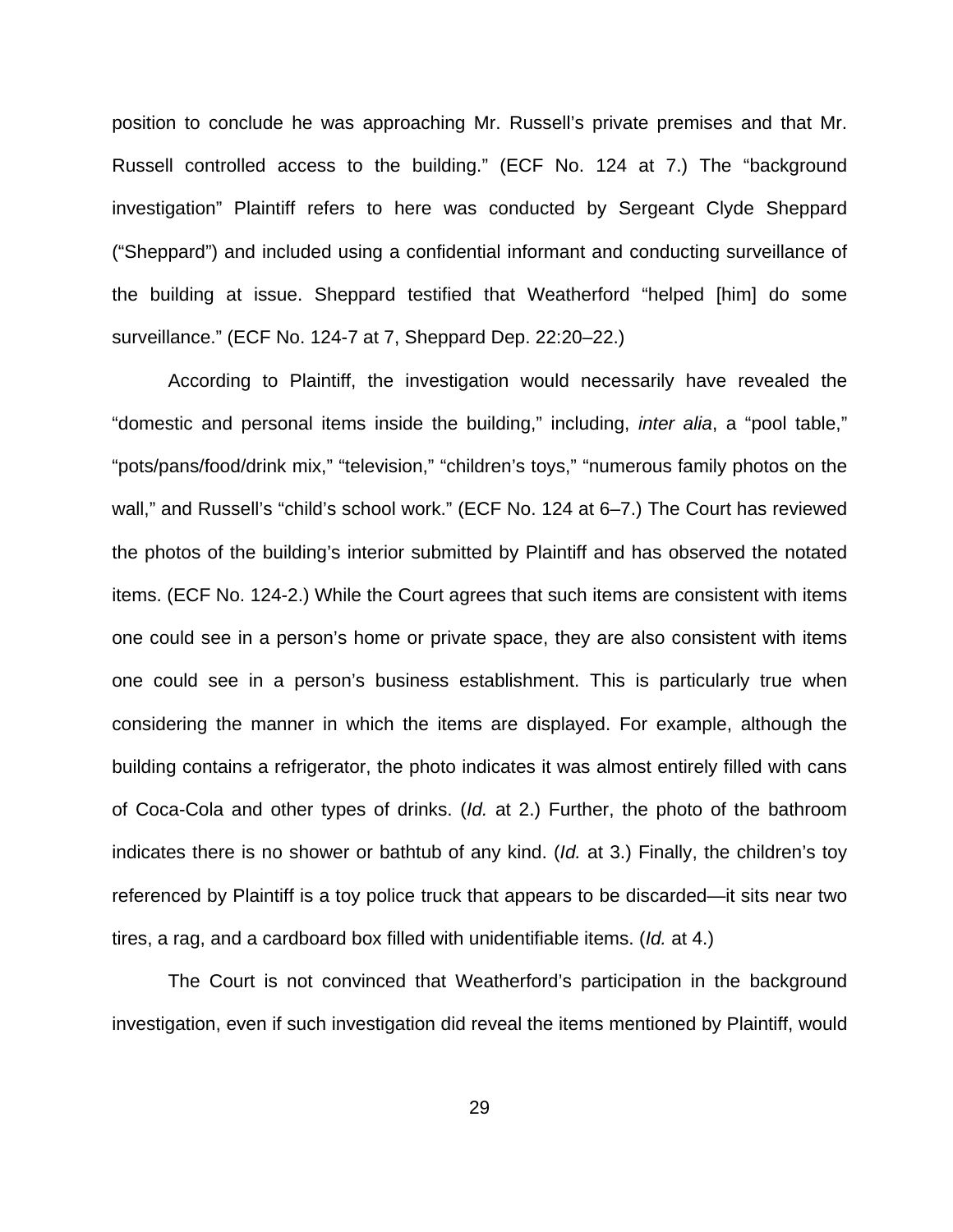have led a reasonable officer in Weatherford's position to conclude he was approaching Weatherford's private residential premises. Indeed, the Court finds that a reasonable officer could infer from the evidence revealed in the background investigation that the building was only used as an illegal gambling hall. The photos of the building's interior included in the record reveal at least four visible video gambling machines and do not indicate the operation of any legitimate business. (ECF No. 76-6 at 1.)

Plaintiff also cites the language in the search warrant as evidence that Weatherford believed Russell to have control of the building. (ECF No. 124 at 8.) She quotes the portion of the search warrant stating the warrant was to be delivered "to the person in charge of the premises searched' at the time of the search," and asserts that Weatherford must have believed Russell to be in charge given that only he and the confidential informant were in the building when the search warrant was executed. (ECF No. 124 at 8 (quoting 124-9 at 2).) However, Plaintiff conveniently omits the remaining portion of the sentence that he quotes. This portion of the search warrant states, in its entirety:

A copy of this Search Warrant shall be delivered to the person in charge of the premises searched at the time of such search if practicable, and, if not, to such persona [sic] as soon thereafter as practicable; in the event the identity of the person in charge is not known or if such person cannot be found after reasonable diligence in attempting to locate the person, a copy shall be attached to a prominent place on such premises."

(ECF No. 124-9 at 2.) When read in its entirety, the search warrant does not necessarily suggest Weatherford believed Russell controlled the building. The search warrant expressly contemplates that if the person in charge is not on the premises at the time of the search, it can be delivered to the proper person "as soon thereafter as is practicable."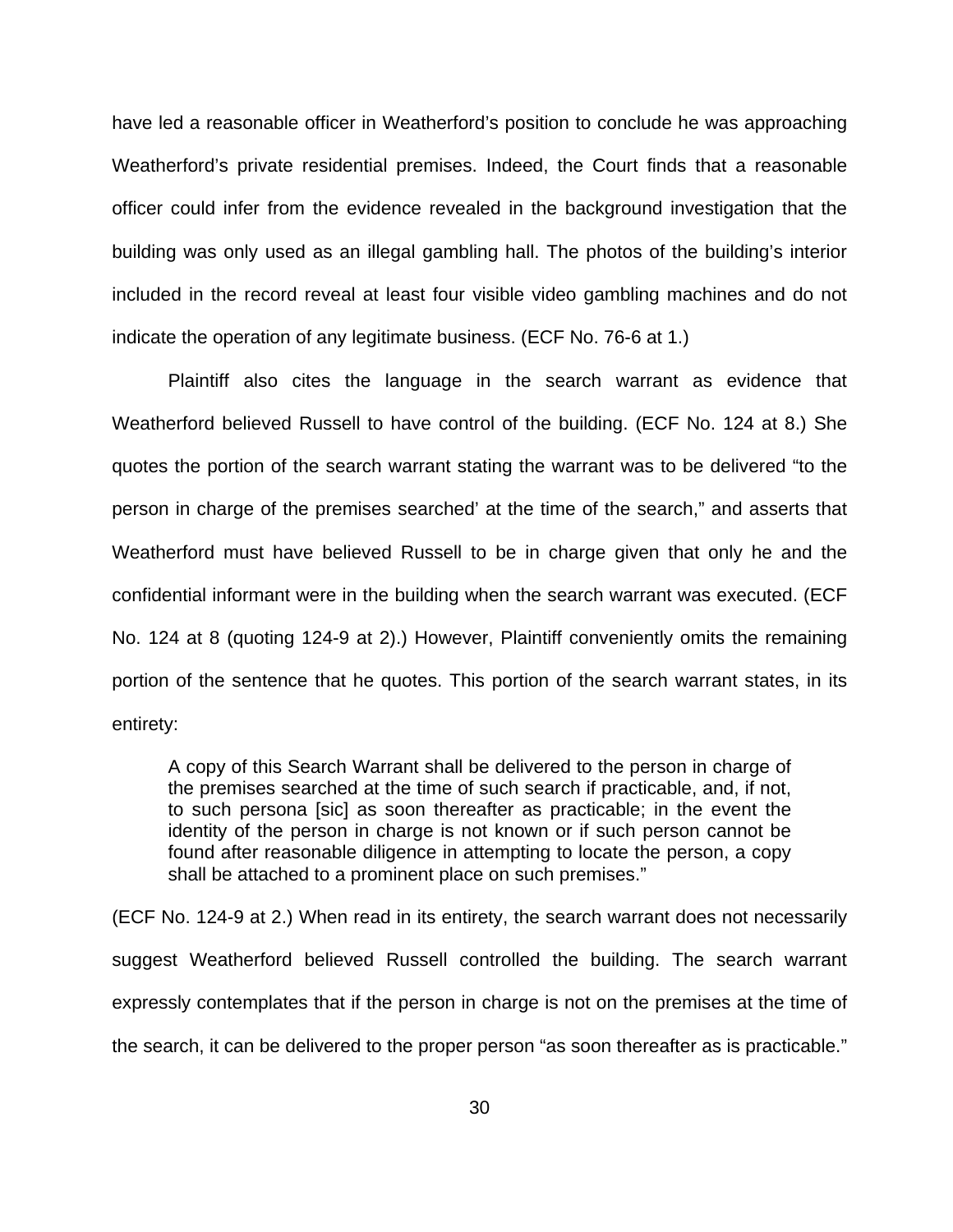(Id.) Thus, even if Weatherford knew that only Russell and the confidential informant were inside the building at the time of the search, he could have intended to deliver the search warrant to the person he believed to be in charge of the building after the search was completed. The Court also notes here that the language of the search warrant further supports finding that Weatherford believed the building was solely used for an illegal gambling business. Under "description of property," the warrant states: "DCDEU monies, large amounts of U.S. currency, gaming machines, books records, receipts, notes, ledgers, electronic devices and other papers related to illegal gaming and gambling equipment." (Id.)

 Upon a thorough review of the evidence, the Court concludes that the Magistrate Judge did not err in finding that a reasonable officer in Weatherford's position would have reason to believe the building was "only an illegal gambling hall" and was not Russell's private residence. (ECF No. 116 at 38.) Given this finding, the Court further agrees with the Magistrate Judge's conclusion that a reasonable officer in Weatherford's position would have reason to believe it would be legal to dispense with the knock-andannounce requirement.

 As previously stated, the Magistrate Judge thoroughly analyzed the case law on the issue of when an individual has a legitimate expectation of privacy under the Fourth Amendment. She quoted Gray at length, including the court's holding that "[t]o be legitimate, an expectation of privacy must be objectively reasonable: it must flow from 'a source outside of the Fourth Amendment, either by reference to concepts of real or personal property law or to understandings that are recognized and permitted by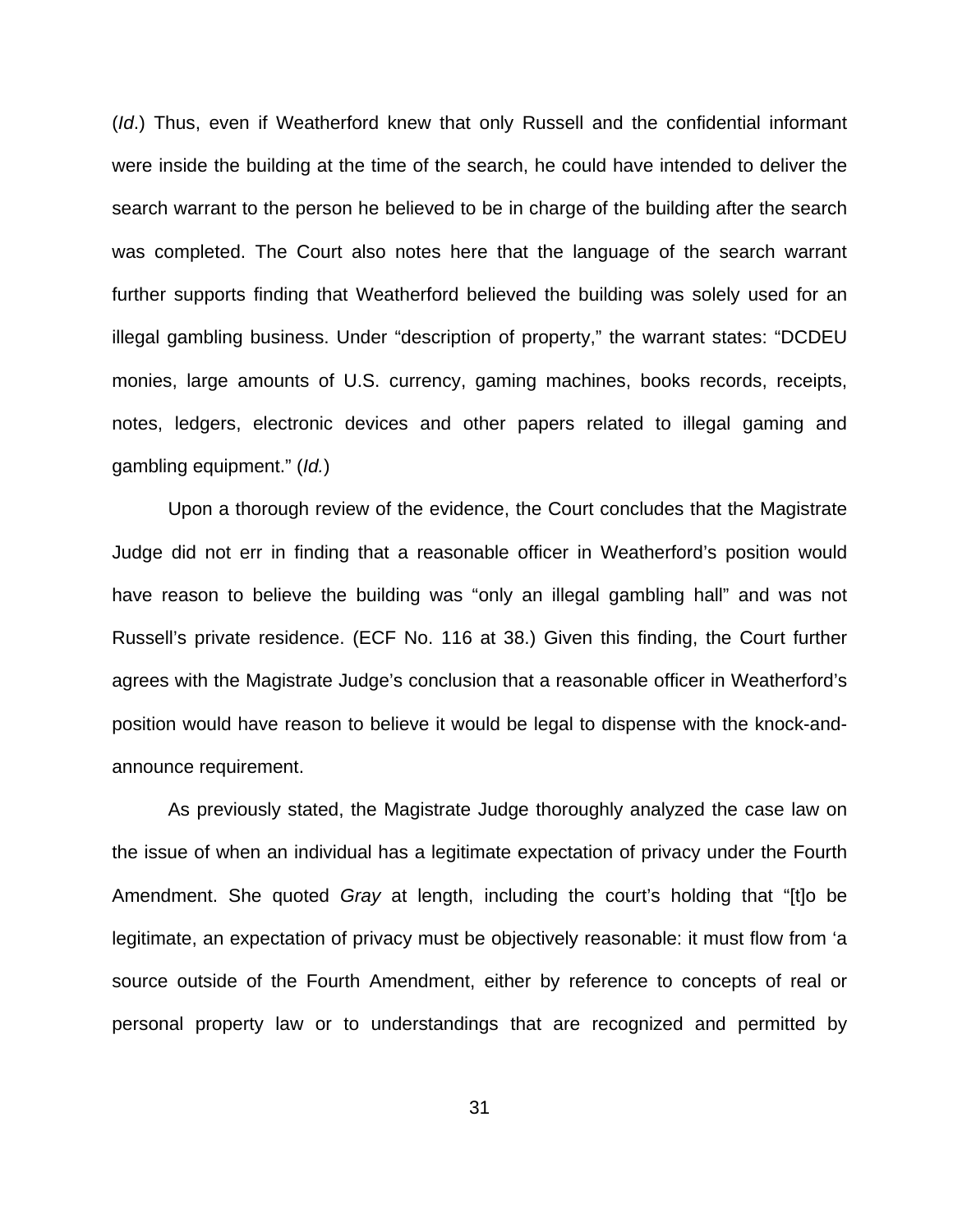society.'" Gray, 491 F.3d at 145 (quoting Minnesota v. Carter, 525 U.S. 83, 88 (1998)). Although Plaintiff argues otherwise, the Court finds that Gray supports the Magistrate Judge's findings as they relate to the qualified immunity issue.

 In Gray, the defendant, Terrence A. Askew ("Askew"), moved to suppress evidence obtained from an allegedly unlawful search of the apartment of his codefendant, Joshua Brent Gray ("Gray"). Id. at 142. To determine whether Askew possessed a legitimate expectation of privacy in Gray's residence, the court examined the relationship between Gray and Askew and discussed Askew's purpose for being at the apartment when it was searched. The court determined that Askew and Gray's "relationship was a commercial, rather than social, one," in which "Askew was selling drugs out of Gray's home." Id. at 146–147. It concluded that "because Askew's purpose at [the residence] was patently commercial, he had no legitimate expectation of privacy in Gray's residence." Id. at 154. While these facts admittedly differ somewhat from the present matter, the Gray court's general discussion of an individual's expectation of privacy in a nonresidential property is relevant and persuasive.

Specifically, the Gray court noted that

while expectations of privacy are at their apex in one's home, they diminish considerably in nonresidential property. An industrial complex does not, of course, "share the Fourth Amendment sanctity of the home." [Kyllo v. U.S., 553 U.S. 27, 37 (2001)]. Rather, the "expectation of privacy in commercial premises . . . is different from, and indeed less than, a similar expectation in an individual's home." Carter, 525 U.S. at 90 (quoting New York v. Burger, 482 U.S. 691, 700 (1987)).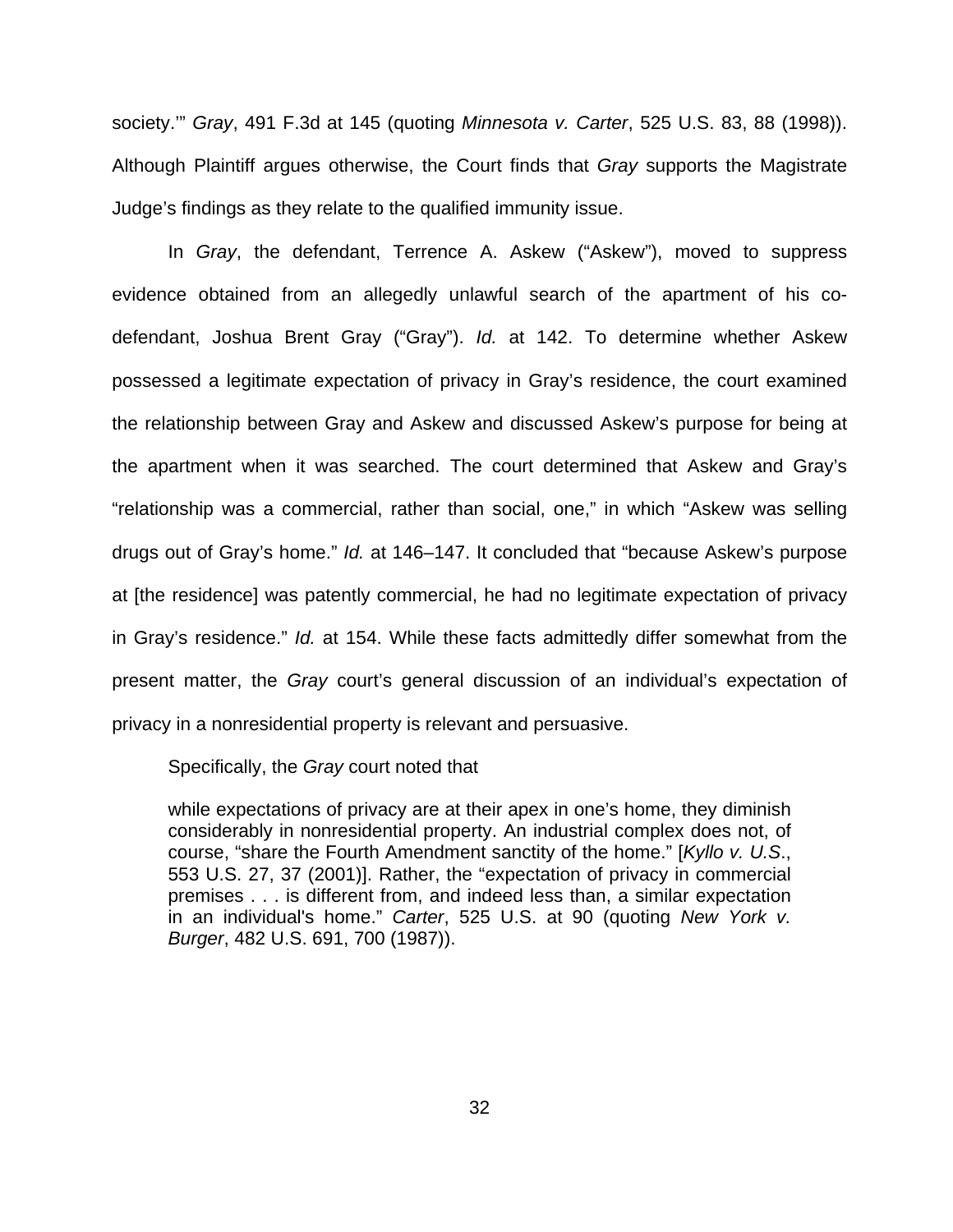Id. at 145–146. The court later found that "those who venture forth to conduct illegal business often do not hold a legitimate expectation of privacy in locations that are not their own." *Id.* at 146.

 Plaintiff contends that to the extent Gray is applicable, it supports her position because "the tenant in Gray successfully challenged the search and had illegally obtained evidence suppressed." (ECF No. 124 at 10.) While this is factually true, at the time of the search, Weatherford had no reason to know that Russell was a tenant of the building. Further, the tenant in Gray was successful in suppressing evidence obtained from a warrantless search. Here, there is no question that Weatherford had a search warrant and could lawfully enter the building. Accordingly, this aspect of Gray is not applicable here.

 Plaintiff further argues that unlike Askew in Gray, Russell had a "far greater connection to the illegally searched premises." (ECF No. 124 at 11.) However, for reasons previously stated, the Court has determined that a reasonable officer in Weatherford's position would not have reason to believe the building was Russell's private residence. Thus, to the extent Plaintiff argues the "connection" in the present matter establishes a more social connection between Russell and the building than that in Gray, the Court has already found that it would be reasonable to believe the building was commercial in nature, solely used for illegal gambling activity.

 Finally, Plaintiff argues that "the fact that Officer Weatherford suspected Russell of illegal activity on the premises cannot inevitably mean Mr. Russell lacked an expectation of privacy in the building." (ECF No. 124 at 12.) The Court agrees that if the property was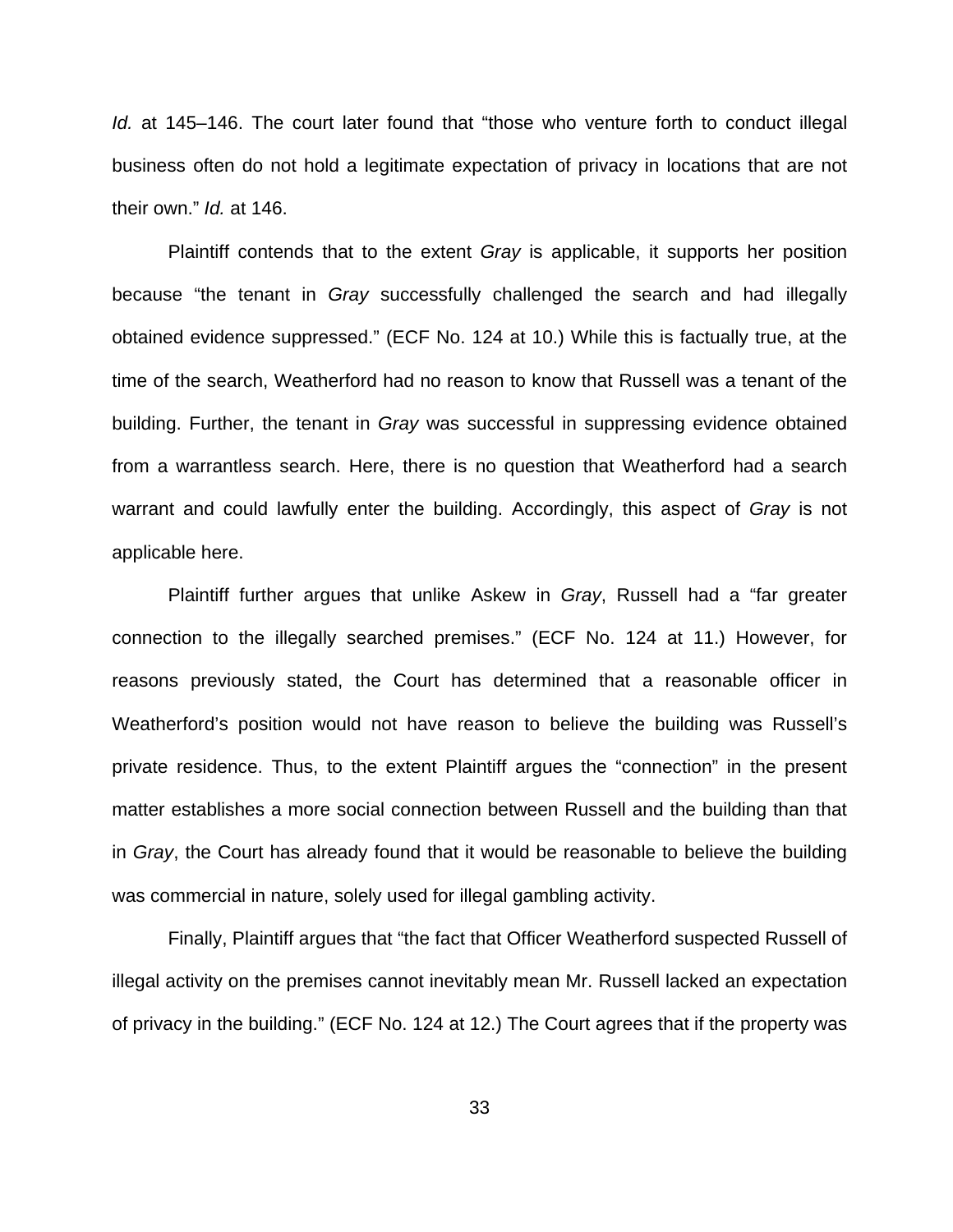in fact Russell's residence or used for the purpose of legitimate business, the mere fact that illegal business was also being conducted would not necessarily negate any expectation of privacy, to the extent such an expectation existed. However, here, the Court has found that it would be reasonable for an officer in Weatherford's position to assume that the building was not Russell's residence and was used solely for illegal gambling. Accordingly, it would be reasonable for an officer in Weatherford's position to believe that, upon obtaining a search warrant, he could lawfully dispense with the knock and announce rule. In so finding, the Court limits this holding to facts of this particular case.

Notably, the limited authority Plaintiff cites on this issue is inapposite to this case. Specifically, Plaintiff cites McDonald v. U.S., 335 U.S. 451, 453 (1948) and U.S. v. Washington, 573 F.3d 279, 283 (6th Cir. 2009) for the proposition that "[t]he Fourth Amendment's protection against illegal searches 'extends to the innocent and guilty alike.'" (ECF No. 124 at 11.) In McDonald, the court essentially by-passed the issue of whether the suspect had a legitimate expectation of privacy in the building searched, and instead focused its finding of a Fourth Amendment violation on the fact that the officers lacked a "compelling reason[] to justify the absence of a search warrant." 335 U.S. at 454–455 ("We cannot allow the constitutional barrier [of a search warrant] that protects the privacy of the individual to be hurdled so easily."). Here, Weatherford obtained a lawful search warrant prior to entering the building. In Washington, the court found that "[i]n light of the fact that [the suspect] had been *lawfully residing in the apartment* for several months, the notion that drug use or illegal activity eviscerates any right to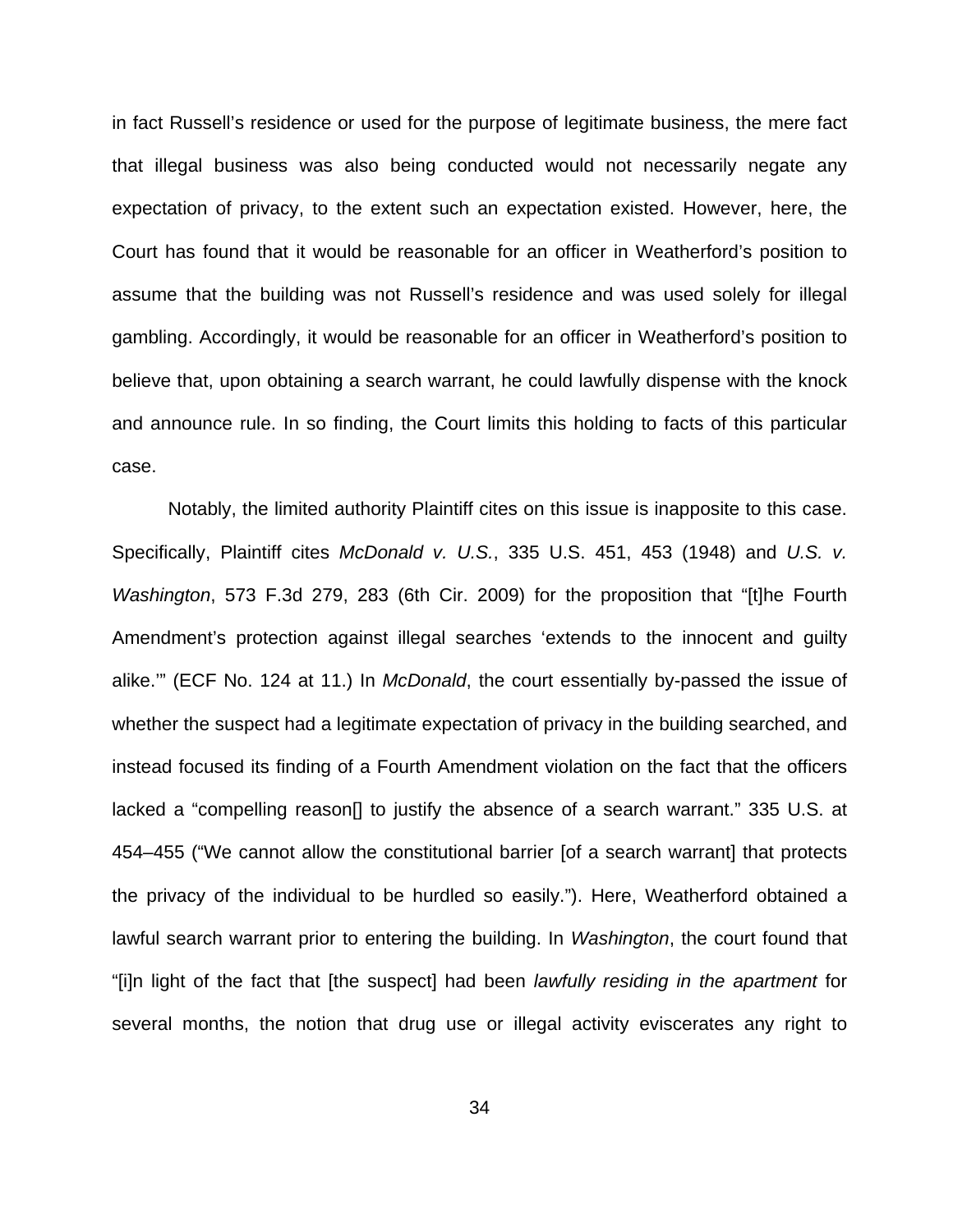challenge a search cannot possibly be sustained." 573 F.3d at 283 (emphasis added). As stated practically ad nauseam, the Court has found that it would be reasonable for an officer in Weatherford's position to assume that the building was not Russell's residence. Thus, McDonald and Washington have no applicability to the present case.

In sum, the Court agrees with the Magistrate Judge's conclusion that Weatherford is entitled to qualified immunity of Plaintiff's claim for knock-and-announce violations under the Fourth Amendment. Accordingly, the Court grants summary judgment on this claim and overrules Plaintiff's objection.

#### **B. Report Two**

In Report Two, the Magistrate Judge recommended granting Defendants Wayne Byrd ("Byrd"), Darlington County Sherriff's Office, and the County of Darlington's motion for summary judgment and dismissing these Defendants. (ECF No. 118.) Before addressing Plaintiff's specific objection to this Report, the Court will first review for clear error the claims to which Plaintiff did not specifically object. See Diamond, 416 F.3d at 315 (holding de novo review unnecessary in the absence of a timely filed, specific objection).

The Magistrate Judge first found that Byrd should not be liable for a violation of the Fourth Amendment because "[u]ndisputed evidence indicates that any role [he] played in this investigation was supervisory in nature" and there was no evidence suggesting Byrd "had any participation" in the violation of Russell's constitutional rights. (ECF No. 118 at 9–10.) She therefore recommended granting summary judgment on Plaintiff's first cause of action for unlawful search, excessive force, and violation of due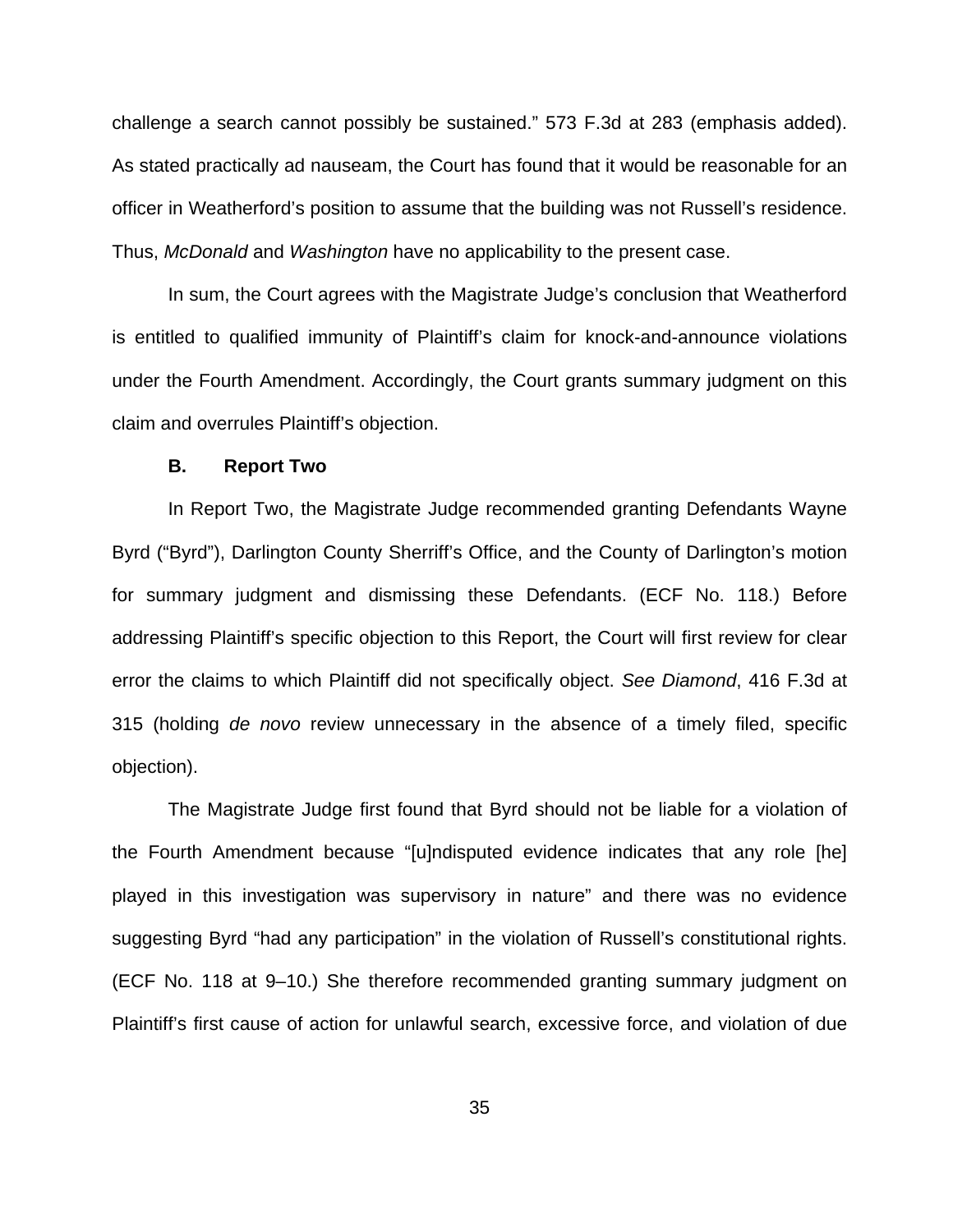process against Byrd. Because the Court cannot find any evidence in the record indicating that Byrd personally participated in the alleged violations of Russell's Fourth Amendment rights, summary judgment is proper here. Vinnedge v. Gibbs, 550 F.2d 926, 928 (4th Cir. 1977) (finding that in order for an individual to be liable under § 1983, it must be affirmatively shown that the "official charged acted personally in the deprivation of the plaintiff's rights"); Bennett v. Georgetown Cty. Det., No. C.A. 2:10-0762, 2010 WL 5866595, at \*4 (D.S.C. Nov. 4, 2010), report and recommendation adopted, 2011 WL 723131 (D.S.C. Feb. 23, 2011) (dismissing the plaintiff's claims where plaintiff failed to establish "any personal involvement in a tort of constitutional magnitude on the part of any defendant").

The Magistrate Judge next found that Plaintiff failed to establish a § 1983 claim for deliberate indifference against Byrd, Darlington County Sherriff's Office, and the County of Darlington. She analyzed Plaintiff's claim in detail, ultimately finding that: (1) Plaintiff could not recover here under the theory of vicarious liability because "§ 1983 does not recognize vicarious liability through the doctrine of respondeat superior"; (2) Plaintiff failed put forth sufficient evidence to establish a claim for supervisory liability; and (3) Plaintiff failed to establish a claim for municipal liability because she did not put forth evidence demonstrating "the existence of a policy or a policy maker's knowledge of a deficient policy." (ECF No. 118 at 10–16.)

The Magistrate Judge is correct that vicarious liability does not apply in § 1983 suits. See Vinnedge, 550 F.2d at 928 ("The doctrine of respondeat superior has no application under [§ 1983]."). The Court further agrees with the Magistrate Judge's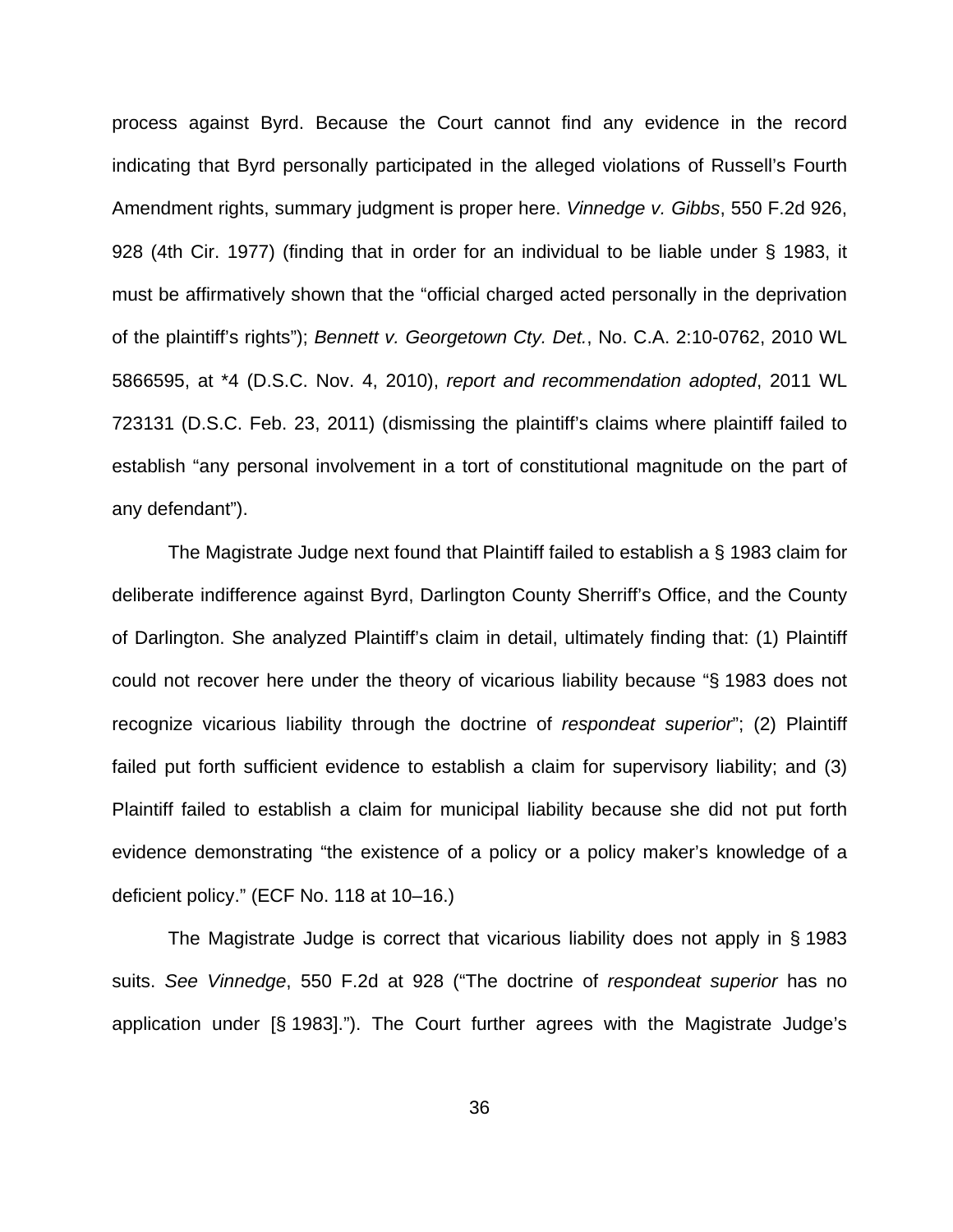finding that Plaintiff has failed to put forth evidence that would satisfy any of the three elements necessary to establish supervisory liability. See Shaw v. Stroud, 13 F.3d 791, 801 (4th Cir. 1994) (to establish supervisory liability under § 1983, a plaintiff must establish that: "(1) that the supervisor had actual or constructive knowledge that his subordinate was engaged in conduct that posed 'a pervasive and unreasonable risk' of constitutional injury to citizens like the plaintiff; (2) that the supervisor's response to that knowledge was so inadequate as to show 'deliberate indifference to or tacit authorization of the alleged offensive practices'; and (3) that there was an 'affirmative causal link' between the supervisor's inaction and the particular constitutional injury suffered by the plaintiff"). Finally, the Court agrees with the Magistrate Judge's finding that Plaintiff has failed to produce any evidence that "the Sheriff's Department or County maintained a custom or usage of a policy or condoned a practice that was allegedly unconstitutional." (ECF No. 118 at 16.) Thus, Plaintiff's claim for municipal liability against these Defendants cannot survive summary judgment. See Spell v. McDaniel, 824 F.2d 1380, 1391 (4th Cir. 1987) ("Municipal fault for allowing [] a developed 'custom or usage' to continue requires (1) actual or constructive knowledge of its existence by responsible policymakers, and (2) their failure, as a matter of specific intent or deliberate indifference, thereafter to correct or stop the practices.").

The Magistrate Judge next correctly found that Byrd is entitled to qualified immunity from any monetary relief claims brought against him in his individual capacity. (ECF No. 118 at 16.) As previously stated, Plaintiff has failed to establish that Byrd violated any of Russell's constitutional rights—he is therefore entitled to qualified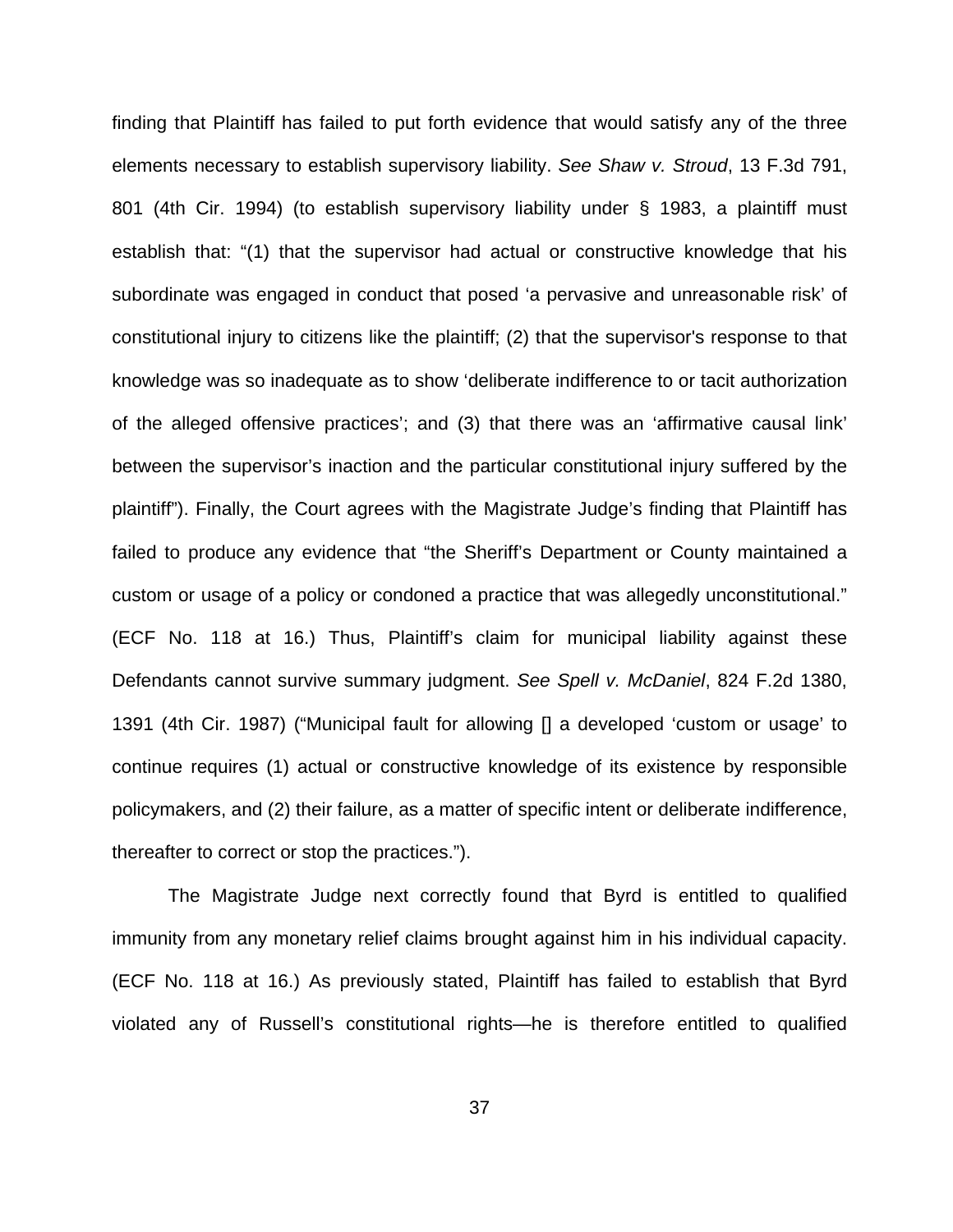immunity on Plaintiff's § 1983 claims. See Harlow v. Fitzgerald, 457 U.S. 800, 818 (1982) (finding qualified immunity appropriate where a defendant's conduct does not violate a clearly established constitutional right or the constitutional rights of which a reasonable person would have known). The Magistrate Judge further correctly found that Byrd is entitled to Eleventh Amendment immunity as an arm of the State. (ECF No. 118 at 18); see McCall v. Williams, 52 F. Supp. 2d 611, 615 (D.S.C. 1999) ("As an arm of the State, a deputy sheriff is entitled to Eleventh Amendment immunity from civil damages suits in federal court, unless the State expressly waived this immunity." (citations omitted)).

The Magistrate Judge next correctly found that Plaintiff's state law causes of action are barred by the South Carolina Tort Claims Act ("SCTCA"). After correctly noting the applicability of the SCTCA to Plaintiff's state tort claims, she found that certain language in the statute rendered Defendants immune from suit. Specifically, S.C. Code Ann. § 15-78-60(4) indicates that a governmental entity is not liable for a loss resulting from "adoption, enforcement, or compliance with any law or failure to adopt or enforce any law, whether valid or invalid, including, but not limited to, any charter, provision, ordinance, resolution, rule, regulation, or written policies." In addition, S.C. Code Ann. § 15-78-60(5) indicates that a governmental entity is not liable for loss resulting from "the exercise of discretion or judgment by the governmental entity or employee or the performance or failure to perform any act or service which is in the discretion or judgment of the governmental entity or employee."

The Magistrate Judge next found that Plaintiff's claim for civil conspiracy under State law could not survive summary judgment because she "failed to allege enough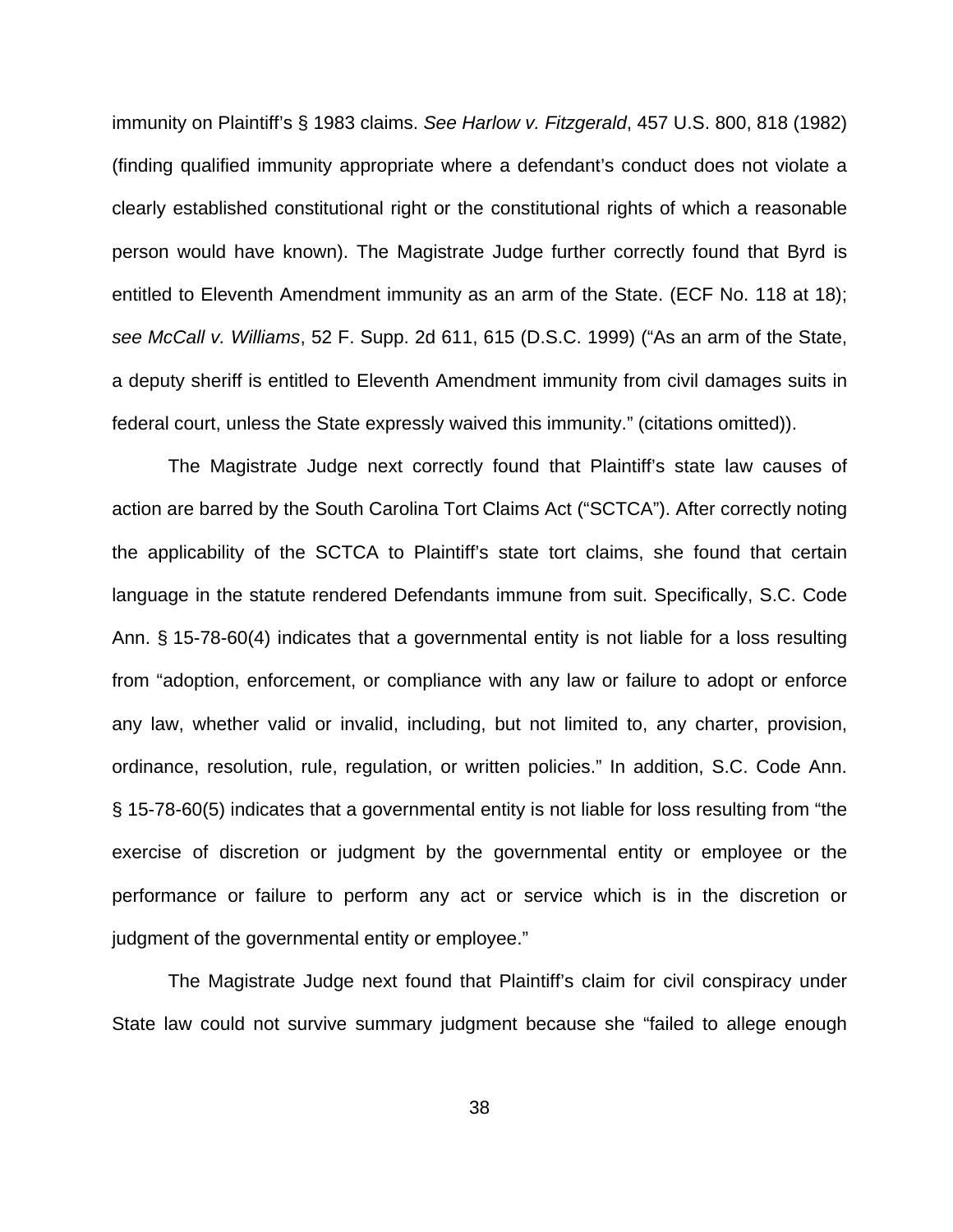facts against these Defendants that if true could amount to a claim for civil conspiracy." (ECF No. 118 at 21.) The Court agrees. As the Magistrate Judge noted, there is no allegation that any of the moving Defendants here gave a false statement. Nor is there any evidence demonstrating their participation in a conspiracy. Accordingly, summary judgment is appropriate here.<sup>6</sup>

Finally, the Magistrate Judge found that Plaintiff could not establish a claim for negligence or gross negligence against these Defendants. She found that Plaintiff alleged a "supervisory-like claim" here and found that Plaintiff failed to offer any evidence demonstrating that these Defendants had "reason and opportunity to control Defendant Weatherford or another officer." (ECF No. 118 at 23–24.) The Court agrees that Plaintiff has failed to establish a claim for supervisory negligence on the part of these Defendants—there is no evidence indicating that these Defendants were put on notice that one of the officers participating in the investigation or warrant execution created an undue risk of harm to the public. See, e.g., Bank of New York v. Sumter Cty., 691 S.E.2d 473, 478 (S.C. 2010) (affirming summary judgment where there was no evidence that the South Carolina Judicial Department knew or should have known employees posed an "undue risk of harm to the public"). Accordingly, summary judgment is appropriate here.

## **1. Plaintiff's Objections**

Plaintiff partially objects to Report Two, arguing that the Magistrate Judge erred in finding that Defendants Wayne Byrd and Darlington County Sheriff's Office ("Employing Defendants") are entitled to summary judgment on Plaintiff's claim for negligence and

 6 The Court also notes here that Plaintiff's § 1983 conspiracy claim fails against these Defendants for the same reasons as that given in the Court's discussion of the claim in Report One.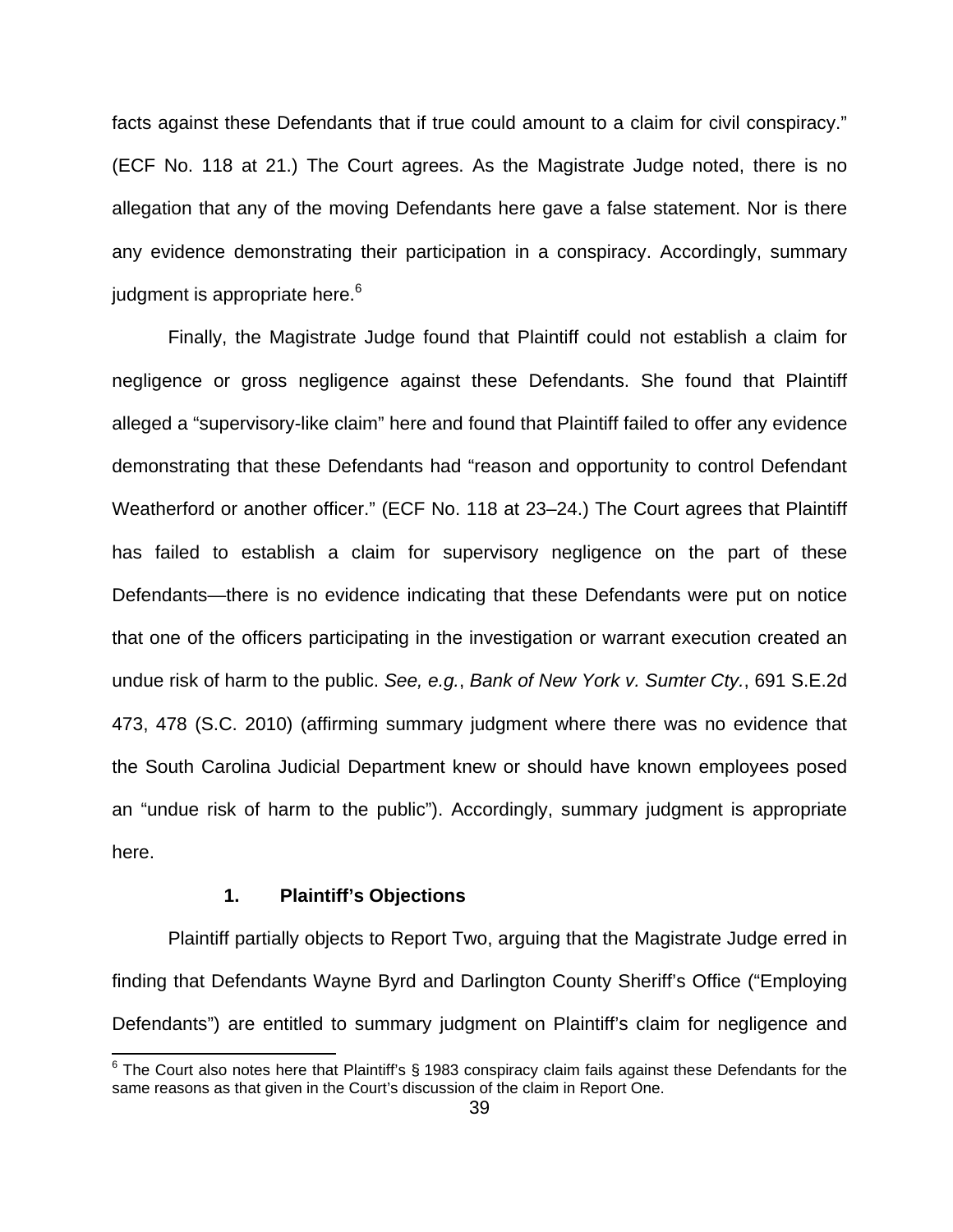gross negligence under the SCTCA. (ECF No. 126 at 1.) Plaintiff contends that in analyzing this claim, the Magistrate Judge ignored Weatherford's alleged negligent and grossly negligent conduct and focused only on the allegations of negligent policymaking and training. (Id. at 2.) She contends that under S.C. Code Ann. § 15-78-70, Employing Defendants are "responsible for all negligent or grossly negligent acts Officer Weatherford committed in the moments before Mr. Russell's death." (Id. at 3.)

Plaintiff is correct in that the South Carolina Tort Claims Act (SCTCA) waives the sovereign immunity of state agencies and entities for the purpose of allowing tort claims against those entities based on the actions of their employees. The statute covers employee conduct insofar as it is not "outside the scope of his official duties or which constitutes actual fraud, actual malice, intent to harm, or a crime involving moral turpitude." S.C. Code Ann. § 15-78-60(17). However, South Carolina law also allows a cause of action based on the negligence of state agencies and entities in their hiring, supervision, or training of an employee. James v. Kelly Trucking Co., 661 S.E.2d 329, 330 (S.C. 2008) ("[A] plaintiff may claim that the employer was itself negligent in hiring, supervising, or training the employee, or that the employer acted negligently in entrusting its employee with a tool that created an unreasonable risk of harm to the public.").

The Magistrate Judge interpreted the Complaint as alleging the latter type of claim, finding that "Plaintiff couches a supervisory-like claim against Defendant Byrd, Defendant Darlington County Sheriff's Office, and Defendant Darlington County." (ECF No. 118 at 22.) To make this finding, the Magistrate Judge quoted the allegations made in the Complaint under this cause of action. (Id.) For example, Plaintiff alleges, *inter alia*,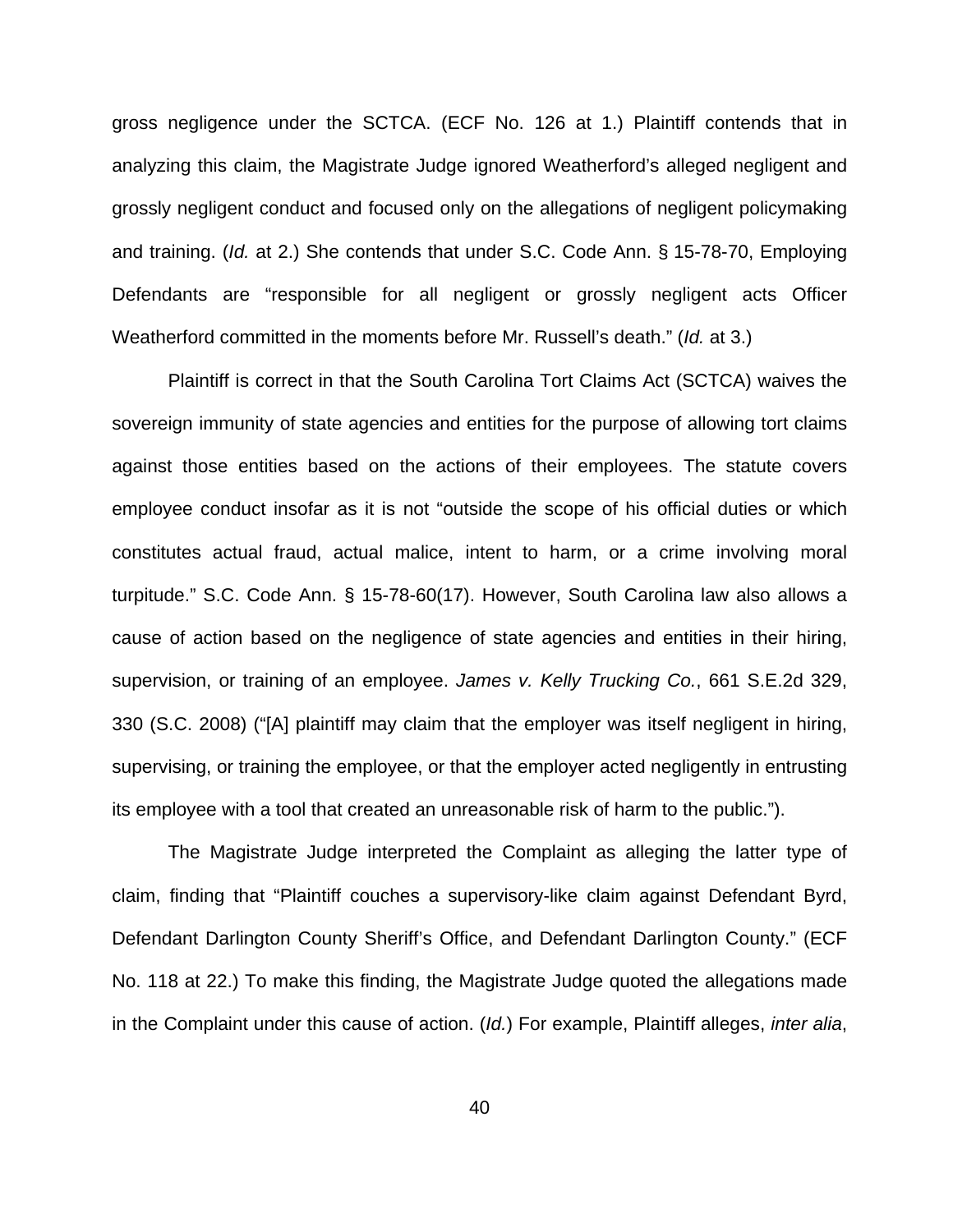that Defendants "departed from the *duties of care* required by law enforcement officers and the agencies that hire, train and employ these officers and were thereby negligent, careless, grossly negligent, reckless and acted in violation of the duties owed to Ernest Russell . . ." (Id., ECF No. 1-1 ¶ 65 (emphasis added)). The Magistrate Judge then correctly applied the four-part test outlined by the South Carolina Supreme Court to determine whether an employer may be liable for negligent supervision if an employee intentionally harms another. (ECF No. 118 at 23 (citing Degenhart v. Knights of Columbus, 420 S.E.2d 495, 496 (S.C. 1992)).)

Although Plaintiff now contends that this cause of action also alleges negligent and grossly negligent conduct by Weatherford, the Court finds no support for this assertion in the Complaint or elsewhere in the record. The parties' briefs before the Magistrate Judge do not give any indication that Plaintiff intended this type of claim. As pleaded, the claim clearly alleges supervisory-type negligence. There are no vicarious liability allegations present under this cause of action—rather, the Complaint alleges only that Defendant Byrd, Defendant Darlington County Sheriff's Office, and Defendant Darlington County breached their duties of care. (ECF No. 1-1 ¶ 65.)

The Magistrate Judge correctly found there was no evidence to support a claim for negligent supervision and Plaintiff expressly states that she does not object to this finding. (ECF No. 118 at 26; 126 at 2.) Because the Court finds no basis to construe the allegations under this cause of action beyond the scope discussed by the Magistrate Judge, summary judgment is appropriate on this claim. Plaintiff's objection is overruled.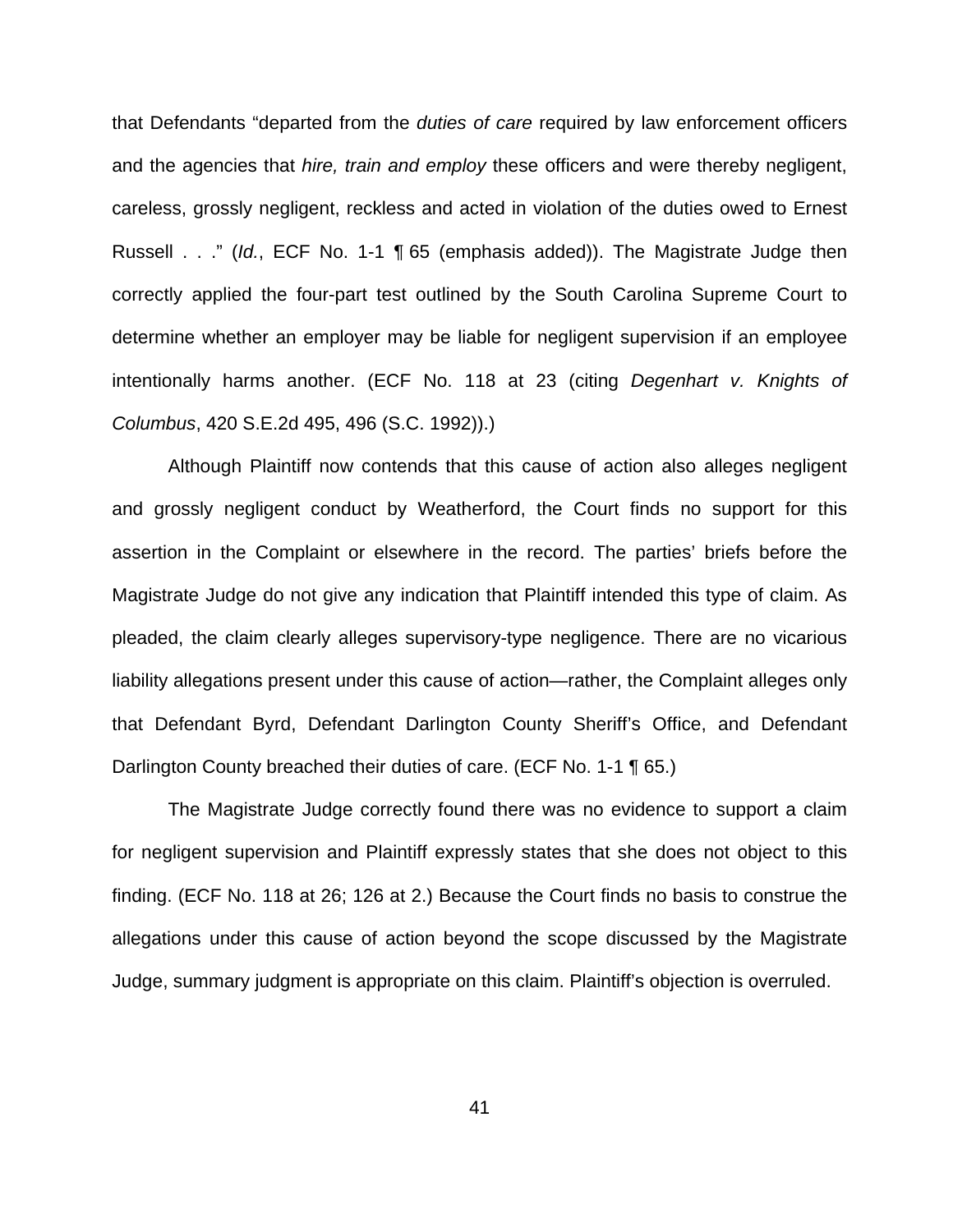## **C. Report Three**

In Report Three, the Magistrate Judge recommends granting Defendants City of Darlington, Darlington Police Department, and Clyde M. Sheppard's ("Sheppard") motion for summary judgment and dismissing these Defendants. (ECF No. 119.) Plaintiff has not filed any objections to this Report. The Court therefore reviews the Magistrate Judge's findings for clear error. See Diamond, 416 F.3d at 315.

The Magistrate Judge first found that Plaintiff could not sustain any § 1983 claims against Sheppard under a theory of bystander liability. (ECF No. 119 at 12.) She correctly found that such a theory failed because there was no evidence indicating Sheppard knew that fellow officers were violating Russell's constitutional rights. See Randall v. Prince George's Cty., Md., 302 F.3d 188, 204 (4th Cir. 2002) ("[A]n officer may be liable under § 1983, on a theory of bystander liability, if he: (1) knows that a fellow officer is violating an individual's constitutional rights; (2) has a reasonable opportunity to prevent the harm; and (3) chooses not to act.").

She next correctly found that Plaintiff's § 1983 claims against Defendants City of Darlington, Darlington Police Department, and Sheppard could not survive to the extent they were based on the doctrines of vicarious liability and respondeat superior. (ECF No. 119 at 12); see Vinnedge, 550 F.2d at 928 ("The doctrine of respondeat superior has no application under [§ 1983]."). She further correctly found that Plaintiff did not bring a § 1983 cause of action for supervisory liability against these Defendants, but rather, appeared to allege a supervisory claim against City of Darlington and Darlington Police Department in her third cause of action for negligence and gross negligence under South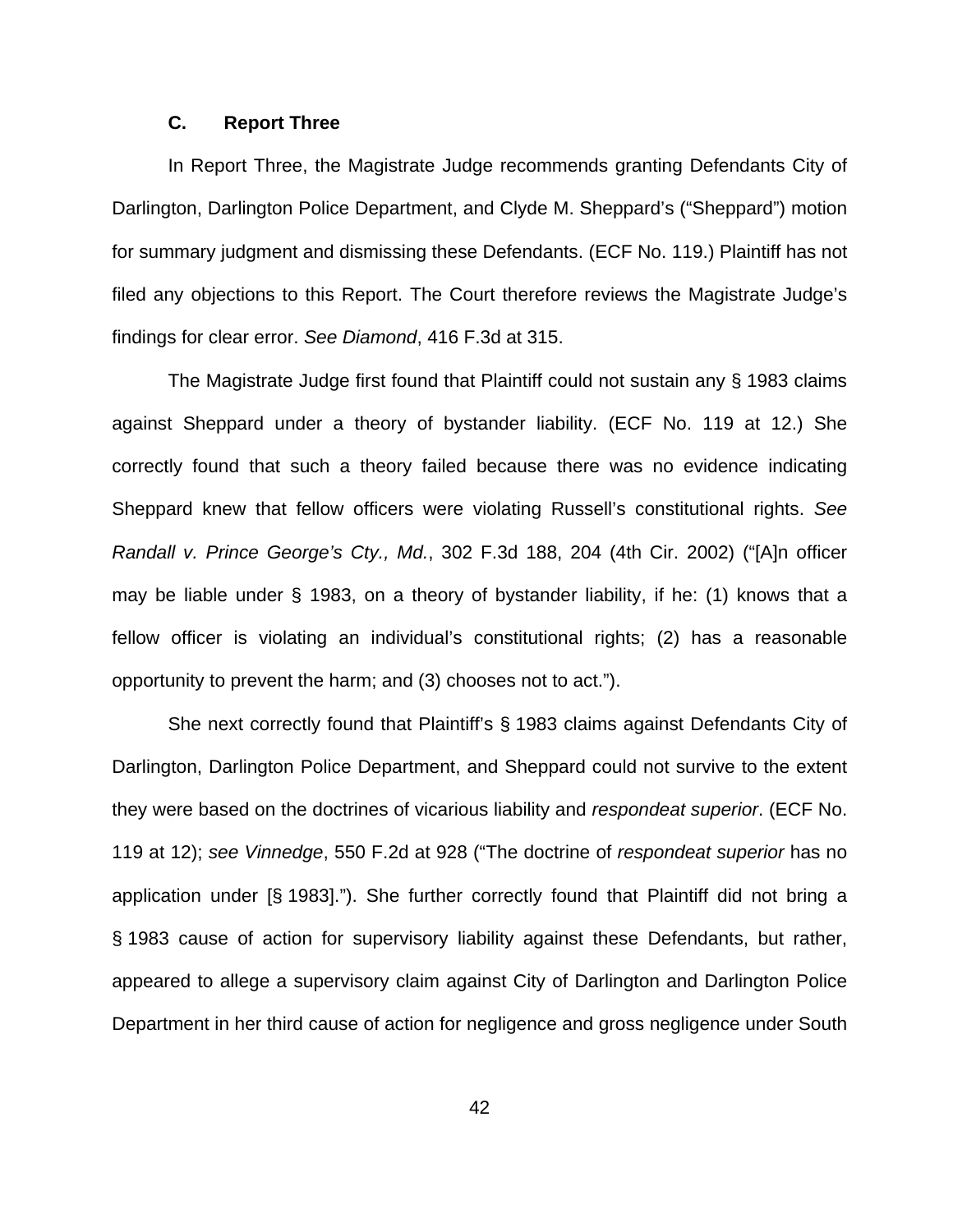Carolina common law. (ECF No. 119 at 13–14.) Similar to her analysis of this claim in Report Two, the Magistrate Judge found that Plaintiff failed to offer any evidence indicating that these Defendants were put on notice that one of the officers participating in the investigation or warrant execution created an undue risk of harm to the public. See, e.g., Bank of New York v. Sumter Cty., 691 S.E.2d 473, 478 (S.C. 2010) (affirming summary judgment where there was no evidence that the South Carolina Judicial Department knew or should have known employees posed an "undue risk of harm to the public"). She correctly found that this lack of evidence rendered summary judgment proper on Plaintiff's "purported causes of action for negligent supervision and negligent training." (ECF No. 119 at 18.)

The Magistrate Judge next found that Defendants were agents or employees of the State of South Carolina when acting in their official capacity. She determined that Defendants, in their official capacities, are immune from suit under the Eleventh Amendment. The Court is not convinced that a city's police department is necessarily entitled to Eleventh Amendment protection. Compare Mickle v. Ahmed, 444 F. Supp. 2d 601, 612 (D.S.C. 2006) ("A municipal police officer does not qualify for Eleventh Amendment immunity."); Nelson v. Strawn, 897 F. Supp. 252, 258 (D.S.C. 1995) (holding that the Moncks Corner Police Department, and its officers acting in their official capacities, are not shielded from suit by the Eleventh Amendment) (vacated on other grounds); with Dixon v. Baltimore City Police Dep't, 345 F. Supp. 2d 512, 513 (D. Md. 2003) (dismissing the plaintiff's complaint against the Baltimore City Police Department because the police department was a state agency and Maryland had not waived its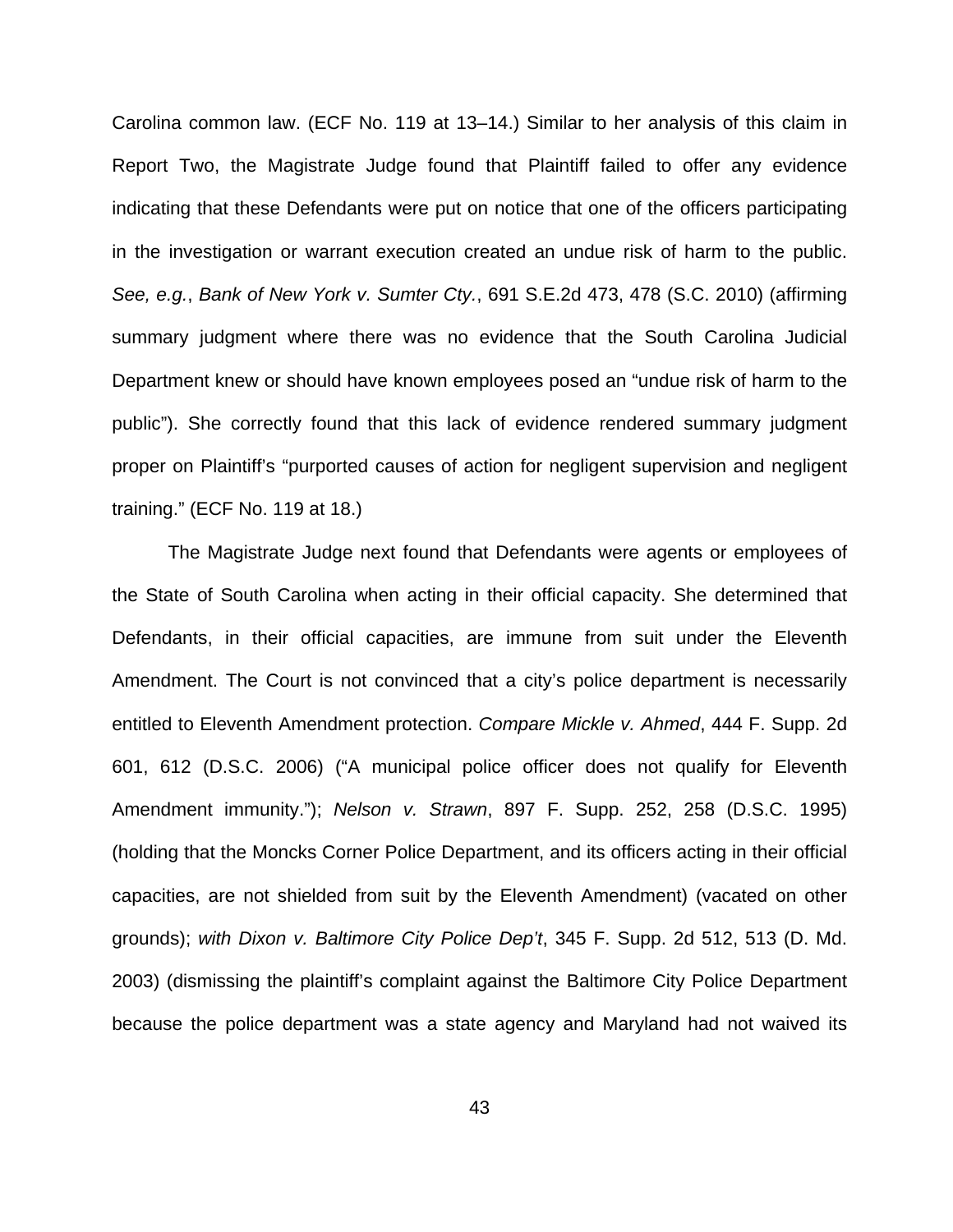Eleventh Amendment immunity to suit in federal court). However, Plaintiff did not respond to this point in her opposition to Defendants' motion for summary judgment, nor in her objections. Accordingly, the Court finds Plaintiff has conceded this point. Also, as demonstrated in this Order, the Court finds that Plaintiff's federal claims fail against these Defendants regardless of any alleged immunity under the Eleventh Amendment.

Next, based upon her previous findings that Plaintiff failed to establish that Defendants' conduct could have violated Russell's constitutional rights, the Magistrate Judge correctly concluded that these Defendants were entitled to qualified immunity on the alleged constitutional violations. (ECF No. 118 at 16.) See Harlow v. Fitzgerald, 457 U.S. 800, 818 (1982) (finding qualified immunity appropriate where a defendant's conduct does not violate a clearly established constitutional right or the constitutional rights of which a reasonable person would have known).

Turning to Plaintiff's State claims, the Magistrate Judge correctly found that these causes of action are barred by the SCTCA. After noting the applicability of the SCTCA to Plaintiff's state tort claims, she correctly found that certain language in the statute rendered Defendants immune from suit. Specifically, S.C. Code Ann. § 15-78-60(5) indicates that a governmental entity is not liable for loss resulting from "the exercise of discretion or judgment by the governmental entity or employee or the performance or failure to perform any act or service which is in the discretion or judgment of the governmental entity or employee."

Based on the foregoing, the Magistrate Judge correctly recommended that Defendants City of Darlington, Darlington Police Department, and Clyde M. Sheppard's